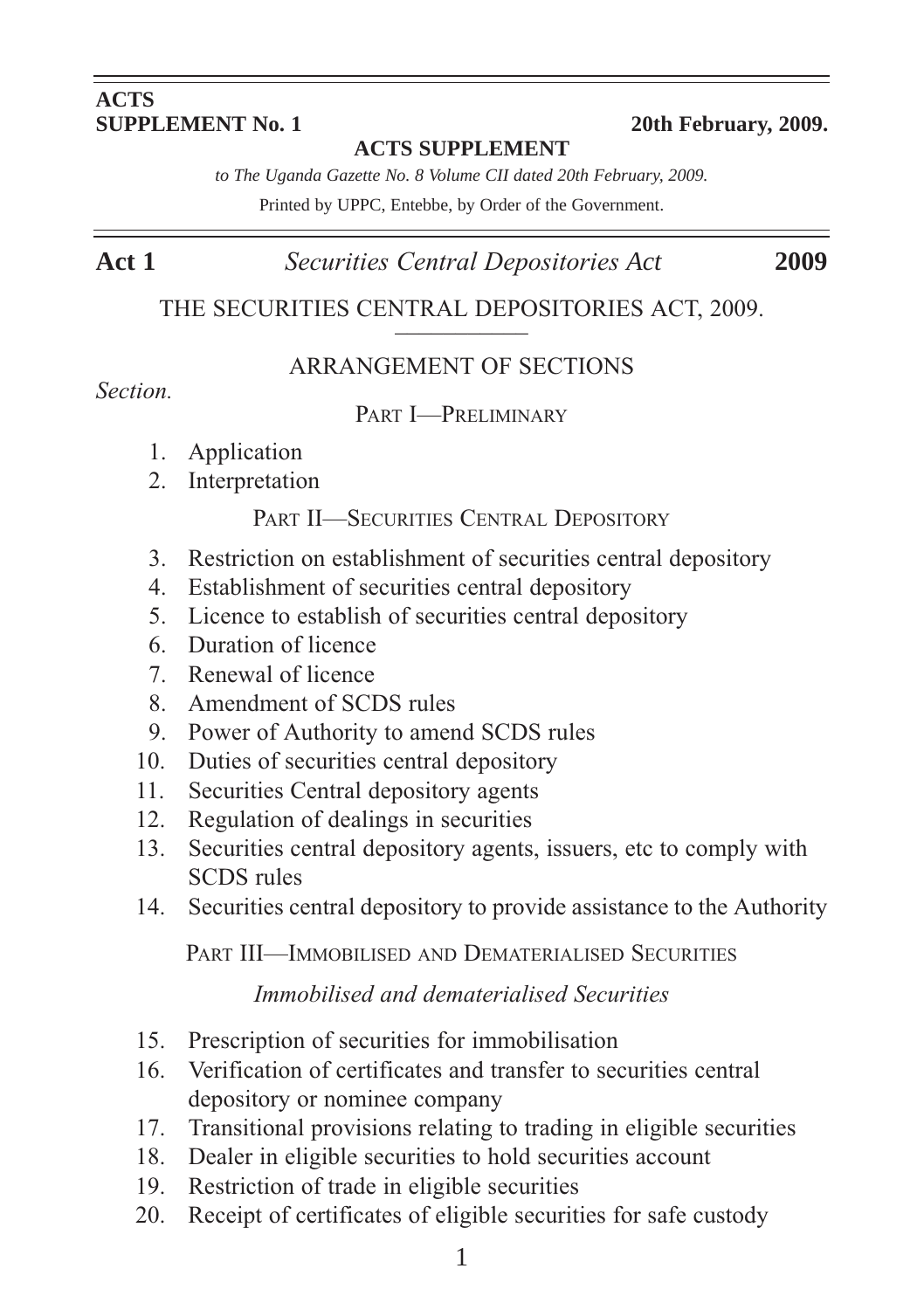# *Section.*

- 21. Liability of securities central depository for loss, damage, etc of certificate
- 22. Interest in relation to book-entry securities

#### *Withdrawal of Immobilised Securities*

- 23. Withdrawal of immobilised security.
- 24. Trading of securities withdrawn from securities central depository
- 25. Prohibition of withdrawal of prescribed securities

#### *Dematerialisation of Securities*

- 26. Prescription of dematerialised securities
- 27. Securities central depository to maintain official record of depositors
- 28. Issuer not to issue certificates in respect of dematerialised securities
- 29. Issue of uncertificated securities
- 30. Registration and transfer of dematerialised securities
- 31. Application to collective investment schemes
- 32. SCDS Regulations in respect of dematerialized securities

PART IV—SECURITIES ACCOUNTS AND RECORDS

- 33. Dealer in book-entry securities to hold securities account
- 34. Issue of statements of accounts
- 35. Duty of securities central depository to keep records
- 36. Maintenace of proper books of accounts
- 37. Audit of accounts and records of securities central depository

PART V—SECURITIES TRANSACTIONS AND ENTRIES

- 38. Evidence of book-entry security transactions
- 39. Entries in securities accounts
- 40. Provision of record of depositors
- 41. Depositor to be treated as member or debenture holder
- 42. Prohibition of dealings in book-entry securities
- 43. Public offer of securities
- 44. Capitalisation, rights issues, etc
- 45. Underwriters to open securities accounts
- 46. Charging or mortgaging of securities
- 47. Securities in or under suspense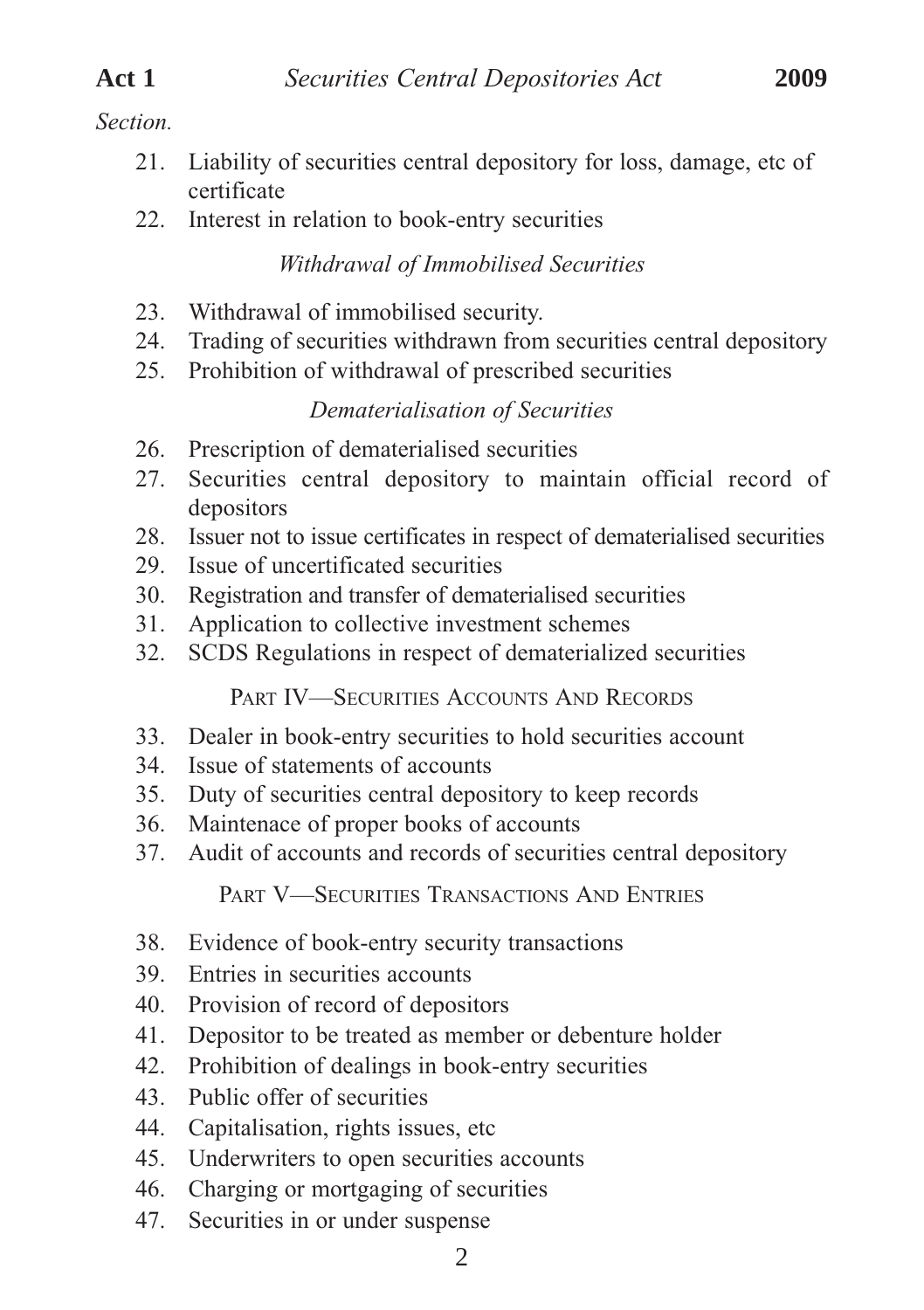*Section.*

PART VI—SECRECY

- 48. Security measures
- 49. Duty to maintain secrecy
- 50. Restrictions on disclosure of information by securities central depository agents
- 51. Permitted disclosures
- 52. Regulation of access to the computer system

#### PART VII—OFFENCES

- 53. Falsification of records or accounts
- 54. Destruction, concealment, mutilation and alteration of records
- 55. Furnishing false or misleading information
- 56. Offences by bodies corporate
- 57. Compensation

#### PART VIII—INVESTIGATION

- 58. Investigation of records, etc
- 59. Power of Authority to require production of records
- 60. Power of Authority to enter and search premises, etc
- 61. Obstruction
- 62. Disclosure to Authority
- 63. Investigation of offences by Authority
- 64. Power of Court to make certain orders

#### PART IX-GENERAL

- 65. Guarantee fund
- 66. Preservation of records and accounts
- 67. Liability of officers, employees and agents of SCDS
- 68. Regulations
- 69. Reference to allottee in the Companies Act
- 70. Publication of notice
- 71. Supremacy of the securities central depositories Act
- 72. Amendment of Schedule

# **SCHEDULE**

### CURRENCY POINT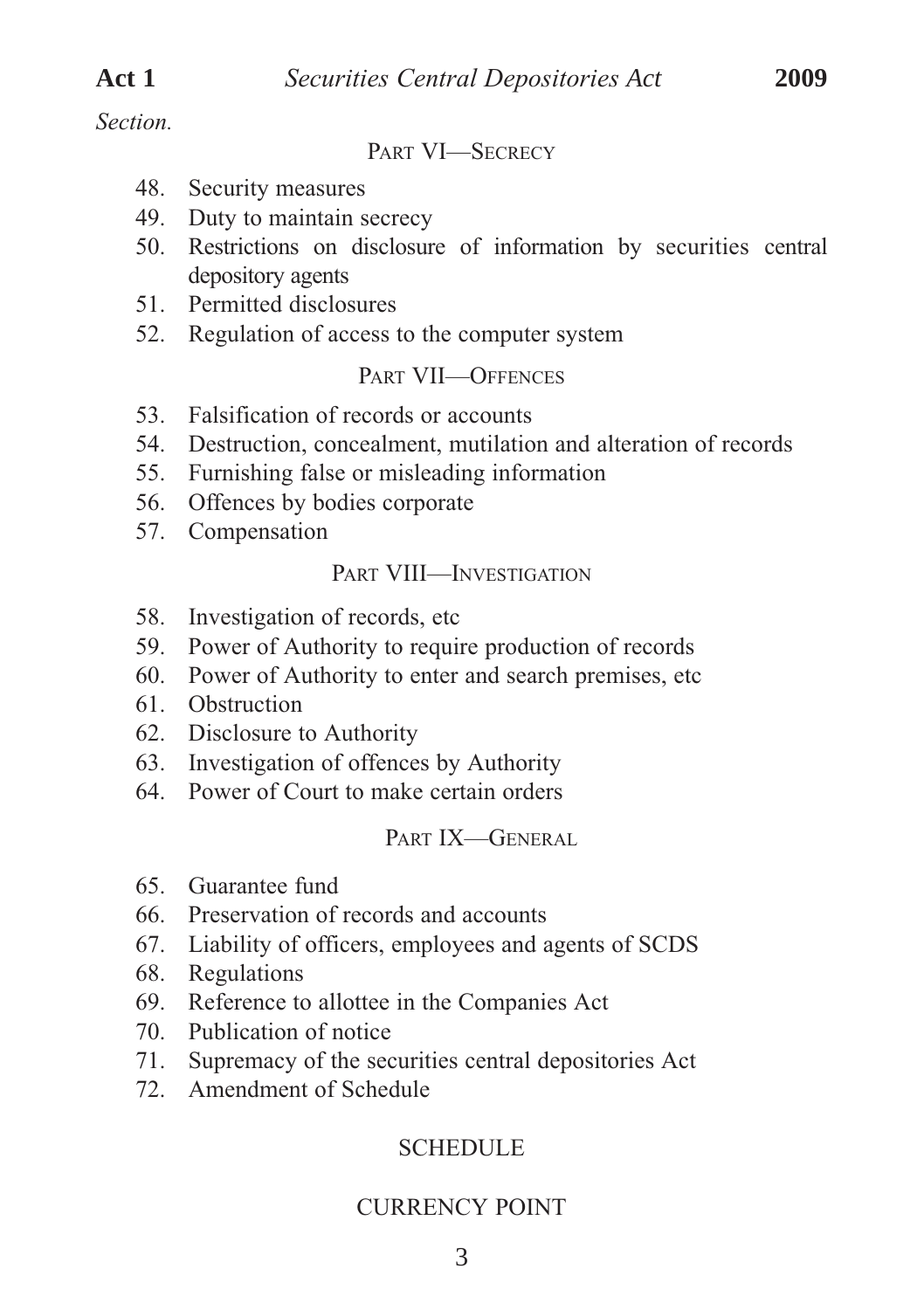### **THE SECURITIES CENTRAL DEPOSITORIES ACT, 2009.**

**An Act to facilitate the establishment, operation and regulation of securities central depositories; to provide for the immobilisation and eventual dematerialisation of, and dealings in, securities deposited with securities central depositories in Uganda, and for related matters.**

DATE OF ASSENT: 28th January, 2009.

*Date of Commencement:* 20th February, 2009.

BE IT ENACTED by Parliament as follows—

PART I—PRELIMINARY

#### **1. Application.**

This Act applies to a securities central depository and clearing system established under sections 4 and 5 but does not apply to a central depository and clearing system operated by the Bank of Uganda.

#### **2. Interpretation.**

In this Act, unless the context otherwise requires—

"access" in relation to a computer system, means the placing of information on that system and the retrieval of information from that system;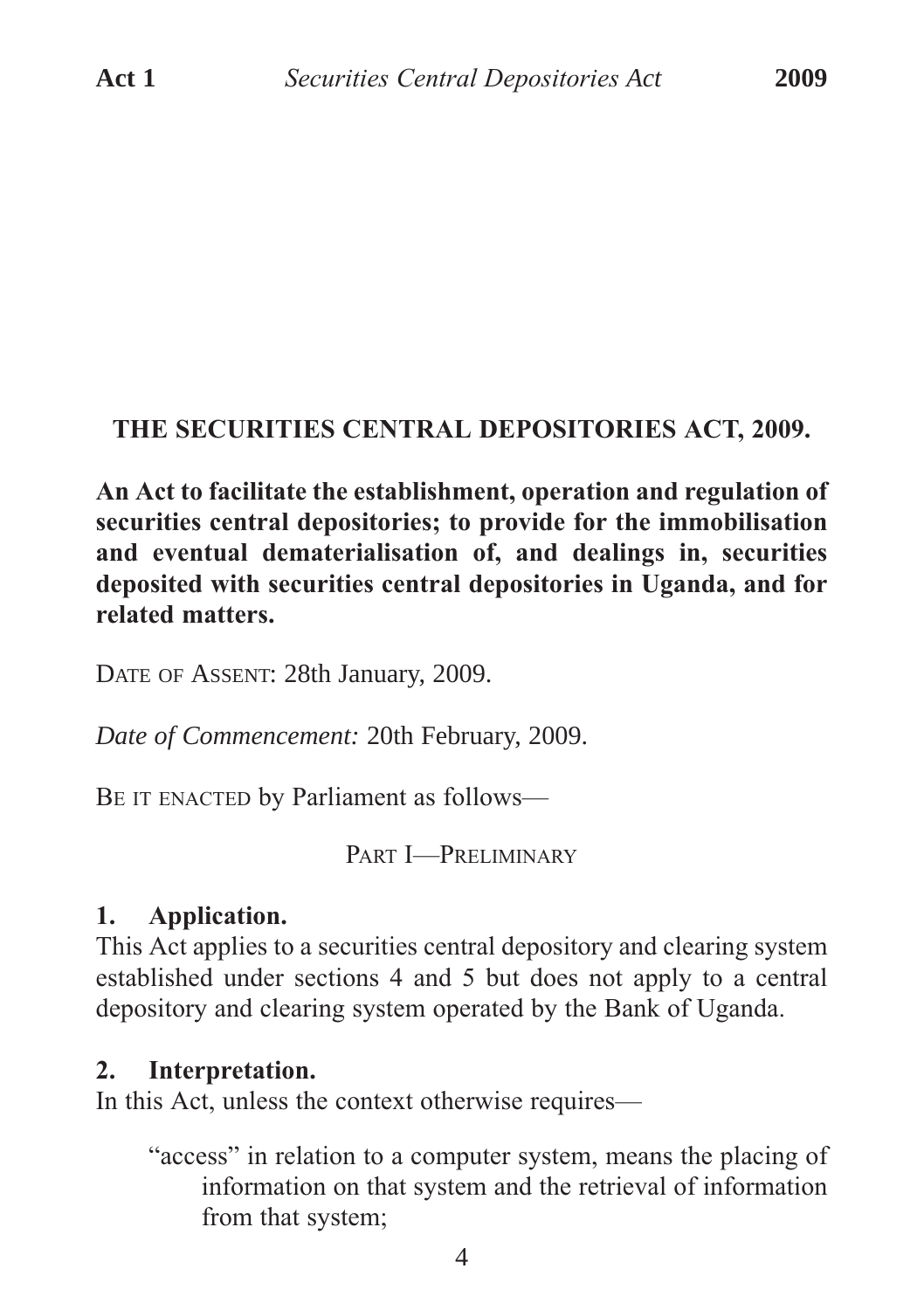- "Authority" means the Capital Markets Authority established by section 4 of the Capital Markets Authority Act;
- "bank" has the meaning assigned to it in the Financial Institutions Act, 2004;
- "bare trustee" means a trustee who has no beneficial interest in the subject matter of the trust;
- "bearer security" means a security, the title to which is transferable by delivery, with or without endorsement of the certificate representing the security;
- "book-entry security" means a security standing to the credit of a securities account which is transferable by way of bookentry in the record of depositors and includes a security in a securities account that is in suspense;
- "buying in" means the buying effected by a securities exchange, according to the rules of the securities exchange, of securities which a seller has failed to deliver on a day fixed for settlement;
- "certificate" means any document that is a security, or is a document of title to a security;

"charge" includes a pledge or a mortgage;

- "computer system", in relation to a central depository, means a computer system established by a securities central depository which forms part of the system for the central handling of securities and which consists of—
	- (a) the central equipment comprising hardware and software associated with that hardware, located at the premises of the securities central depository; and
	- (b) the terminals located at the premises of the users;

"court" means a chief magistrate's court and a High Court;

"currency point'' has the value assigned to it in the Schedule;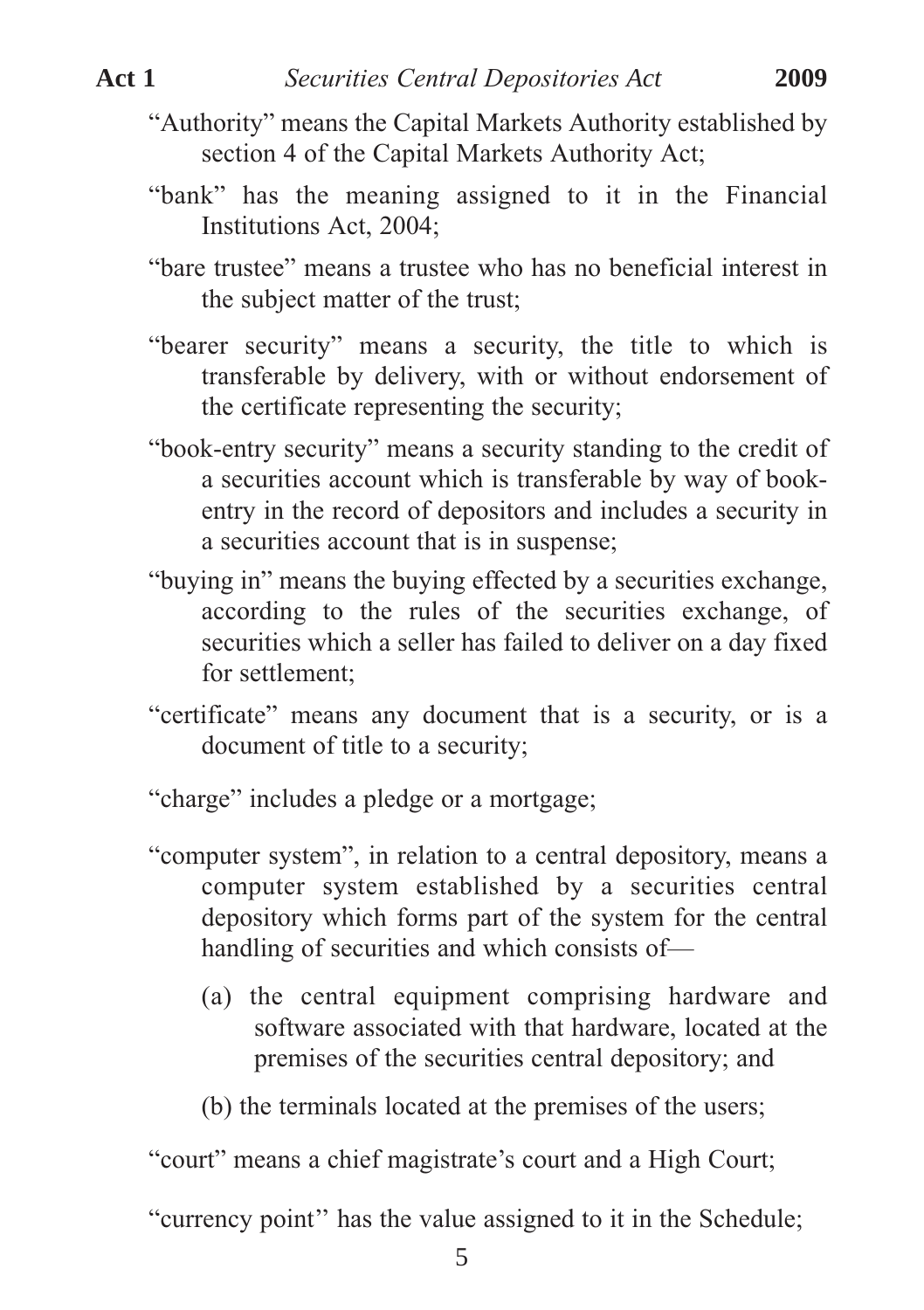- "dealer" means a person who carries on the business of dealing in securities on his or her own account, whether he or she carries on any other business or not;
- "dealing in securities" means, whether as principal or agent, making or offering to make with any person, or inducing or attempting to induce any person to enter into or to offer to enter into—
	- (a) an agreement for or with a view to acquiring, disposing of, subscribing for or underwriting securities; or
	- (b) an agreement, the purpose or intended purpose of which is to secure a profit to any of the parties from the yield of securities or by reference to fluctuations in the price of securities;
- "debt securities" means debentures, bonds, notes, or other similar instruments representing or evidencing indebtedness, whether secured or unsecured:
- "dematerialisation" means the process of eliminating physical certificates as *prima facie* evidence of ownership of securities or where ownership of securities as an accounting record;
- "dematerialisation date", in relation to a dematerialised security, means the date prescribed by a securities central depository under section 26 as being the last day on which a certificate representing the security shall be recognised as *prima facie* evidence of share ownership under the Companies Act;
- "dematerialised security" means a book-entry security prescribed by the securities central depository under section 26, by which the underlying physical certificate is no longer recognised as *prima facie* evidence of ownership under the Companies Act, on or after the dematerialisation date;
- "depositor" in relation to any book-entry, means a holder of a securities account;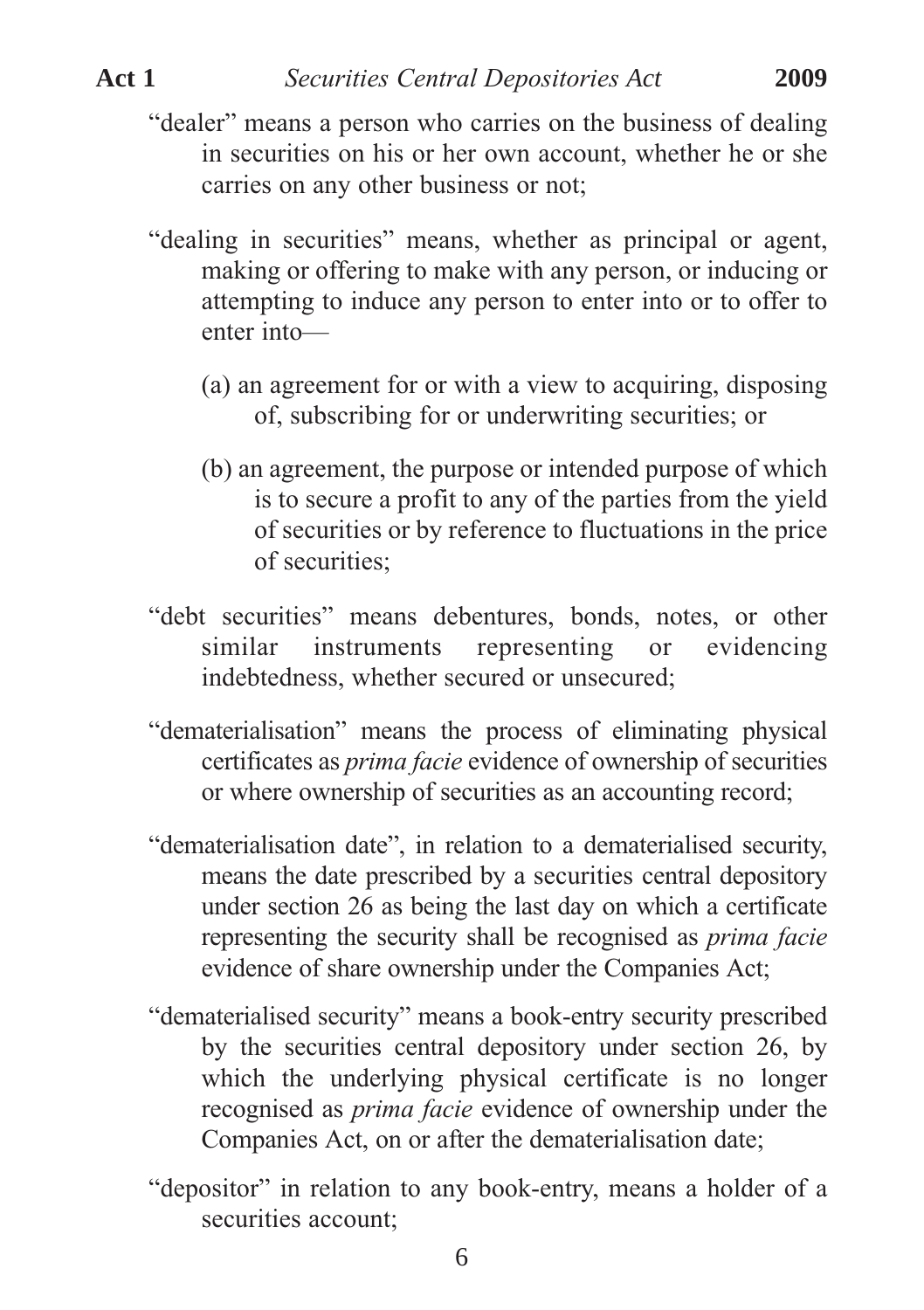- "eligible security" means a security which has been prescribed by a securities exchange to be immobilised with a central depository under section 15;
- "financial institution" means a financial institution as defined by the Financial Institutions Act, 2004;
- "immobilisation", means any circumstance where underlying physical certificates relating to securities have been deposited with and are held by the securities central depository and an investor does not receive a physical certificate upon purchase of shares;
- "immobilisation date", in relation to any eligible security, means the date specified in the notice given by a securities exchange under section 15 as being the last day on which the eligible security may be traded on the securities exchange, unless that security has been deposited with the securities central depository;
- "immobilised security" means a security in respect of which the underlying physical certificates have been deposited with and are held by a securities central depository;
- "information" includes data recorded in a form which can be processed by equipment operating automatically in response to instructions given for a particular purpose;
- "institutional investor" means a person whose ordinary course of business is to hold, manage or invest funds in connection with retirement benefits, insurance contracts, mortgage and saving schemes and any fund or scheme in the nature of a collective investment scheme;
- "issuer", in relation to any book-entry security, means the company, corporation, government, or body corporate or any person that issued the security, and includes any person performing the functions of a registrar for the issuer in respect of that security;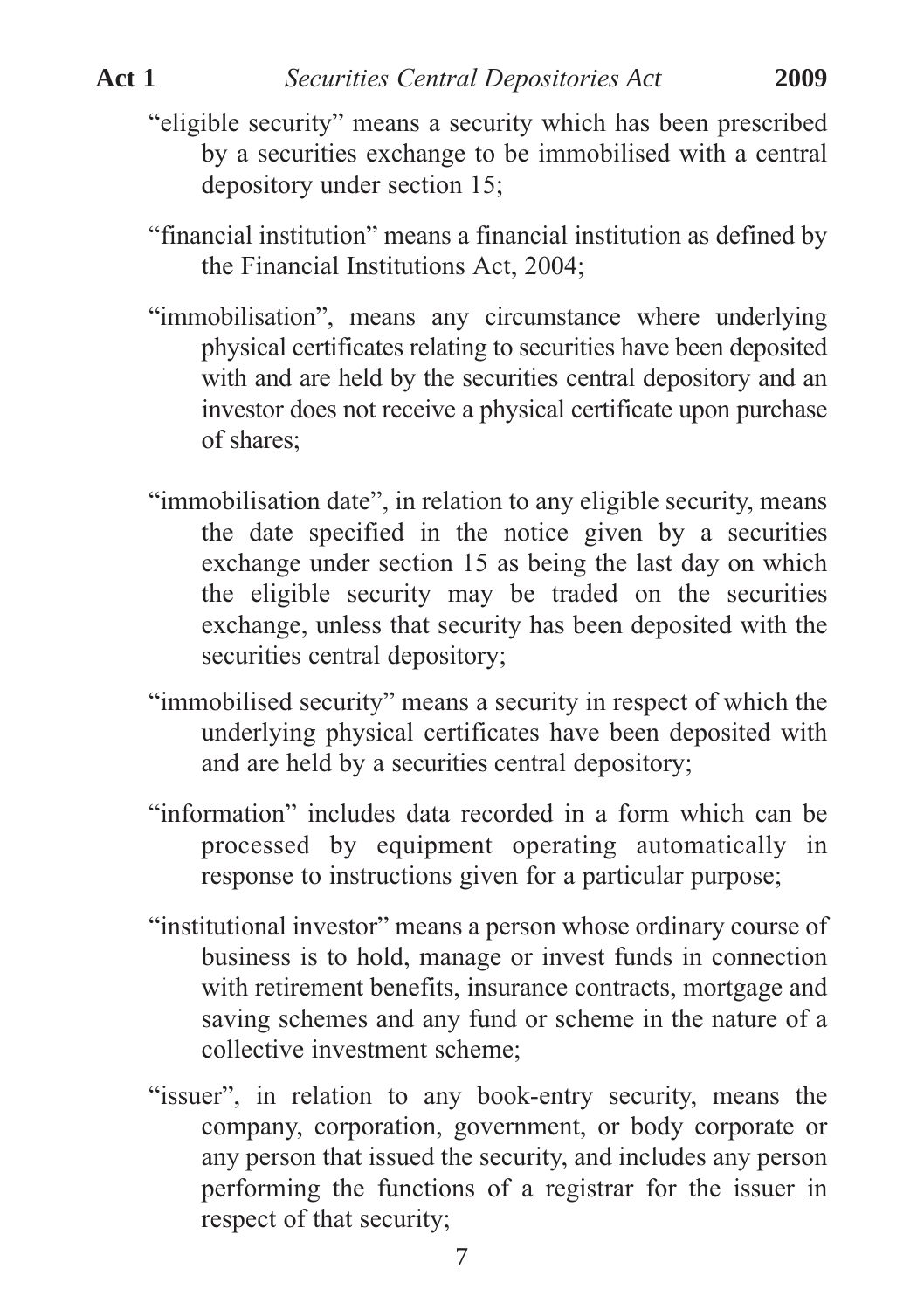- "listed" means securities admitted to the official list of a securities exchange in Uganda and listing shall be construed accordingly;
- "listed book-entry security" means a book-entry security listed on a securities exchange in Uganda;
- "market day" means any day during which a securities exchange is open for business;
- "member", in relation to-
	- (a) a securities exchange, means a person who is recognised as a member of a securities exchange; and
	- (b) a company, means a person who is recognised as a member of a company under the Companies Act;

"Minister" means the Minister responsible for finance;

"mortgage'' means an interest in property created as a form of security for a loan or payment of a debt from the borrower (mortgagor) in favour of the lender (mortgagee) and which is terminated on payment of a loan or debt;

"non-bearer security" means a security other than a bearer security;

- "notification date" means the date on which notice under section 15(2) is given by a securities exchange;
- "official list", in relation to a securities exchange in Uganda, means a list specifying all securities which have been admitted for listing on that securities exchange;
- "pledge'' means the transfer of an interest in property by the owner (pledgor) to another (pledgee) as security for a debt;

"record" includes, in addition to a record in writing—

(a) a photograph;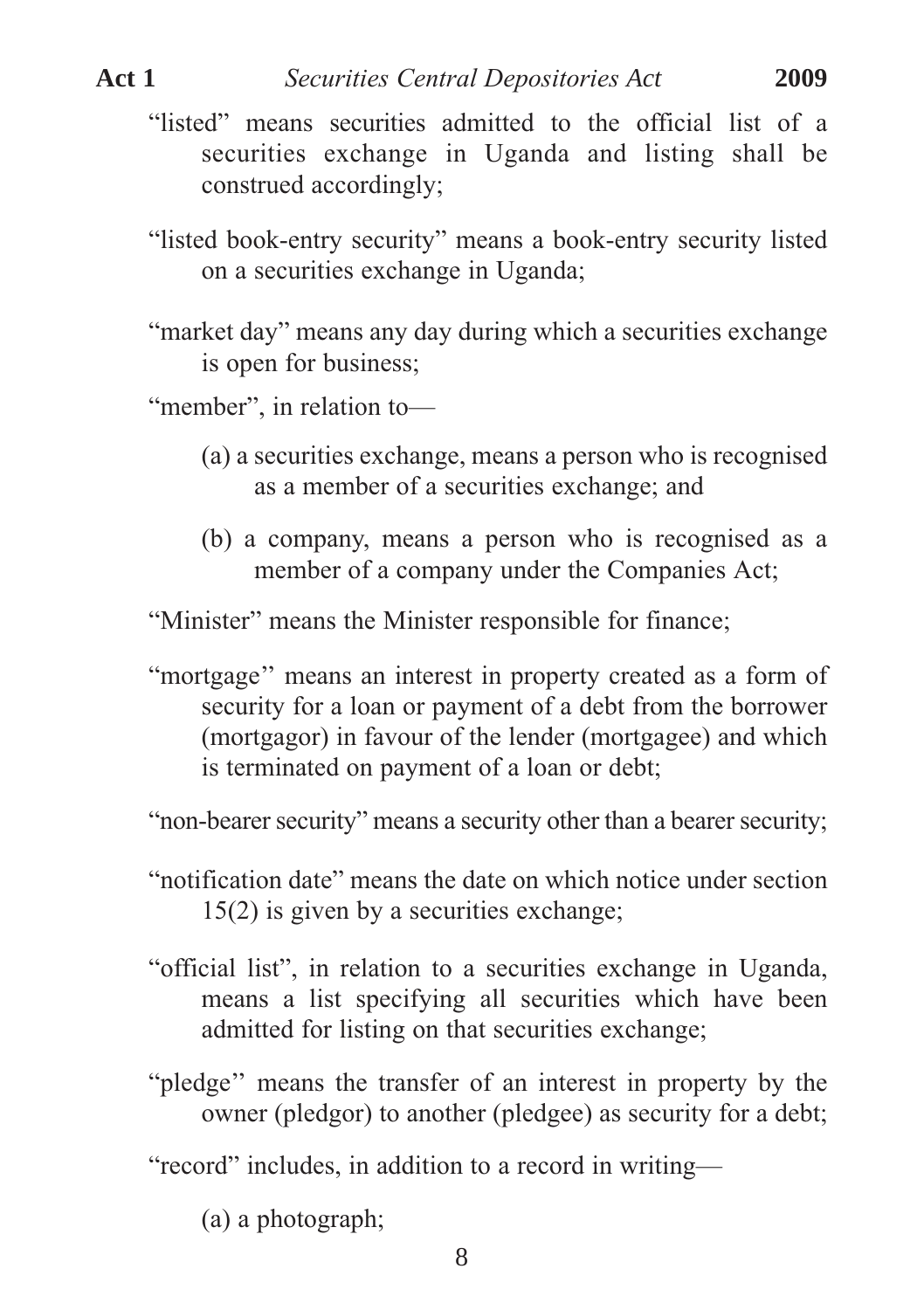instrument, of being reproduced from it; and

- (b) a disc, tape, sound-track or other device in which sounds or other data, not being visual images, are embodied so as to be capable with or without the aid of some other
- (c) a film, tape or other device in which visual images are embodied so as to be capable, with or without the aid of some other instrument, of being reproduced from it;

and a reference to a copy of a record includes—

- (i) in the case of a record falling within paragraph (b) but not this paragraph, a transcript of the sounds or other data embodied in it;
- (ii) in the case of a record falling within paragraph (c) but not paragraph (b), a still reproduction of the images embodied in it, whether enlarged or not; and
- (iii) in the case of a record falling within both paragraph (b) and this paragraph, the transcript of the sounds or other data embodied in it together with the still reproduction of the images embodied in it;
- "record of depositors" means a record provided by a securities central depository to an issuer under section 40;
- "Registrar" means a company registrar engaged in the keeping of the register of members and shareholders and performing other auxiliary functions of his or her company or other companies or institutions;
- "regulations" means the regulations made by the Authority under section 68;
- "SCDS" means Securities Central Depository System;
- "SCDS rules" means the operational and procedural rules issued by a securities central depository for the purpose of ensuring orderliness, efficiency and security in the operation of a securities central depository as approved by the Authority;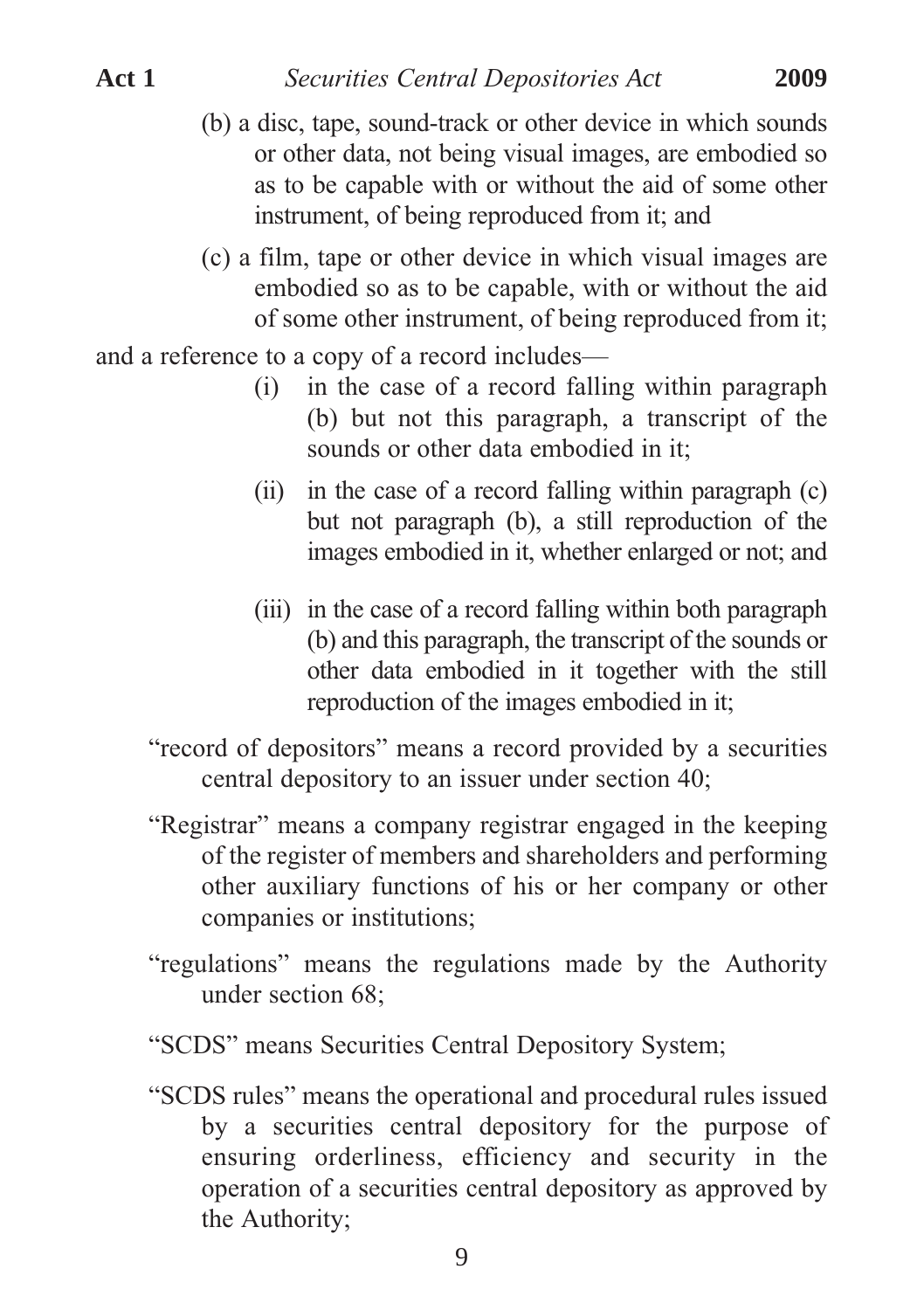- "securities central depository" means a securities central depository licenced by the Authority under sections 4 and 5—
	- (a) to establish and operate a system for the central handling of securities—
		- (i) by which the securities are immobilised or dematerialised and dealings in respect of those securities are effected by means of entries in securities accounts without the physical necessity of certificates; or
		- (ii) which permits or facilitates the settlement or registration of securities transactions or dealings in securities without the physical necessity of certificates; and
	- (b) to provide other incidental facilities and services;

"securities central depository agent", in relation to any securities central depository, means a person appointed under section 11 to be an agent of that securities central depository;

"securities" means—

- (a) debentures, stocks or bonds issued or proposed to be issued by a government;
- (b) debentures, stocks, shares, bonds or notes issued or proposed to be issued by a body corporate;
- (c) a right, warrant, option or futures in respect of a debenture, stocks, shares, bonds, notes or in respect of commodities; or
- (d) any instruments commonly known as securities; except—
	- (i) bills of exchange;
	- (ii) promissory notes; or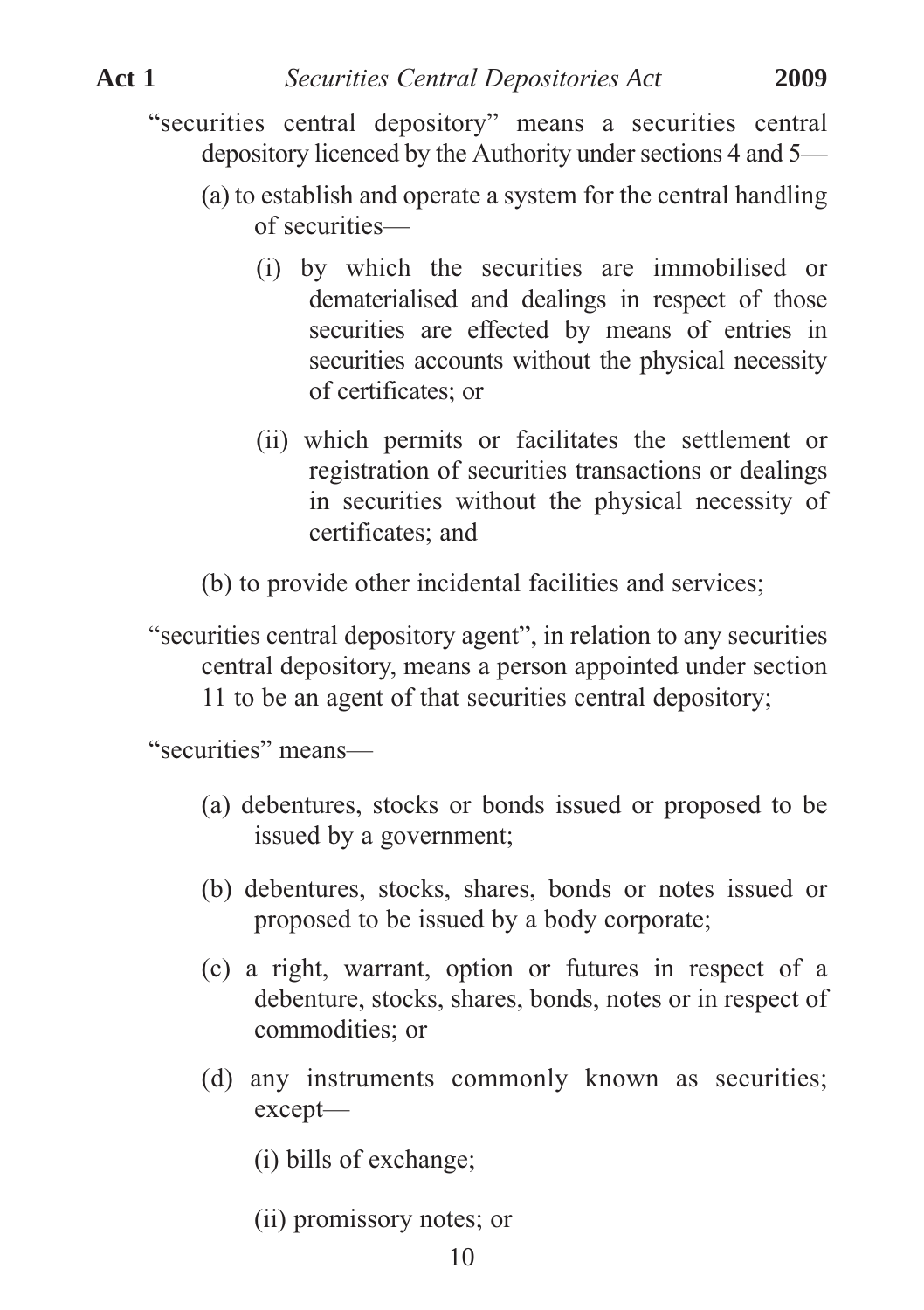- (iii) certificates of deposits issued by a bank or a financial institution;
- (e) any unit, interest or share offered under a collective investment scheme;
- "securities account" means an account established by a securities central depository for deposit or for the recording of book-entry securities and cash balances, in respect of dealings in securities by the depositor;
- "securities exchange" means a stock exchange or an approved securities organisation by which—
	- (a) offers to sell, purchase or exchange securities are regularly made or accepted;
	- (b) offers or invitations are regularly made, being offers or invitations that are intended or that may reasonably be expected to result, whether directly or indirectly, in the making or acceptance of offers to sell, purchase or exchange securities; or
	- (c) information is regularly provided concerning the prices at which, or the consideration for which, particular persons or particular classes of persons, propose, or may reasonably be expected to sell, purchase or exchange securities;
- "selling out" means the selling effected by a securities exchange according to the rules of the securities exchange, of securities which a buyer has failed to accept and to pay for when delivered on a day fixed for the settlement;
- "transaction" means a transaction in eligible securities on the securities exchange or otherwise permitted by the SCDS rules involving eligible securities and which effects a deposit, sale, purchase, charge, gift, transfer, delivery or withdrawal of eligible securities, their registration, a change in the information pertaining to a securities account and any other operation provided for in the SCDS rules;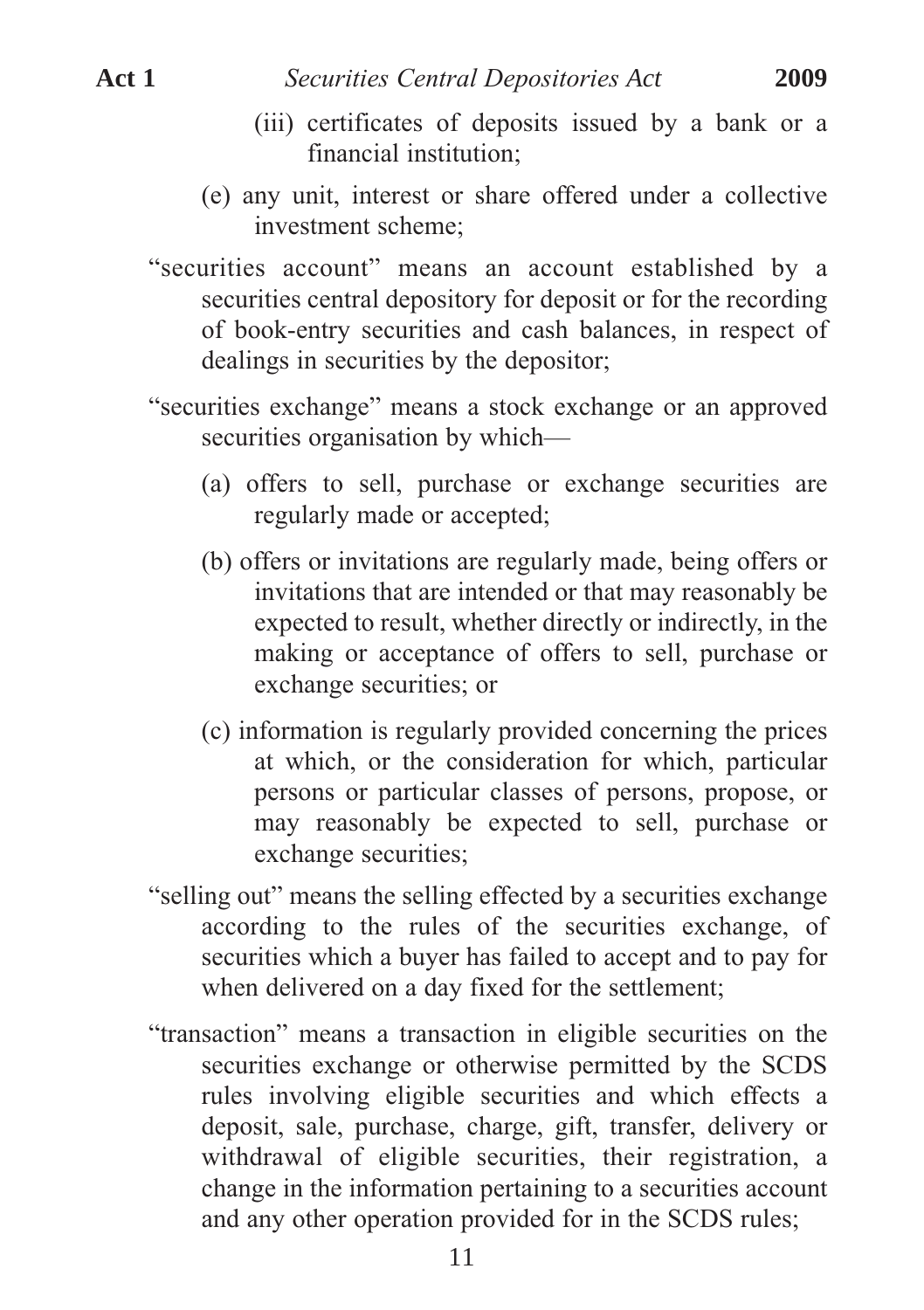- "uncertificated securities'' means a transaction in eligible securities not evidenced by a certificate, the issue or transfer of which is registered or recorded in registers maintained for that purpose by or on behalf of that issuer;
- "user" means a central depository agent, an issuer, a securities exchange or such other person as may be prescribed by the Authority, who may be given access to a computer system of a central depository.

PART II—SECURITIES CENTRAL DEPOSITORY

## **3. Restriction on establishment of securities central depository.**

(1) A person shall not establish, maintain or hold himself or herself out as maintaining a securities central depository unless that person has obtained a licence issued by the Authority in accordance with section 5 of this Act.

(2) A person who contravenes subsection (1) commits an offence and is liable on conviction to a fine not exceeding two hundred and forty currency points or imprisonment not exceeding ten years or both.

# **4. Establishment of securities central depository.**

(1) A company incorporated or registered under the Companies Act or a securities exchange which proposes to establish and maintain a securities central depository shall apply to the Authority in writing for a licence.

(2) An application under subsection (1) shall be accompanied by—

- (a) SCDS rules made by the applicant in such manner and form as the Authority may by regulations prescribe; and
- (b) any other information prescribed by the Authority by regulations.

(3) At any time after receiving an application under this section, the Authority may, by written notice, require the applicant to provide additional information or documents in support of the application.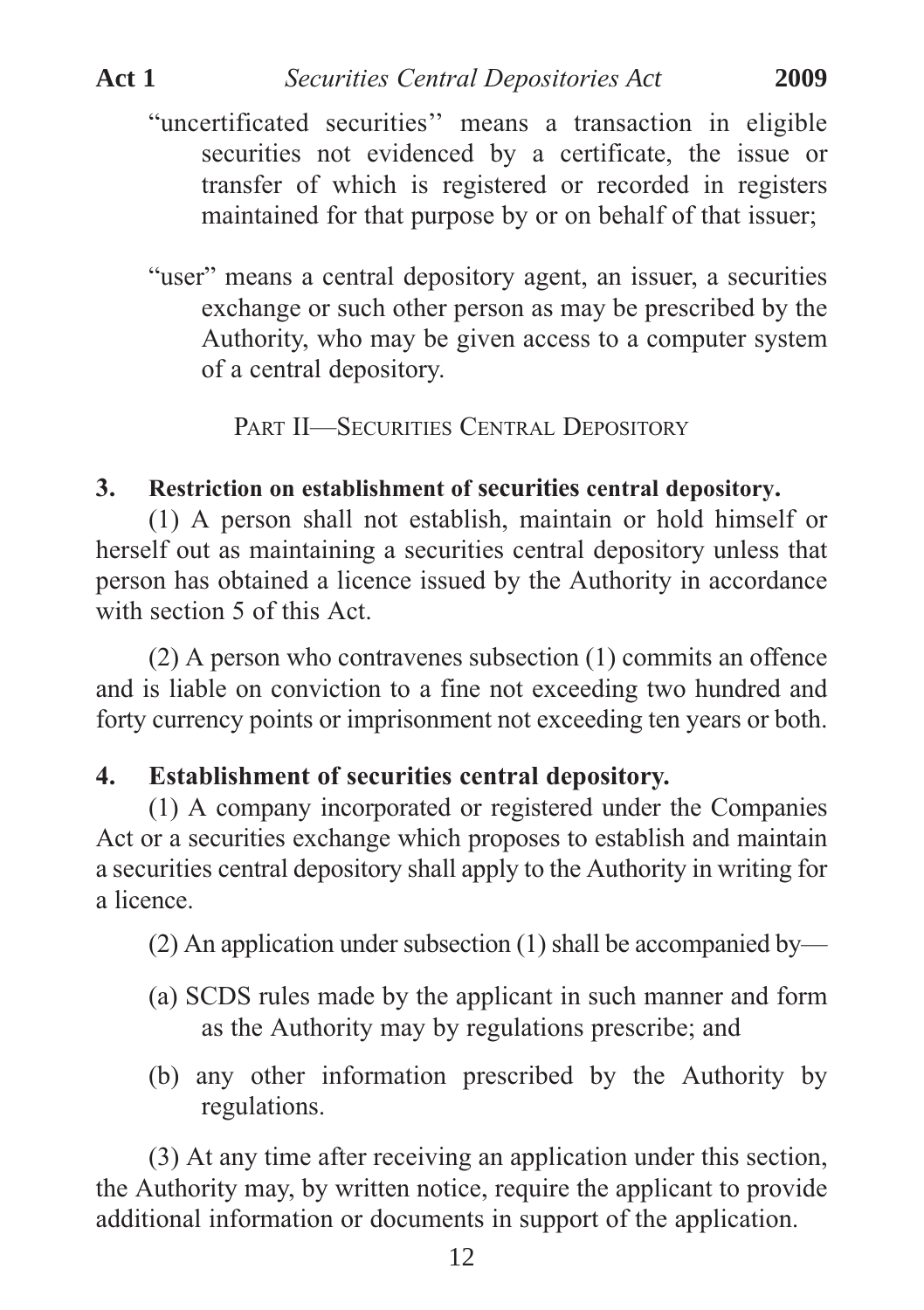## **5. Licence to establish a securities central depository.**

(1) The Authority may, approve an application made under section 4 and issue a licence for the establishment and maintenance of a securities central depository if the Authority is satisfied—

- (a) where the applicant is a company, that the securities exchange is a shareholder of the applicant;
- (b) upon assessment of the proposed SCDS rules of the applicant, that those rules comply with the regulations prescribed by the Authority; and
- (c) that the establishment and maintenance of the securities central depository would promote the positive development of capital markets in Uganda and that the interests of the public dealing with book-entry securities will be served by the granting of the licence.

(2) The Authority may, in issuing a licence under subsection (1), impose—

(a) in the case of a company—

- (i) requirements with respect to the paid-up or authorised capital of the securities central depository;
- (ii) conditions relating to the shareholding of the members of the securities central depository;
- (iii) requirements on the appointment of the board of directors and management of the securities central depository;
- (iv) requirements as to notice on the appointment and change of the board of directors and management of the securities central depository; and
- (v) any other requirements or conditions as the Authority considers appropriate;
- (b) in the case of a securities exchange, requirements with respect to internal controls.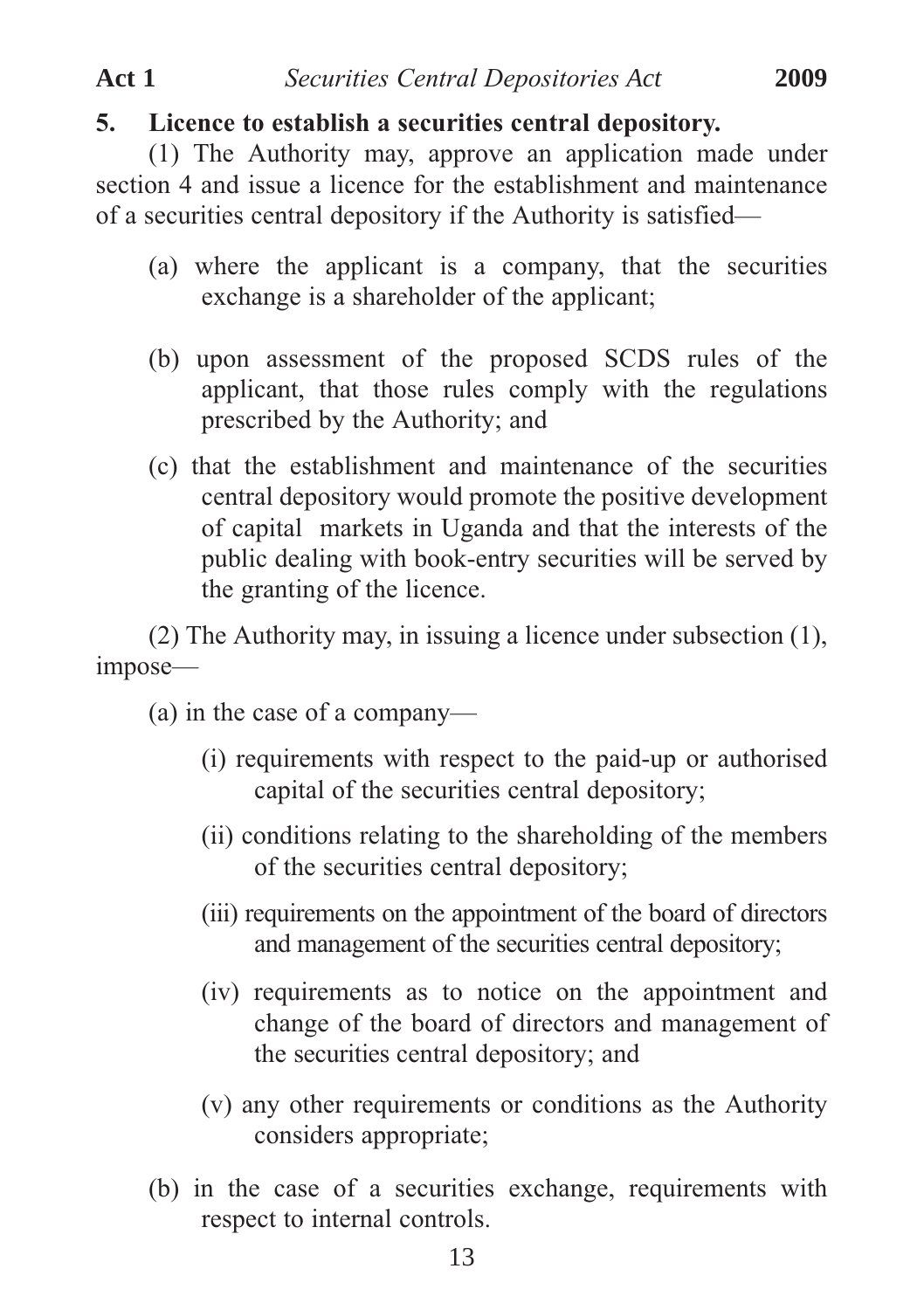#### **6. Duration of licence.**

(1) Subject to subsection (2), a licence issued under section 5 shall expire at the end of one year from the date of its issue.

(2) For avoidance of doubt, a licence renewed in accordance with Part II of this Act shall continue in force for one year from the date of its renewal.

### **7. Renewal of licence.**

(1) A licence issued under section 5 shall be renewed in accordance with this section.

(2) An application for renewal of a licence under this section shall be made to the Authority in the prescribed form not later than thirty days before the expiry of the licence.

(3) An application for renewal of a licence shall be accompanied by the prescribed fees.

(4) The Authority may require an applicant to provide any information as it considers necessary in relation to an application for renewal of a licence under this Act.

(5) The Authority shall renew the licence if satisfied that the applicant continues to meet the requirements for the issuance of a licence.

(6) The Authority shall not refuse to renew a licence unless it has given the applicant opportunity to be heard.

(7) Where a person holds a licence issued under this Act and has applied for renewal of the licence before its expiry but the renewal has not been granted, the licence shall continue in force until renewed or when the application is rejected or withdrawn.

# **8. Amendment of SCDS rules.**

(1) SCDS rules approved by the Authority, shall not be amended, varied or rescinded without the prior approval of the Authority.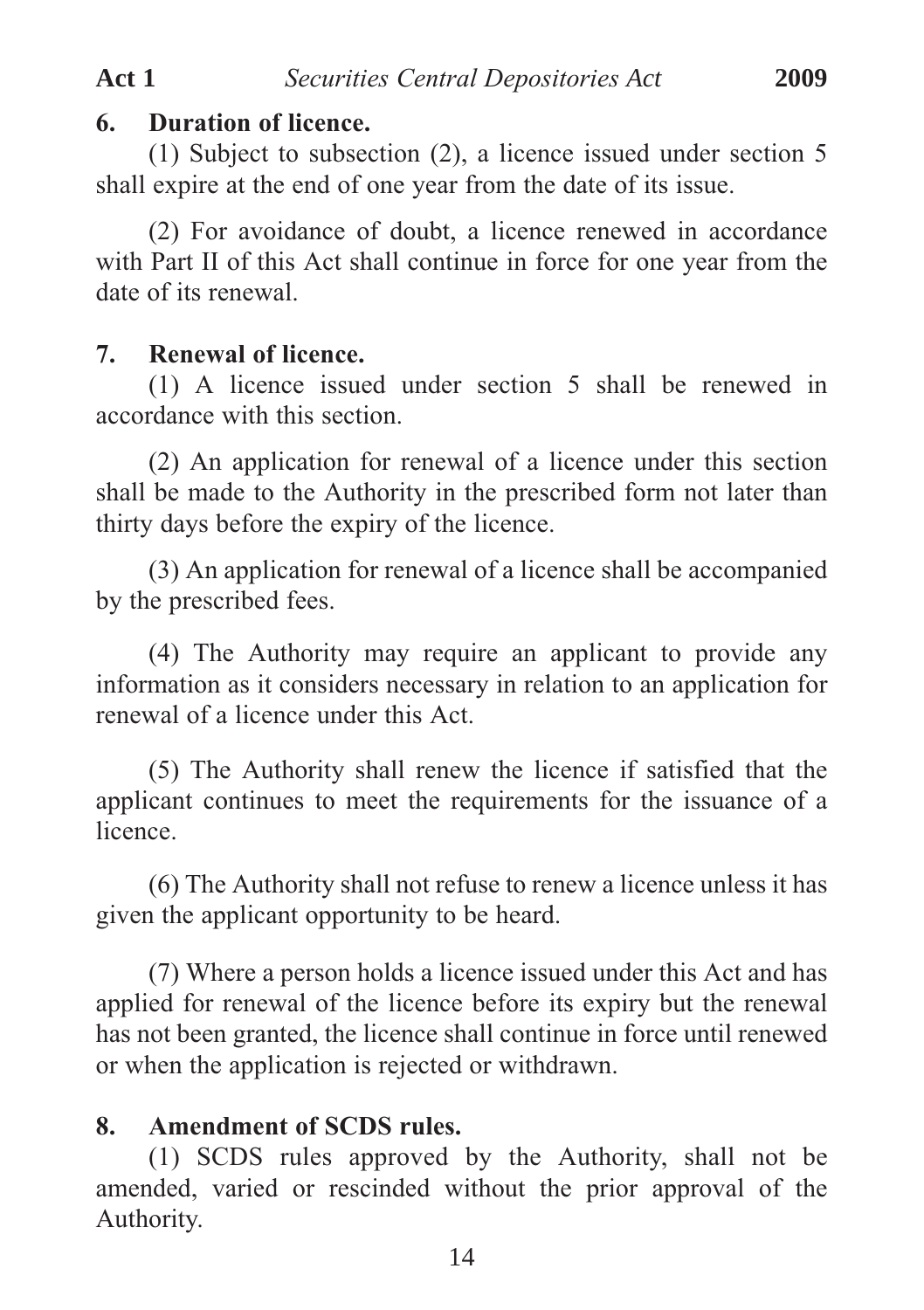(2) Where a securities central depository intends to amend its SCDS rules, it shall submit the proposed amendments to the Authority for approval.

(3) The Authority shall, within forty five days after receipt of a notice under subsection (2), notify the securities central depository of its decision regarding the proposed amendments, and where it does not approve the amendments, specify the reason for the decision.

(4) A securities central depository which proposes to alter any particulars already submitted to the Authority, or to make any change in its state as specified in its application under section 5, shall seek the prior approval of the Authority.

# **9. Power of Authority to amend SCDS rules.**

Notwithstanding the provisions of any other written law, the Authority may, after consultation with the securities central depository, amend the SCDS rules by written notice, specifying the amendments and the dates on which the amendments shall come into force.

#### **10. Duties of securities central depository.**

(1) A securities central depository shall provide or cause to be provided, all facilities necessary to—

- (a) facilitate the immobilisation of securities;
- (b) facilitate the deposit and withdrawal of certificates in respect of immobilised securities;
- (c) facilitate the dematerialisation of securities;
- (d) open, maintain and close securities accounts;
- (e) facilitate the efficient transfer of book-entry securities;
- (f) facilitate the efficient transfer of monetary value and securities between transacting parties;
- (g) facilitate registration of dealings in book-entry securities;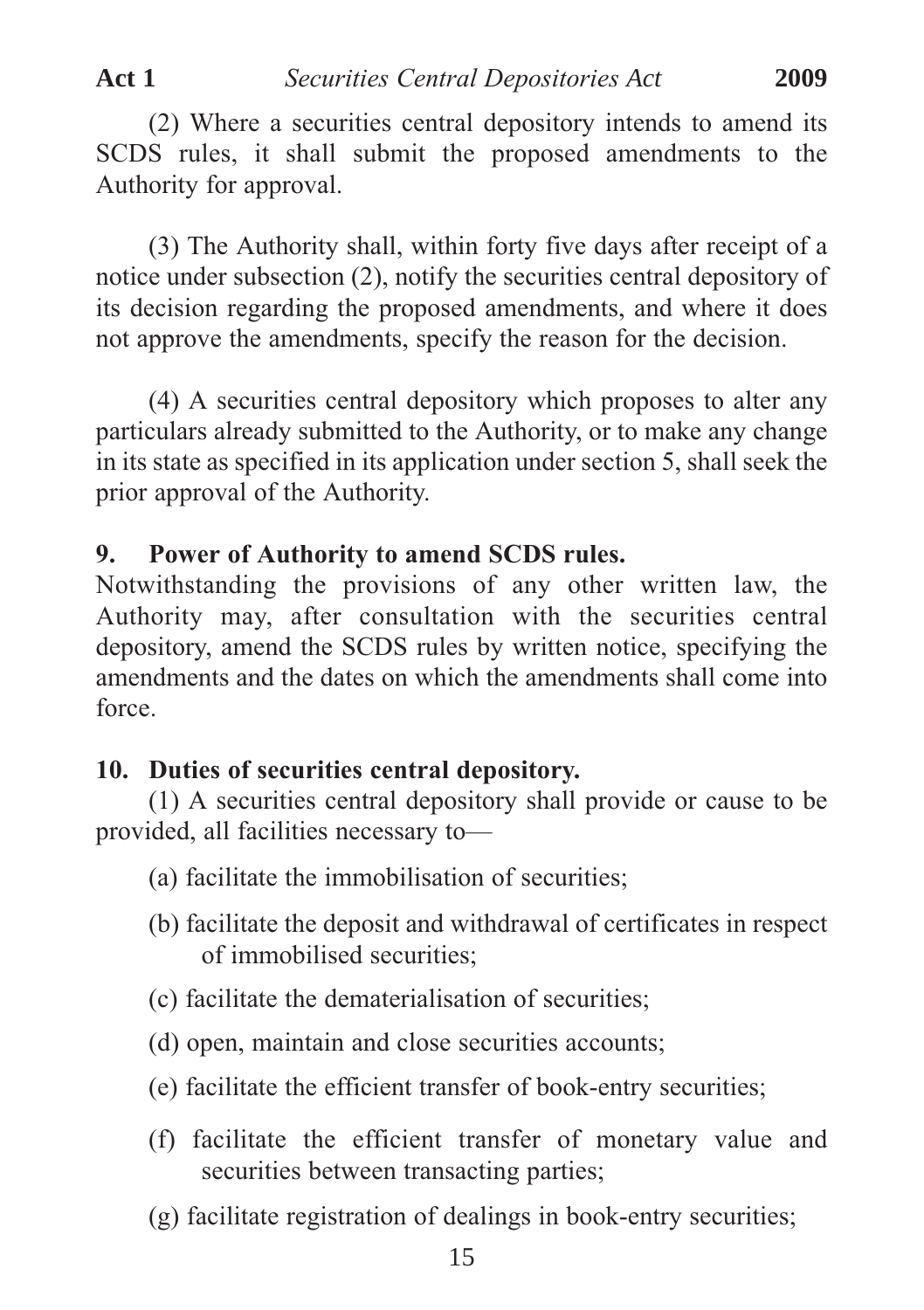- (h) operate securities accounts for the handling of book-entry securities and funds, if any;
- (i) facilitate the collection of fees and other charges as may be required;
- (j) ensure the safe custody of certificates and other documents representing immobilised securities;
- (k) guard against falsification of any records or accounts required to be kept or maintained under this Act;
- (l) establish a proper and efficient system for the verification, inspection, identification and recording of all book-entry securities with the securities central depository;
- (m) control access to computer systems and the extent to which any user or class of users may have or should be prohibited from having access to those systems;
- (n) subject to Part VI of this Act, take all reasonable measures to protect the confidentiality of information in documents relating to the affairs of depositors and their securities accounts; and
- (o) carry out any other duties imposed by law.

(2) The Authority may prescribe other duties to be performed by a securities central depository as it considers appropriate.

(3) A securities central depository is entitled to charge fees for its services and facilities as may be approved by the Authority.

#### **11. Securities central depository agents.**

(1) A person shall not act or hold himself or herself out as a securities central depository agent unless that person is duly appointed as such in accordance with this section and subject to the approval of the Authority.

(2) Subject to this Act, a securities central depository may, in writing, appoint as its securities central depository agent—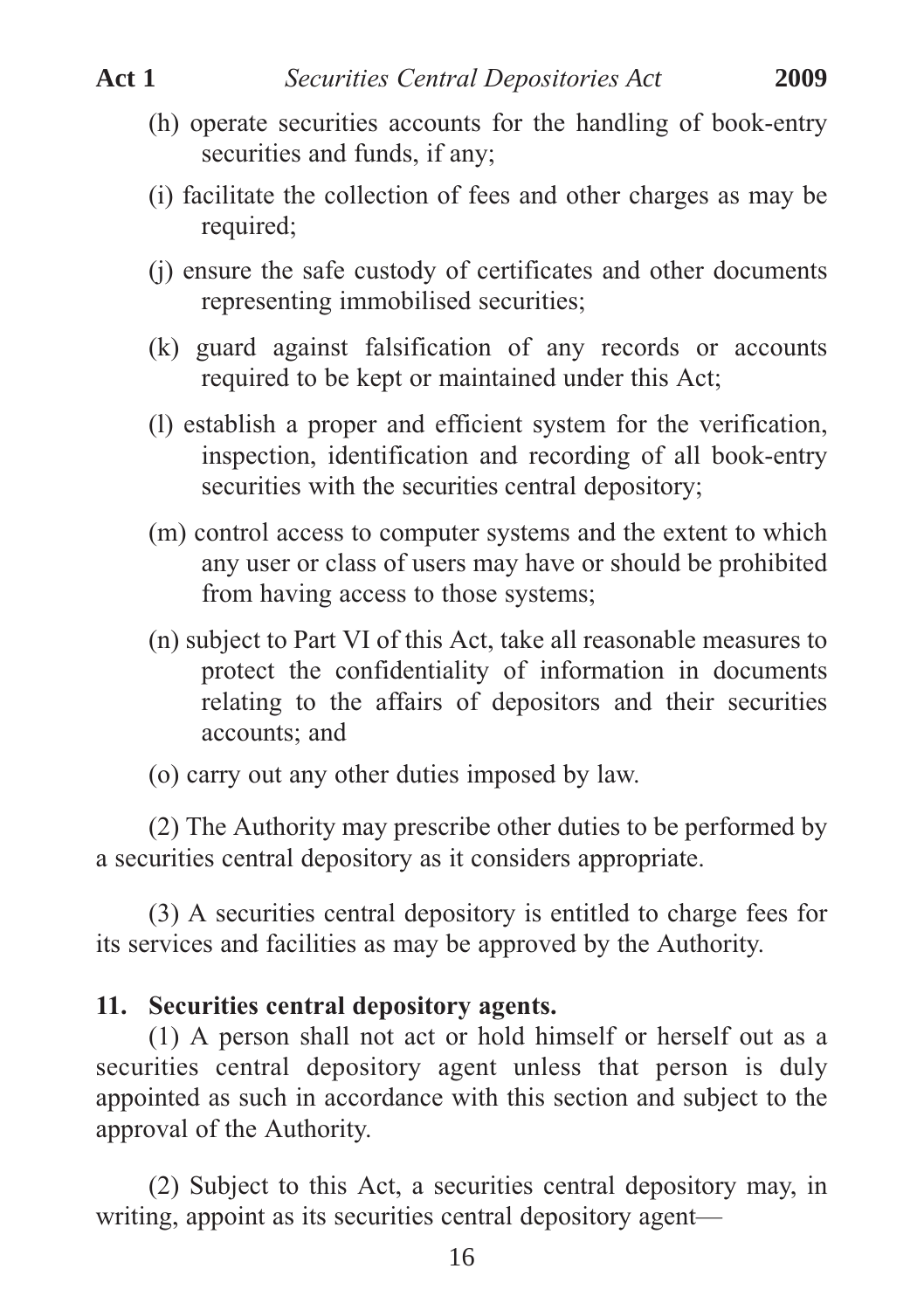- (a) any member of a securities exchange;
- (b) a non-bank subsidiary of any bank or financial institution approved under the Financial Institutions Act, 2004;

(c) any institutional investor; or

(d) any body corporate of a type prescribed by the Authority.

(3) A securities central depository agent appointed under this section shall perform the functions approved by the securities central depository under the SCDS rules.

(4) In the performance of its functions under this Act, a securities central depository agent shall, when required, produce or make available to the securities central depository or to the Authority, any information or document relating to a securities account.

(5) Subject to this Act, the Authority may suspend, revoke or impose any other sanctions on a securities central depository agent.

#### **12. Regulation of dealings in securities.**

(1) Subject to this Act, a securities central depository shall do all things as are necessary to ensure orderly dealings in immobilised or dematerialised securities.

(2) A securities central depository may, in performing its functions under subsection (1), give to an issuer of any security or to a securities central depository agent, directions to do a particular act or thing or to refrain from doing a particular act or thing and the issuer or securities central depository agent shall comply with those directions.

(3) Where an issuer or securities central depository agent fails to comply with any direction given by a securities central depository under subsection (2), the securities central depository shall apply to the Authority for a direction to be issued to that issuer or agent.

(4) An issuer or securities central depository agent who fails to comply with the direction of the Authority commits an offence and is liable on conviction to a fine not exceeding two hundred and fifty currency points, or imprisonment not exceeding five years, or both.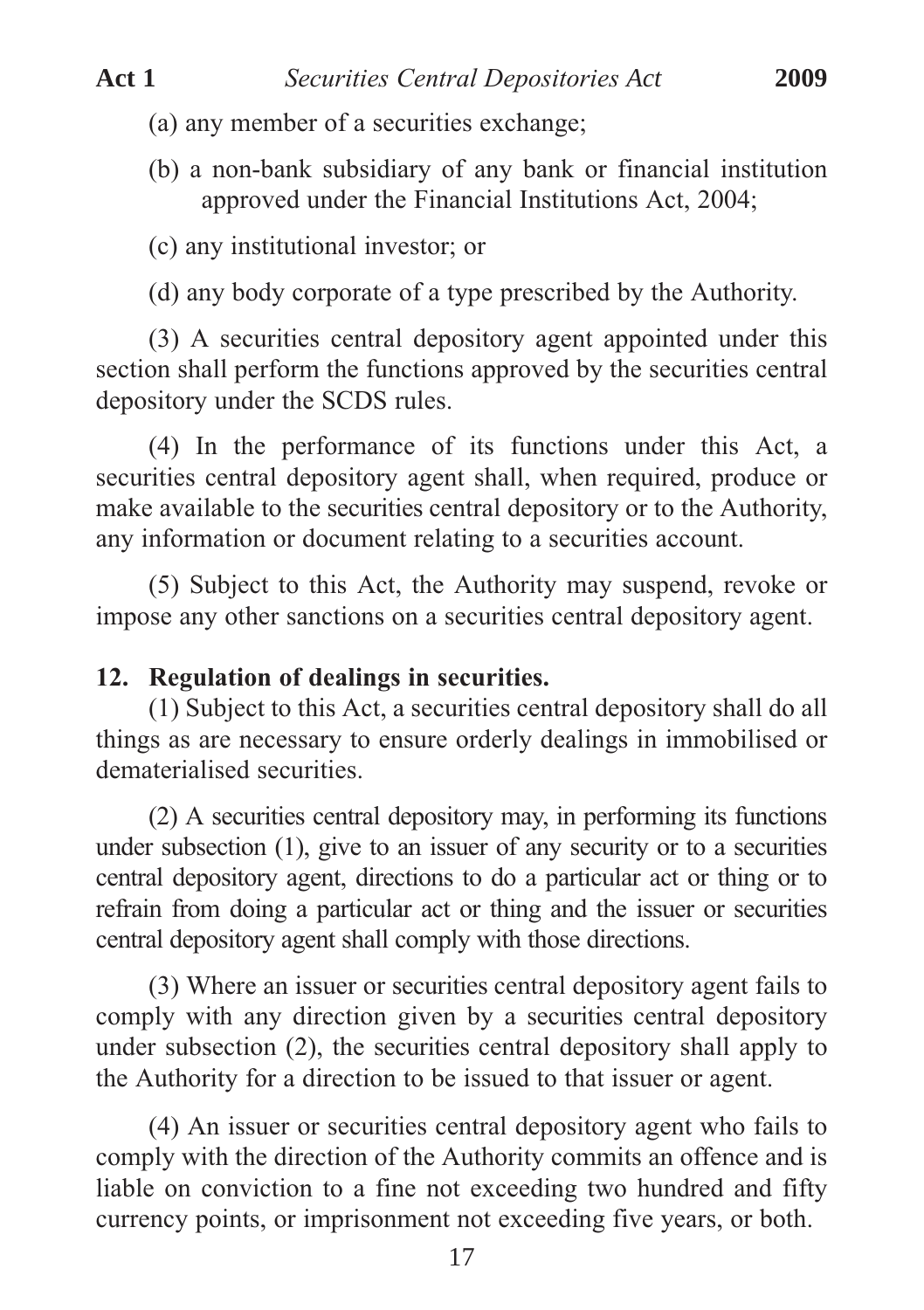# **13. Securities central depository agents, issuer, etc, to comply with SCDS rules.**

A securities central depository agent, an issuer, a depositor, and a user shall comply with, enforce and give effect to the SCDS rules to the extent to which those rules apply to that person.

# **14. Securities central depository to provide assistance to the Authority.**

(1) A securities central depository shall provide such assistance to the Authority as the Authority may reasonably require for the performance by the Authority of its functions under this Act.

(2) The Authority is entitled, at all reasonable times, to full and free access to any part of the premises of a securities central depository for the purpose of ensuring compliance with this Act.

PART III—IMMOBILISED AND DEMATERIALISED SECURITIES

#### *Immobilisation of Securities*

#### **15. Prescription of securities for immobilisation.**

(1) Subject to subsection (2), a securities exchange may, after consultation with a securities central depository, prescribe that any security listed or quoted or proposed to be listed on the securities exchange be immobilised by depositing the security with the securities central depository.

(2) A securities exchange shall, in respect of securities listed on the securities exchange, give notice to the public in the manner prescribed in the SCDS rules, of all eligible securities prescribed by it to be immobilised with a securities central depository and the notice shall specify the immobilisation date.

(3) For the purposes of this Act, the deposit by a person of any eligible security with a securities central depository agent shall be taken to be a deposit of the security with that securities central depository.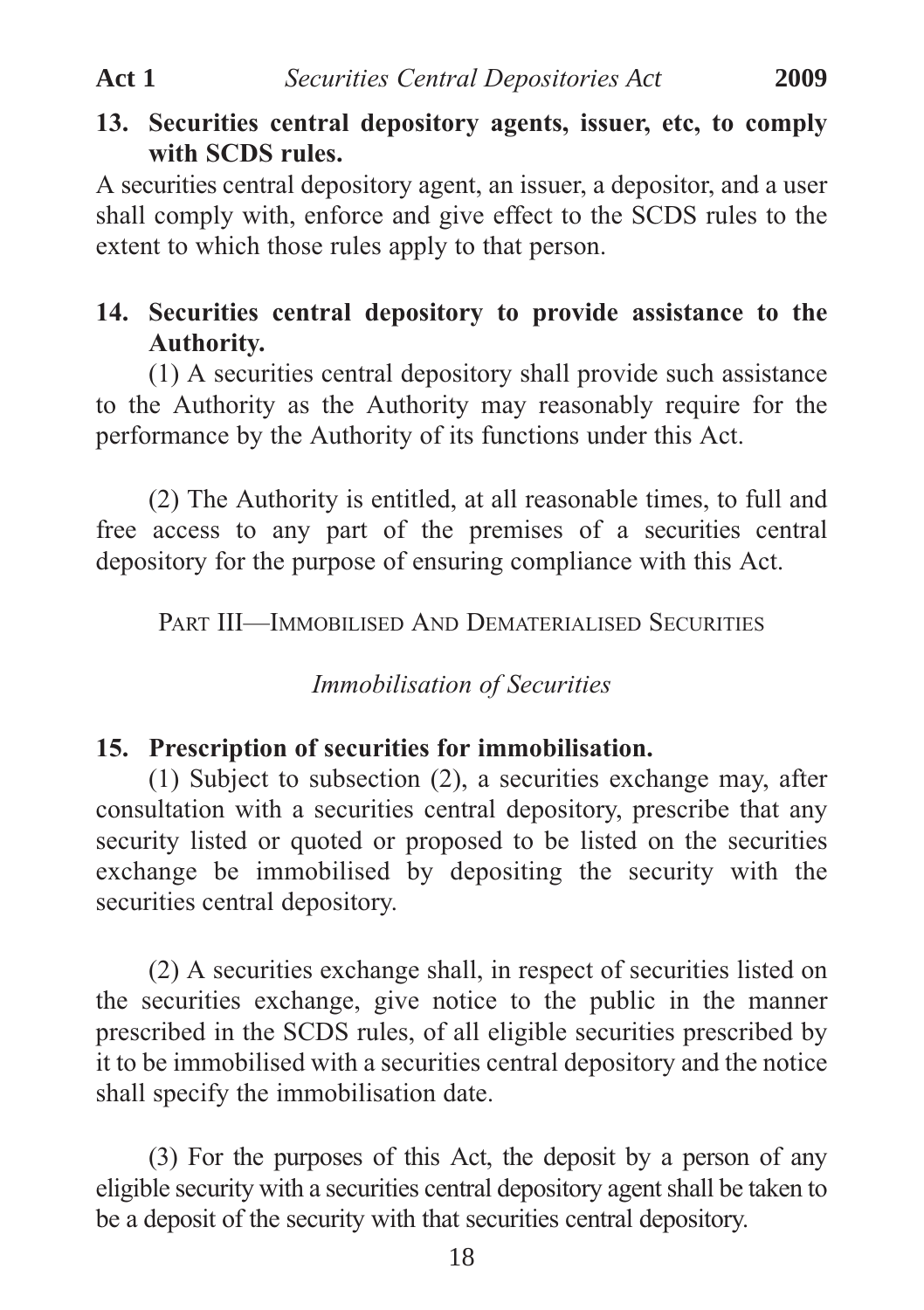# **16. Verification of certificates and transfer to securities central depository or nominee company.**

(1) After the deposit by a person of a certificate representing an eligible security and the instrument of transfer in respect of that security if any, a securities central depository or a securities central depository agent, shall lodge the certificate and instrument with the issuer within the period prescribed in the SCDS rules.

(2) Subject to subsection (3), the issuer shall, on receipt of the certificate and instrument, do all acts necessary to register the transfer of the security in respect of that certificate in the name of the securities central depository or its nominee company.

(3) Without prejudice to the right of an issuer to refuse to register a transfer under any written law, the issuer shall refuse registration of the transfer under subsection (2) if—

- (a) the certificate is not a genuine certificate or is a certificate that was reported lost or destroyed;
- (b) in relation to the security—
	- (i) there has been a duplication in the issuance of the certificate representing that security;
	- (ii) the certificate is a certificate issued in excess of the issued share capital of the issuer;
- (c) the issuer has been served with an order of a court of competent jurisdiction prohibiting any dealing in respect of the security underlying the certificate;
- (d) any lawful order exists, to the knowledge of the issuer, preventing the person who deposited the certificate from dealing with any of his or her monies, properties or assets.

(4) Within two market days after a transfer is lodged with an issuer or within such period as may be allowed in writing by the securities central depository, the issuer shall, in any case other than a case referred to in subsection (3), notify the securities central depository agent and complete and deliver the appropriate certificate to the securities central depository.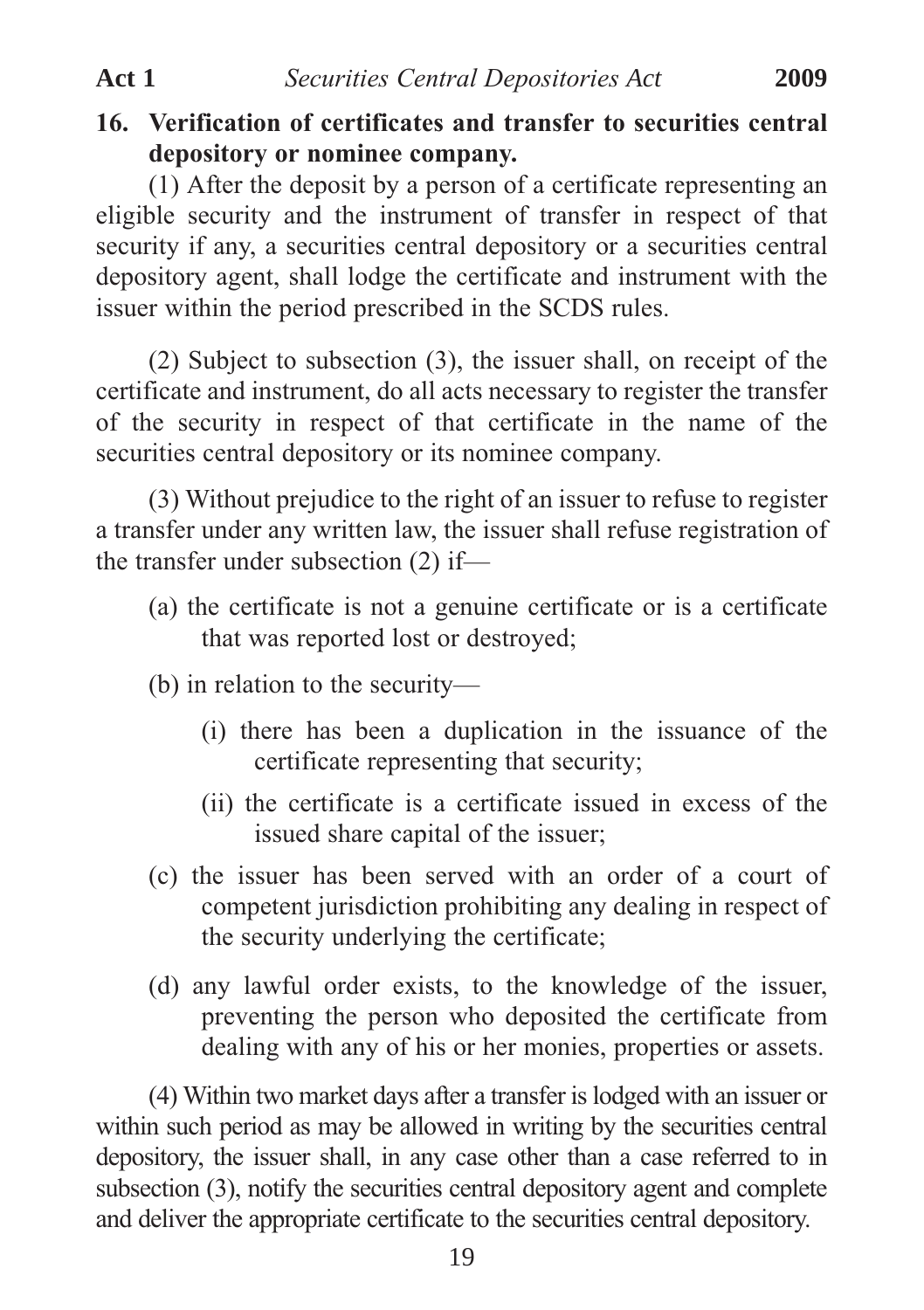(5) Section 77 of the Companies Act shall not apply in relation to a transfer required to be registered by an issuer under this section and section 17(4), but where an issuer refuses registration of such a transfer, it shall serve on the transferor and the securities central depository, being the transferee, a written notice giving the reasons for the refusal.

(6) Notwithstanding section 81 of the Companies Act, an instrument of transfer lodged with an issuer under subsection (1) shall be capable of registration in the name of a securities central depository or its nominee company if the instrument is certified by a securities central depository agent instead of being executed by the securities central depository or its nominee company.

(7) For the purposes of this section, an eligible security shall be immobilised if it is no longer in suspense.

(8) The provisions of this section shall not apply to bearer securities.

#### **17. Transitional provisions relating to trading in eligible securities.**

(1) This section applies to trading in eligible securities during the period beginning on the day immediately following the notification date and ending on the immobilisation date, in this section and in section 17 referred to as "the transitional period".

(2) A securities central depository or a securities central depository agent, shall accept any certificate representing an eligible security to be immobilised for the purpose of settlement of any trade on the securities exchange during the transitional period in accordance with the SCDS rules.

(3) A person shall not during transitional period trade in eligible security on a securities exchange without having a securities account.

(4) Sections 16(2) to 16(8) apply to all securities central depository agents and the issuers with whom the documents referred to in subsection (2) are lodged.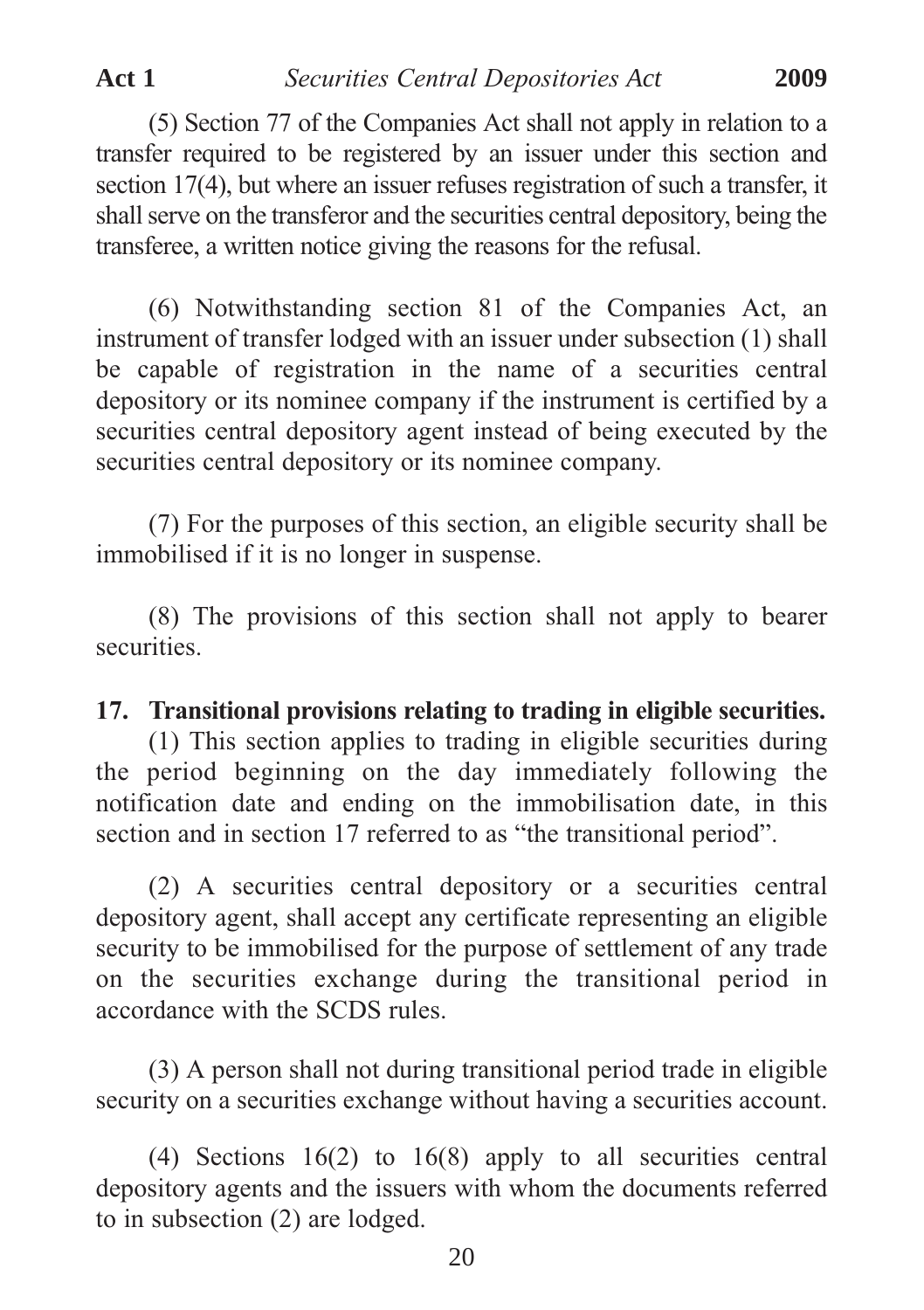# **18. Dealer in eligible securities to hold securities account.**

A person shall not, after the transitional period, trade or transfer any eligible security on a securities exchange unless that person holds a securities account.

# **19. Restriction of trade in eligible securities.**

(1) A person shall not, after the immobilisation date, trade any eligible security on a securities exchange unless that security has been deposited with a securities central depository.

(2) Notwithstanding subsection (1), an eligible security may, at any time after the immobilisation date, be deposited by a depositor with the securities central depository subject to additional fees, if any, as may be imposed under the SCDS rules.

# **20. Receipt of certificates of eligible securities for safe custody.**

(1) A securities central depository may, by notice, prescribe a date after which no member of a securities exchange may receive a certificate representing an eligible security merely for safe custody.

(2) A securities central depository shall give notice to the public of the date prescribed in subsection (1).

# **21. Liability of securities central depository for loss, damage, etc of certificates.**

(1) A securities central depository and its agent shall be liable to a depositor for any wilful act, omission, neglect, default, loss, damage or liability suffered or incurred by a depositor in respect of the disappearance, loss or destruction of any certificate deposited by the depositor with the securities central depository or its agent.

(2) Notwithstanding subsection (1), a securities central depository agent shall not be liable for any loss, damage or liability suffered or incurred by any person in respect of any certificate the transfer of which is not capable of registration under section 16.

(3) Subsection (2) shall not operate to relieve a securities central depository agent from any obligation imposed on it by the rules of a securities exchange in its capacity as a member of that securities exchange to effect any buying in, whether directly or indirectly, following a refusal to register a transfer under section 16.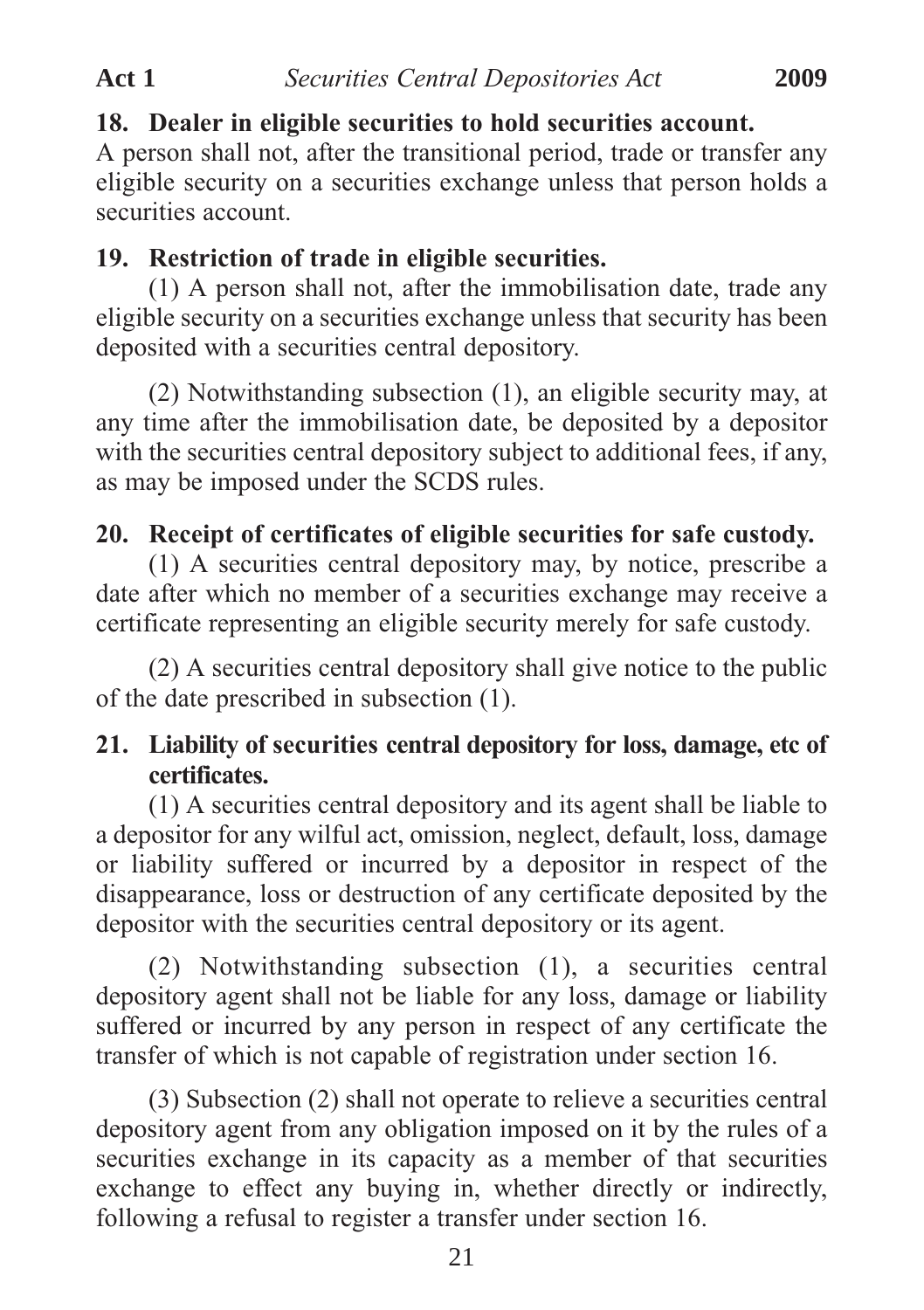#### **22. Interest in relation to book-entry securities.**

A securities central depository or its nominee company shall—

- (a) not be taken to have an interest in relation to the book-entry securities which are registered in its name; and
- (b) be taken to be a bare trustee.

## *Withdrawal of Immobilised Securities*

### **23. Withdrawal of immobilised security.**

(1) Subject to this section and section 24, a depositor may, on application to the securities central depository, withdraw an immobilised security standing to the credit of his or her securities account.

(2) Where an application is made under this section for the withdrawal of an immobilised security which is registered in the name of a securities central depository or its nominee company, the securities central depository shall immediately place that security under suspense and lodge with the issuer—

- (a) the certificate representing the security; and
- (b) the instrument of transfer duly executed by the securities central depository or its nominee company,

for the purpose of effecting the transfer in favour of the depositor.

(3) Notwithstanding the Companies Act, an issuer shall, within two weeks after the certificate and the instrument of transfer in respect the certificate are lodged with it—

- (a) complete and have ready for delivery to the depositor, the appropriate certificate registered in the name of that depositor, and any other document in connection with the security, if any; and
- (b) unless otherwise instructed by the depositor, send or deliver the completed certificate and other documents, if any, to the depositor.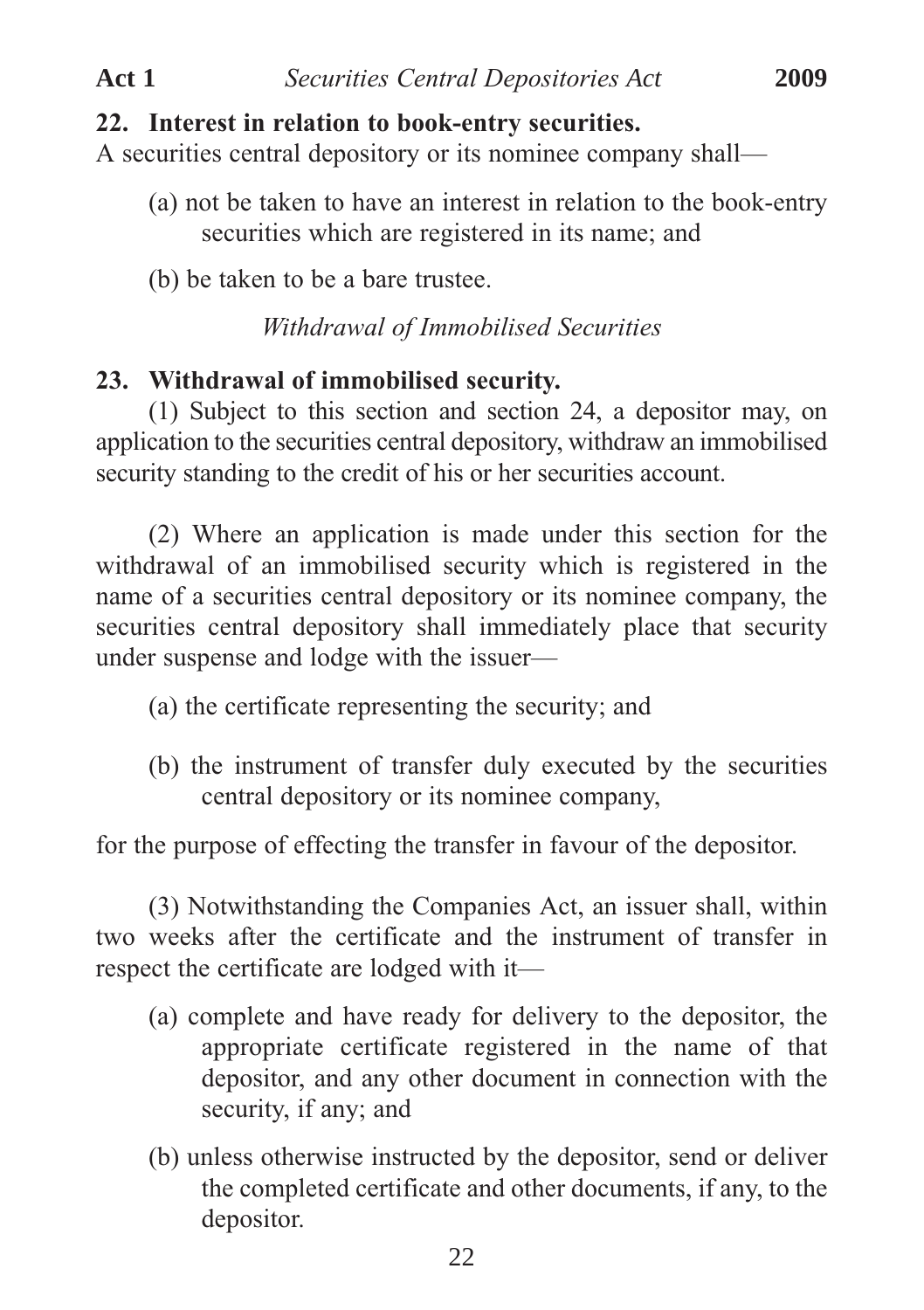(4) Notwithstanding subsection (1), a securities central depository agent shall not be liable for any loss, damage or liability suffered or incurred by any person in respect of any certificate, the transfer of which is not capable of registration under section 16.

# **24. Trading of securities withdrawn from securities central depository.**

(1) A person shall not trade any security withdrawn from a securities central depository on a securities exchange unless that security is redeposited in a securities central depository.

(2) A security which is redeposited with a securities central depository shall not be capable of being utilised to settle a transaction which took place on a securities exchange prior to the redeposit of that security.

(3) The provisions of section 15 relating to eligible securities shall apply in respect of a redeposited security.

# **25. Prohibition of withdrawal of prescribed securities.**

(1) Subject to section 23, a person shall not withdraw any security which is prescribed as a dematerialised security under this Act from a securities central depository.

(2) A securities exchange may, after consultation with the Authority, restrict or prohibit the withdrawal of any immobilised security or class of immobilised securities from a securities central depository which is listed for a period and in a manner it considers appropriate.

(3) Where a securities exchange restricts or prohibits the withdrawal of immobilised book-entry securities under subsection (2), the securities exchange shall, where it is not itself operating the securities central depository, inform the securities central depository of the decision, specifying—

- (a) the book-entry securities, the withdrawal of which is restricted or prohibited; and
- (b) the period of the restriction or prohibition.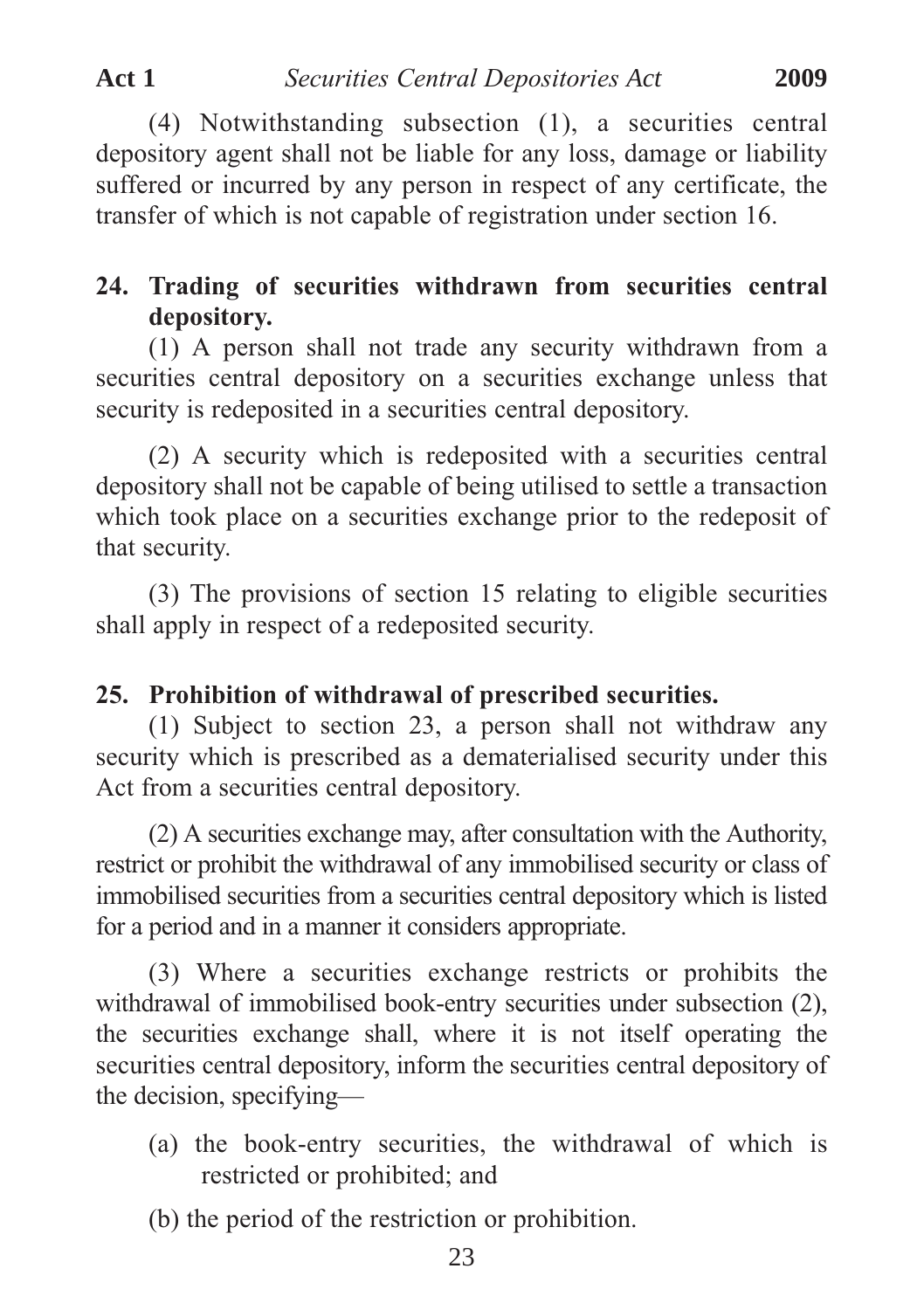## **26. Prescription of dematerialised securities.**

(1) A securities central depository may, after consultation with an issuer, prescribe an immobilised security, or class of securities, as a dematerialised security in accordance with the selection process laid down under the SCDS rules.

(2) Notwithstanding subsection (1), a securities central depository may, after consultation with an issuer, prescribe any security proposed to be listed on a securities exchange, as a dematerialised security.

(3) Upon being notified by the securities central depository of the prescription under subsection (1), an issuer of a dematerialised security shall—

- (a) give notice to the public that the security shall, on the dematerialisation date, become a dematerialised security; and
- (b) do all things necessary to amend its deed of establishment, trust deed, constitution or articles of association, as the case may be, to give effect and comply with this Act and SCDS rules within one hundred and twenty days after the notice.

(4) A notice under subsection (3) shall identify the security to be dematerialised and shall specify a dematerialisation date, not being less than one month after the date of publication of the notice, on or before which that security shall become dematerialised.

# **27. Securities central depository to maintain official record of depositors.**

(1) On or after the dematerialisation date, every issuer of a security prescribed as a dematerialised security shall—

(a) surrender the physical register of members or debenture holders, as the case may be, to the securities central depository; and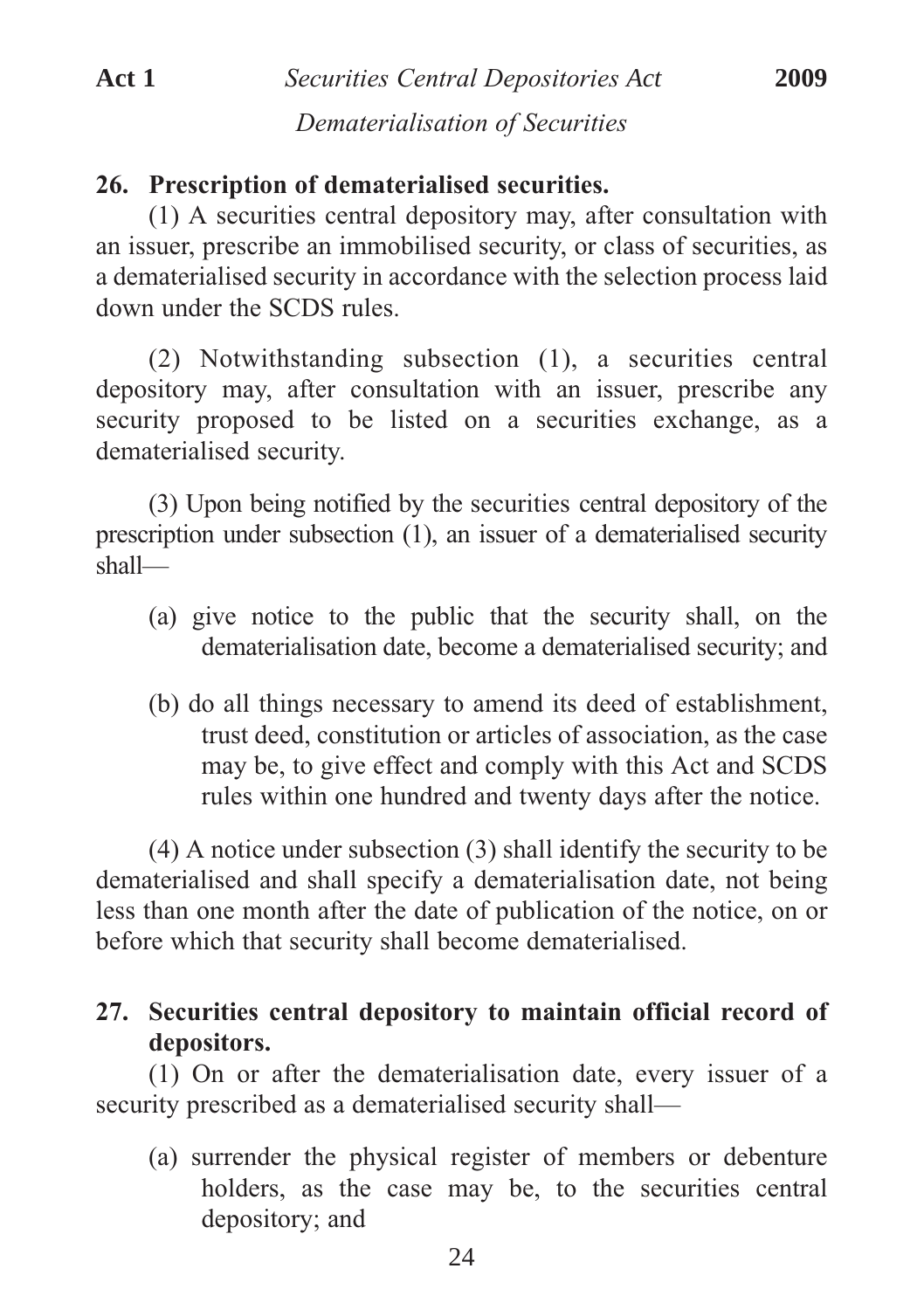(b) provide information to the securities central depository of any member or debenture holder who appears in the appropriate register as a holder of a certificate not already immobilised by the securities central depository.

(2) A securities central depository shall maintain an official record which shall include the name and particulars of—

- (a) every depositor with an immobilised security credited to a securities account held by that depositor; and
- (b) where the prescribed security is issued by a listed company, every member or debenture holder whose name would, but for this section, appear in the appropriate register of members or debenture holders of that company.

(3) Notwithstanding section 82 of the Companies Act, a record of depositors maintained under subsection (2) shall—

(a) contain information in computerised record form;

(b) not be distinguished by any share number; and

(c) contain any other information required under the SCDS rules.

(4) The provisions of this section shall not apply to any bearer security.

(5) Nothing in this section shall be construed as making the securities central depository an agent of the issuer for the purposes of providing registration services.

# **28. Issuer not to issue certificates in respect of dematerialised securities.**

An issuer shall not, after the dematerialisation date issue a certificate in respect of a dematerialised security.

# **29. Issue of uncertificated securities.**

Notwithstanding the Companies Act, a listed issuer may—

(a) issue a security in uncertificated form where it is authorised by resolution of its board of directors;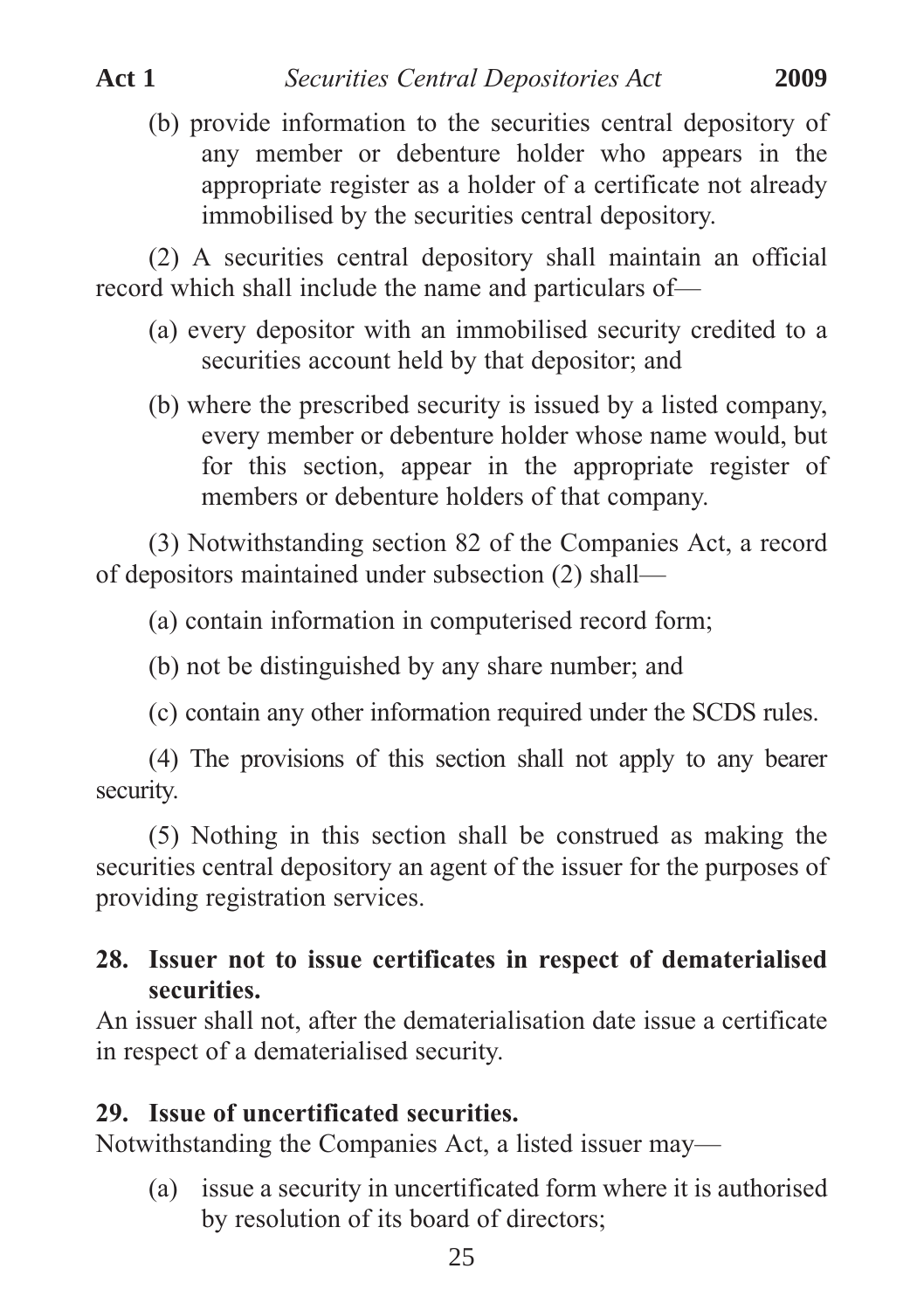(b) convert a certificated security into an uncertificated security where it is authorised in its memorandum or articles of association and by resolution of its board of directors.

# **30. Registration and transfer of dematerialised securities.**

(1) With effect from the dematerialisation date and notwithstanding the Companies Act or anything in the articles of association of the issuer, a reference in respect of a dematerialised security, to—

- (a) register of members or debenture holders including branch registers, as the case may be, maintained by a company under the Companies Act, shall be taken to be a reference to the record of depositors maintained by the securities central depository;
- (b) a transfer of shares or debentures from a transferee under the Companies Act shall be taken to be a reference to a book entry transfer performed by the securities central depository; and
- (c) a certificate, instrument of transfer or any movable property representing a security which is used as *prima facie* evidence of ownership of the security shall be taken to be a reference to a statement of account issued by the securities central depository.

(2) Section 83 of the Companies Act shall not apply to a dematerialised security.

## **31. Application to collective investment schemes.**

(1) With effect from the dematerialisation date and notwithstanding the provisions of any other written law or anything in a trust deed of any collective investment scheme, a reference in respect of a dematerialised security which represents an interest in a collective investment scheme, to—

(a) a register of any collective investment scheme, shall be taken to be a reference to the record of depositors maintained by the securities central depository;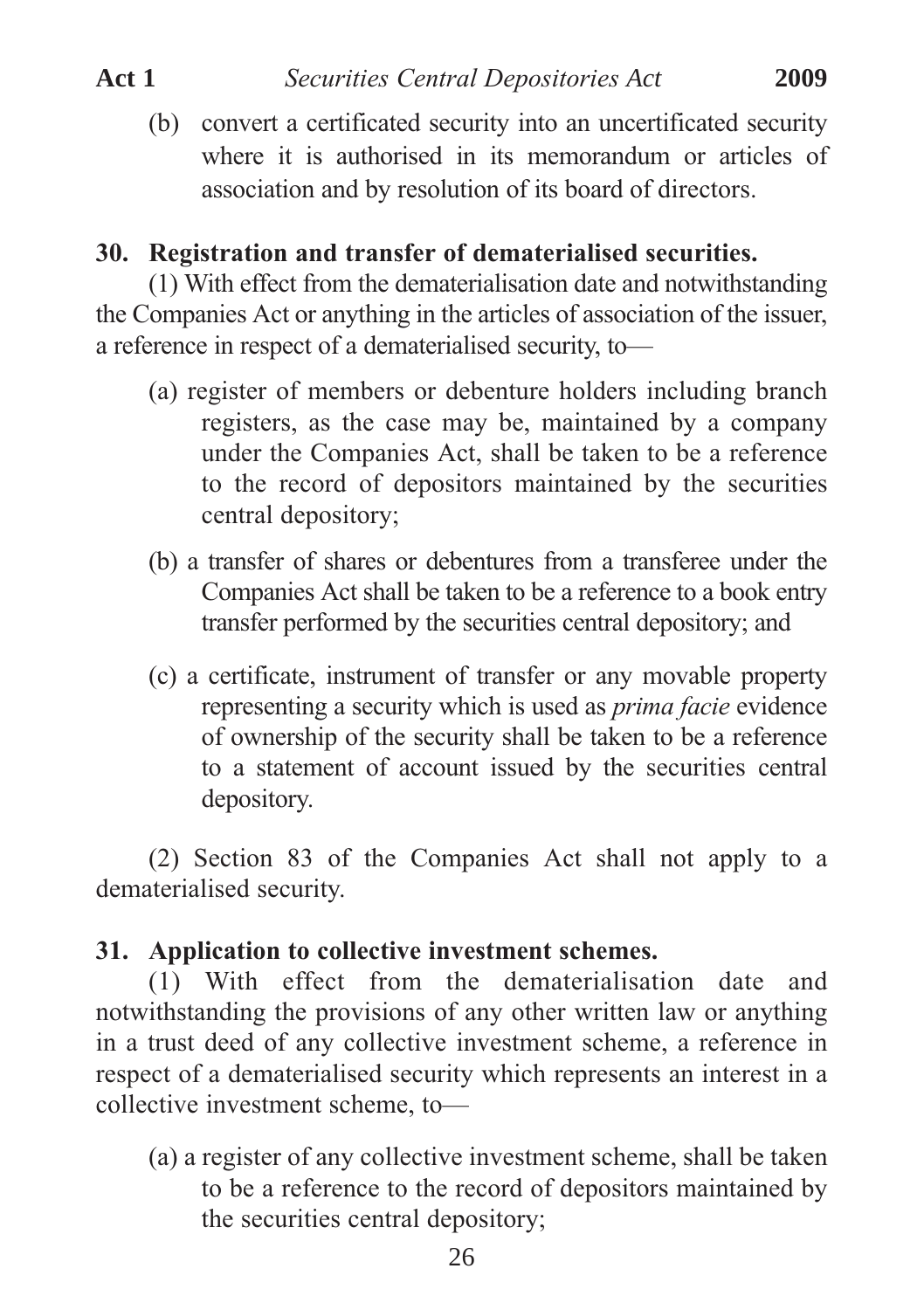- (b) a transfer of interest in a collective investment scheme from one investor to another, shall be taken to be a reference to a book-entry transfer by the securities central depository; and
- (c) a certificate issued as evidence of an interest in a collective investment scheme, shall be taken to be a reference to a statement of account issued by the securities central depository.

## **32. SCDS regulations in respect of dematerialised securities.**

The Authority may, in respect of dematerialised securities, prescribe regulations—

- (a) to effect the replacement of physical certificate of title with book-entry records where the dematerialised security to be prescribed is a security other than a share or debenture under the Companies Act, or an interest in a collective investment scheme; and
- (b) to prescribe forms for recording the interest in securities standing to the credit of any depositor before the dematerialisation date.

PART IV—SECURITIES ACCOUNTS AND RECORDS

## **33. Dealer in book-entry securities to hold securities account.**

(1) A person shall not deal in book-entry securities unless that person holds a securities account.

(2) A securities central depository may establish different types of securities accounts for different classes of persons or securities.

#### **34. Issue of statements of accounts.**

(1) A securities central depository shall issue to all depositors, at least twice a year, statements of account in respect of all book-entry securities held in custody by, or registered in the name of, the securities central depository or its nominee company for the depositors, and in a manner prescribed under this Act.

(2) Notwithstanding subsection (1), a depositor may, at any time, by written notice, require the securities central depository to issue to him or her a statement of account in respect of all or any of the bookentry securities for the time being held in custody by, or registered in the name of, the securities central depository or its nominee company on behalf of the depositor.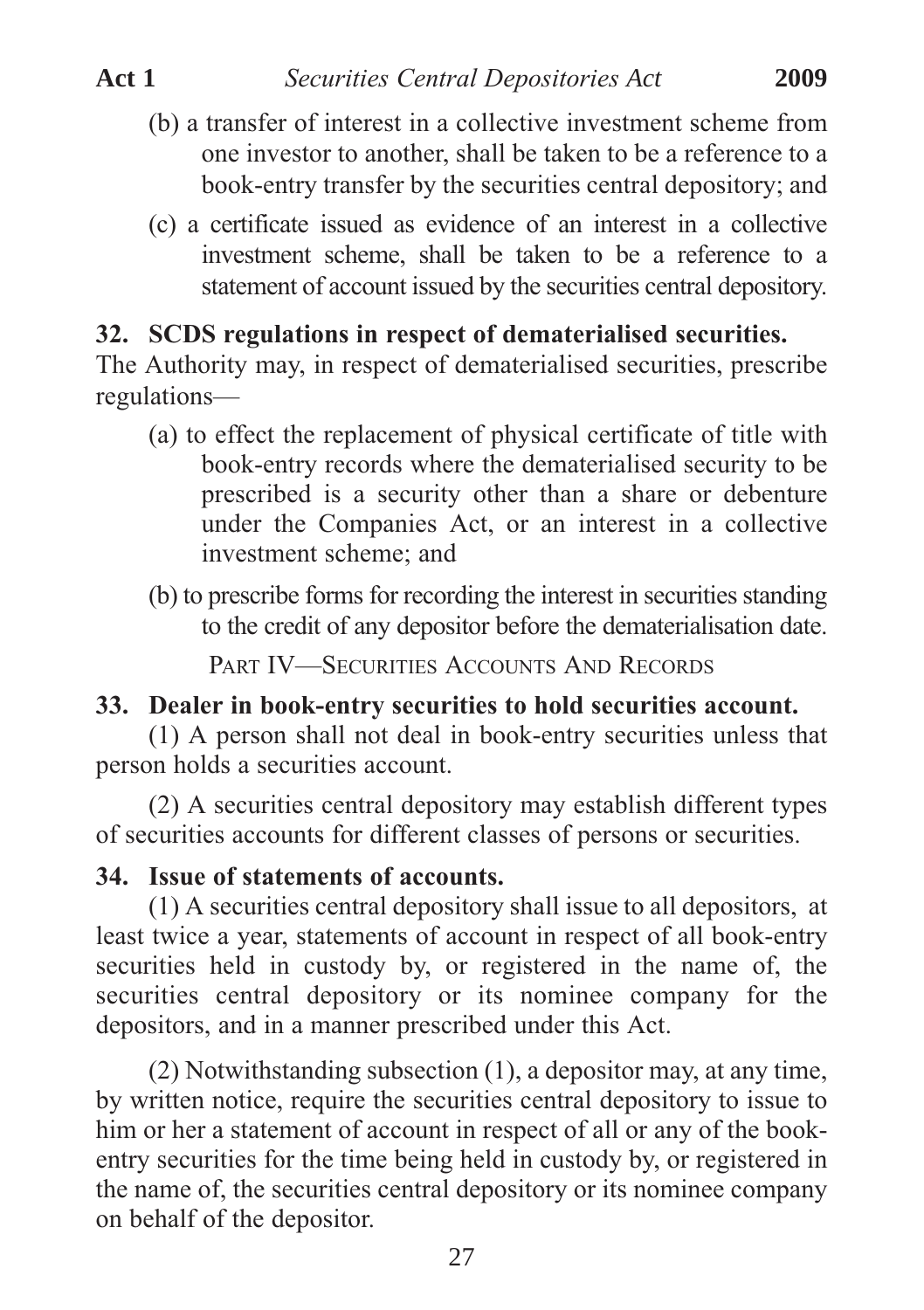(3) A securities central depository shall, on receipt of a written notice under subsection (2) and upon payment of any charges which may be imposed under the SCDS rules, issue to the depositor the statement of account required under subsection (2).

(4) A statement of account issued under this section shall be *prima facie* evidence of the truth of the matters specified in the statement of account.

#### **35. Duty of securities central depository to keep records.**

A securities central depository shall keep or cause to be kept records of accounts referred to in section 33 in sufficient detail, so as to show particulars of—

- (a) all transfers of book-entry securities to and from a securities account;
- (b) all moneys received or paid by a securities central depository, including dividends received in respect of any book-entry securities and the disbursement of the dividends to depositors;
- (c) all income received from commissions, fees, charges and other sources, and all expenses, commissions, and other payments made or paid by the central depository; and
- (d) all assets and liabilities, including contingent liabilities, of the securities central depository.

#### **36. Maintenance of proper books of accounts.**

(1) A securities central depository shall—

(a) keep such accounting records as correctly recorded and explain the transactions and financial position of the business of dealing in secutities carried out by the securities central depository;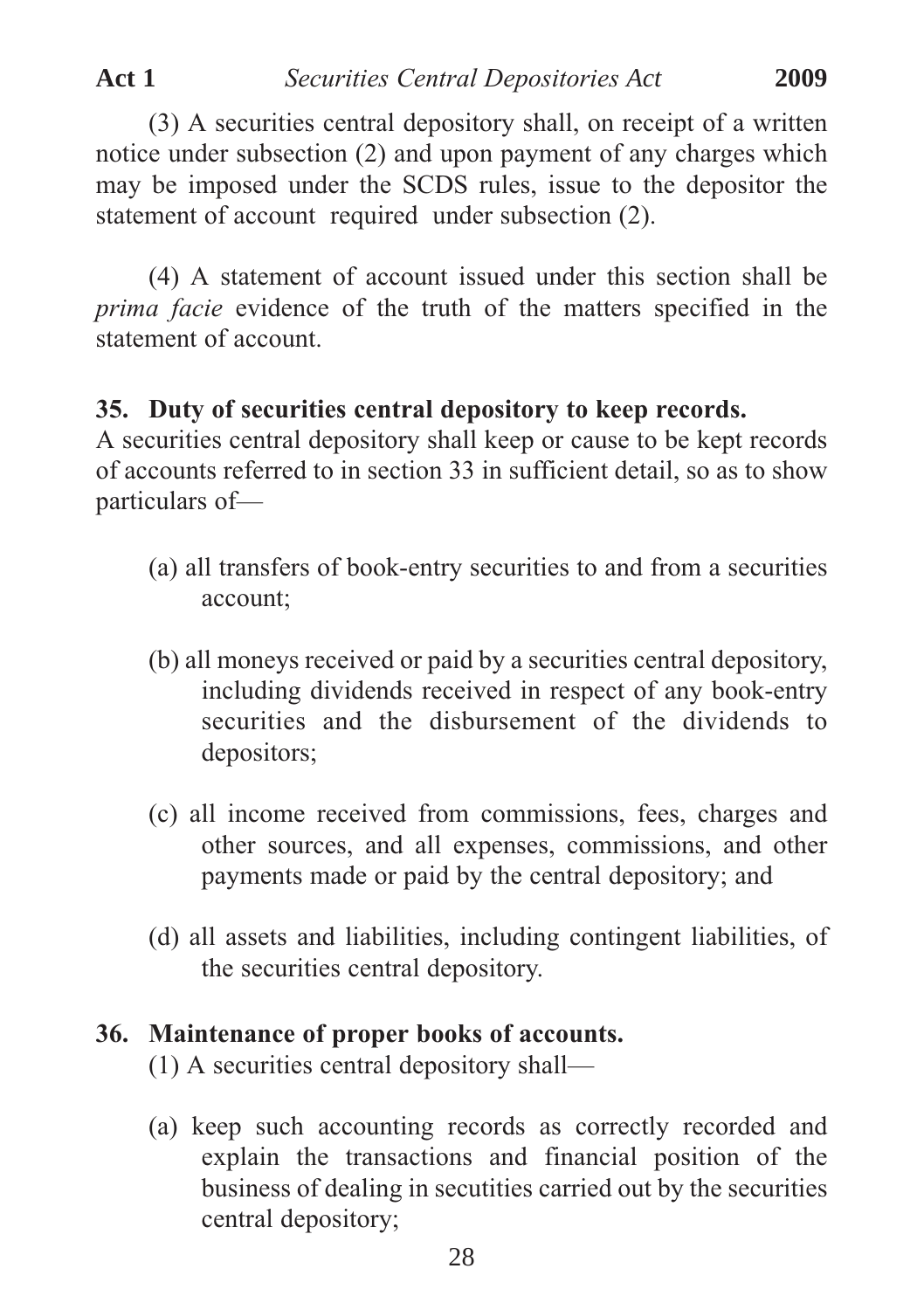- (b) keep the accounting records of the securities central depository in such a manner as enables preparation of statements that reflect a true and fair view of the operations of the securities central depository;
- (c) keep the accounting records of the securities central depository in such a manner as enables financial statements of the business of dealing in securities carried out by the securities central depository to be conveniently and properly audited.

(2) An operator or agent of a securities central depository who contravenes subsection (1) of this section commits an offence and is liable, on conviction, to a fine not exceeding two hundred forty currency points or imprisonment not exceeding ten years.

# **37. Audit of records and accounts of securities central depositories.**

(1) The accounts and records of a securities central depository shall, in each financial year, be audited and reported upon by an auditor appointed by the securities central depository with the approval of the Authority.

(2) The auditor appointed under subsection (1) shall have access to all books of accounts, vouchers and other records of the office of the securities central depository and is entitled to any information and explanation required in relation to those records.

(3) The audited financial statements shall be submitted to the Authority not later than three months after the end of the financial year to which they relate and should comply with the regulations made under this Act.

PART V—SECURITIES TRANSACTIONS AND ENTRIES.

# **38. Evidence of book-entry security transactions.**

(1) Notwithstanding any other written law, a transaction of a book-entry security by a depositor, whether accompanied by an instrument or not, shall be evidenced or effected by means of an entry in the securities account of the depositor.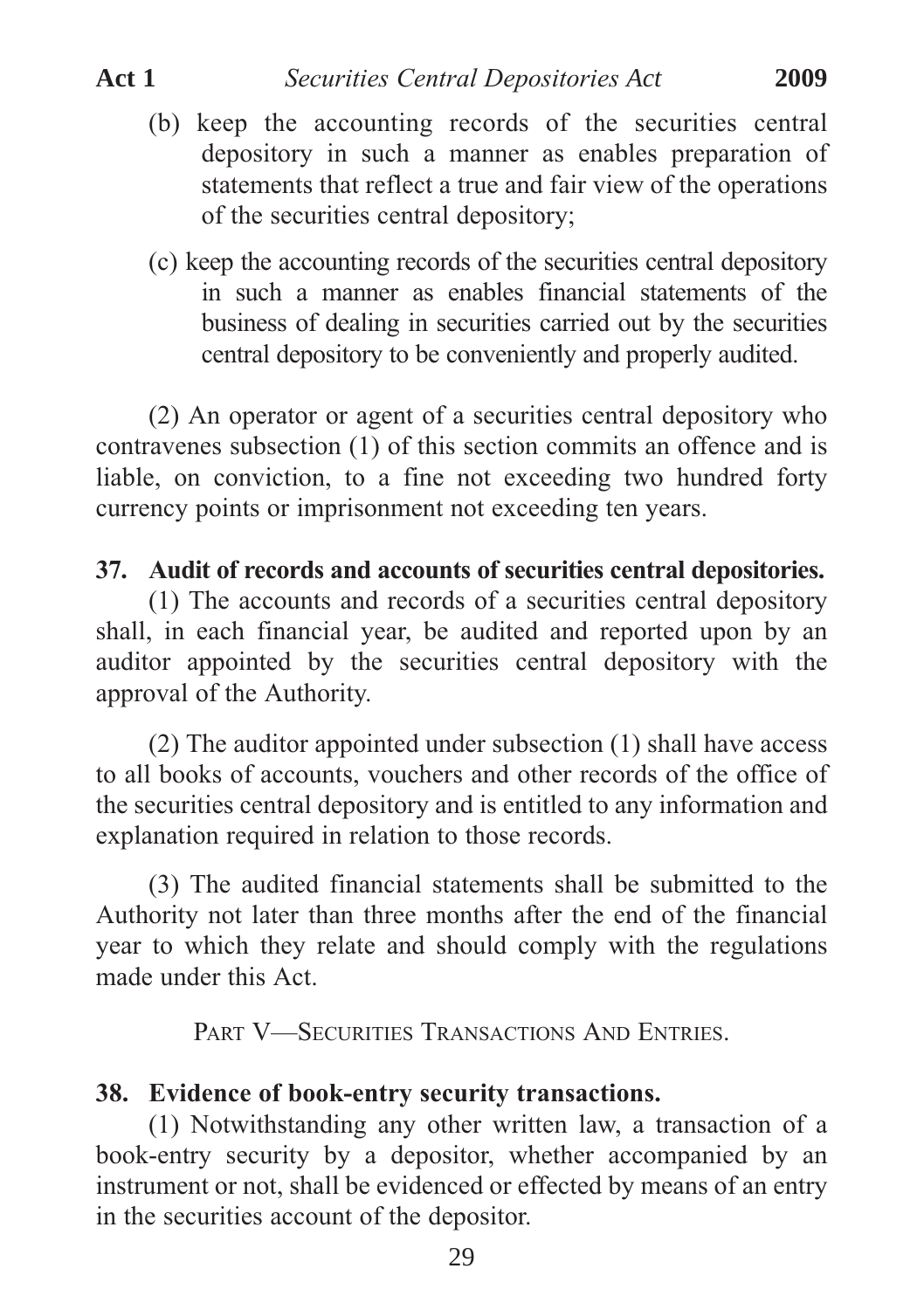(2) For the purposes of this section, a transaction of a book-entry security shall include a deposit of an eligible security under section 15 and a trade or transfer of a book-entry security from a securities account to another securities account maintained by the securities central depository.

(3) Notwithstanding anything in the Capital Markets Authority Act or the Stamps Act or any regulations made under those Acts, a transaction of a book-entry security by a depositor under subsection (1) shall be taken to be a transaction or trade within the securities exchange.

#### **39. Entries in securities accounts.**

(1) An entry in a securities account in respect of a transaction shall—

- (a) in the case of a securities account established and maintained directly by a securities central depository, be taken to have been made by, or with the authority of, that securities central depository; and
- (b) in the case of a securities account established through, and maintained by a securities central depository agent on behalf of a securities central depository, be taken to have been made by, or with the authority of, the securities central depository agent.

(2) A record of an entry in a securities account in respect of a transaction in book-entry securities shall be *prima facie* evidence of the truth of the matters recorded.

### **40. Provision of record of depositors**

(1) An issuer of a book-entry security may, by written notice, require a securities central depository to furnish it with a record of the depositors in whose securities accounts those securities are credited as at the date of the notice or at another date specified in the notice.

(2) A record of depositors required by an issuer under subsection (1) shall be issued by the securities central depository within the period prescribed under the SCDS rules.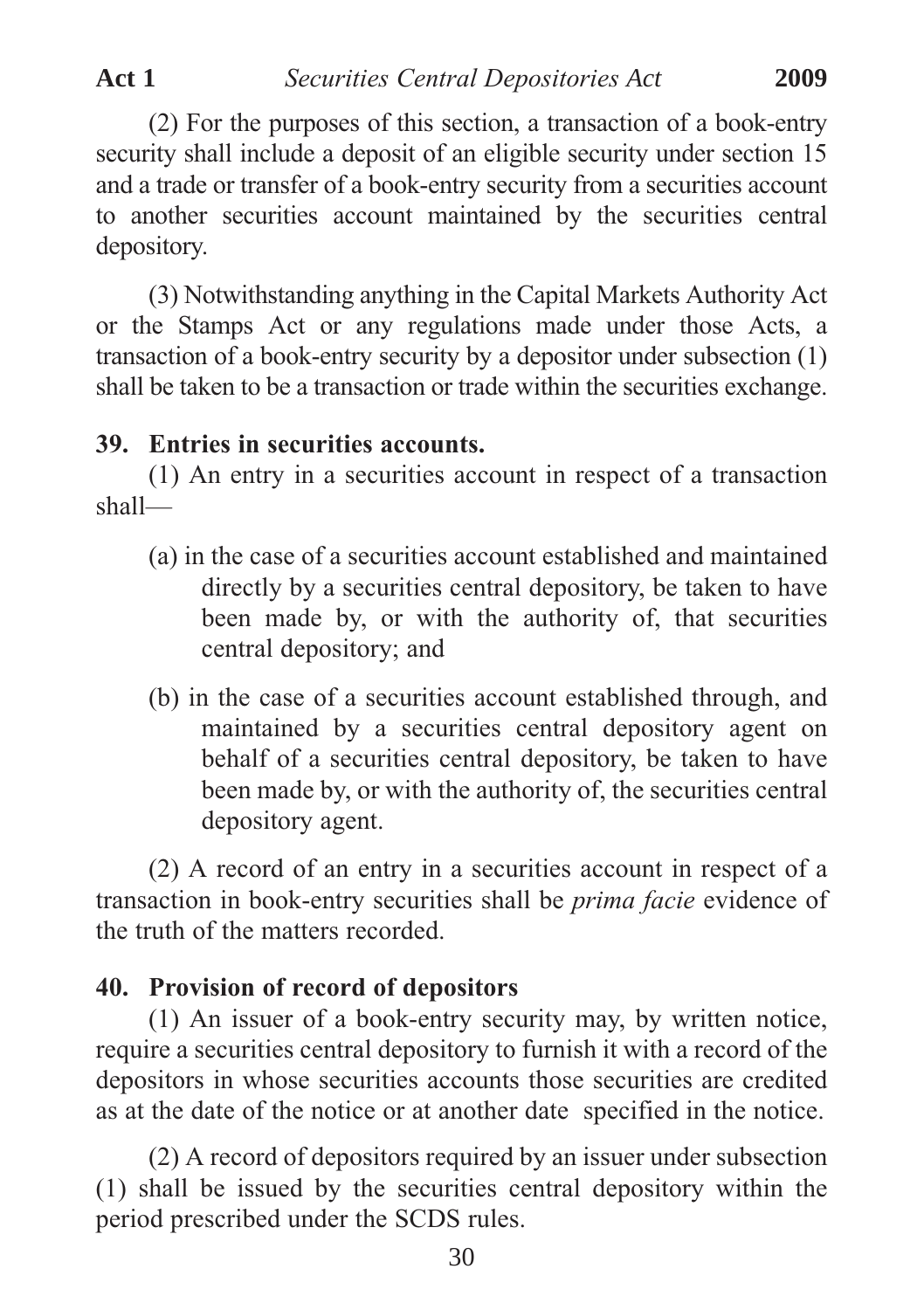(3) A record of depositors issued under this section shall contain the name, identity card number, passport number or company number as the case may be, nationality and any other information and particulars of the depositors requested by the issuer, and a statement as to the number of the book-entry securities acquired by each depositor.

(4) The record of depositors obtained by an issuer under this section shall be available for inspection by any member of the issuer, including a depositor, without charge and by any other person on payment of a sum prescribed by the securities central depository, in respect of each inspection.

(5) A member of an issuer or any other person may require the issuer to furnish him or her with a copy of the record of depositors, or of any part of the record, but only so far as it relates to the names, addresses, and the number of securities held, on payment of a sum prescribed by the securities central depository, in respect of every hundred words or part of the record required to be copied.

(6) The copy of the record of depository, or any part of the record, required under subsection (5) shall be supplied to the person who required the copy within a period of twenty one days or within a longer period as the Authority considers reasonable in the circumstances, commencing from the day after the date of receipt of the request by the issuer.

# **41. Depositor to be treated as member or debenture holder.**

(1) Notwithstanding the Companies Act or any other law governing the issuer, a depositor of a book entry security whose name appears in the record of deposits is—

(a) entitled to all the rights, benefits, powers and privileges; and

(b) subject to all the liabilities, duties and obligations, arising from the security.

(2) Subsection (1) applies whether the rights, benefits, powers, privileges and liabilities, duties and obligations are conferred or imposed by—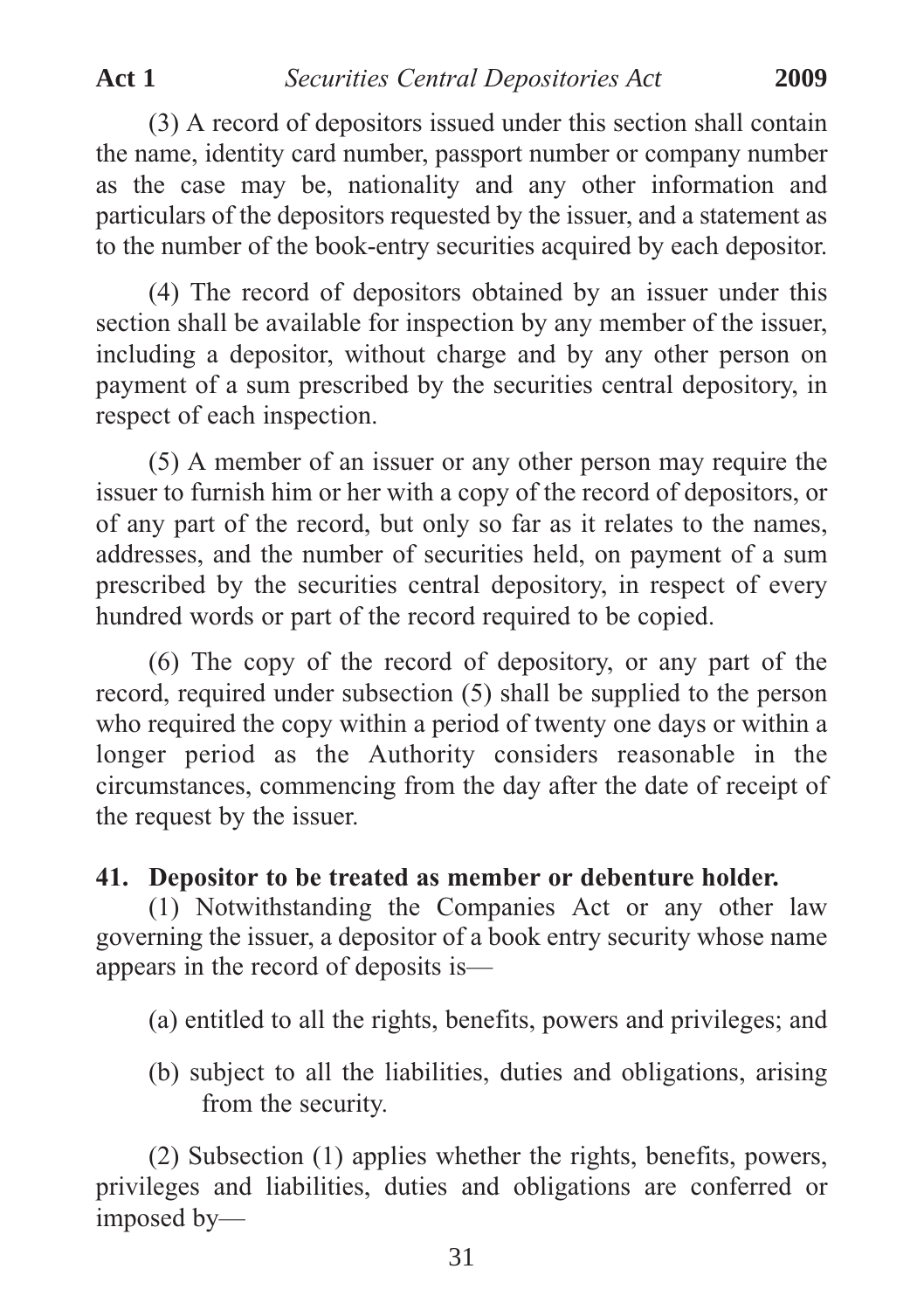- (a) the Companies Act;
- (b) any other written law;
- (c) the deed of establishment or the memorandum or articles of association of the issuer;
- (d) or otherwise,

as if the issuer were a member or debenture holder registered in the appropriate register maintained by the issuer of the security under the Companies Act or any other written law.

(3) For the purposes of this section, "book -entry" does not include a security specified in the securities account as being in suspense under section 47 or any other regulations made under section 68.

## **42. Prohibition of dealings in book-entry securities.**

A securities central depository shall not purchase, acquire, or otherwise deal in book-entry securities as principal, other than for the purpose and in a manner permitted by the Authority by regulations.

### **43. Public offer of securities.**

(1) Where, under section 15 or section 26, a securities exchange or a securities central depository, prescribes any security proposed to be listed on a securities exchange to be immobilised or dematerialised with a securities central depository, the issuer of the security or the offeror shall, in the prospectus issued by the issuer or offeror in respect the security, notify the public that the security is prescribed.

(2) Upon completion of the allotment or allocation of securities referred to in subsection (1), the issuer or offeror shall immediatedly confirm with the securities central depository, the record of the successful applicants together with any particulars required by the securities central depository for the purpose of making appropriate entries in the securities accounts of the respective applicants and shall deliver to the securities central depository the certificates, if any, in such denominations as may be specified by the securities central depository, registered in the name of the securities central depository or its nominee company.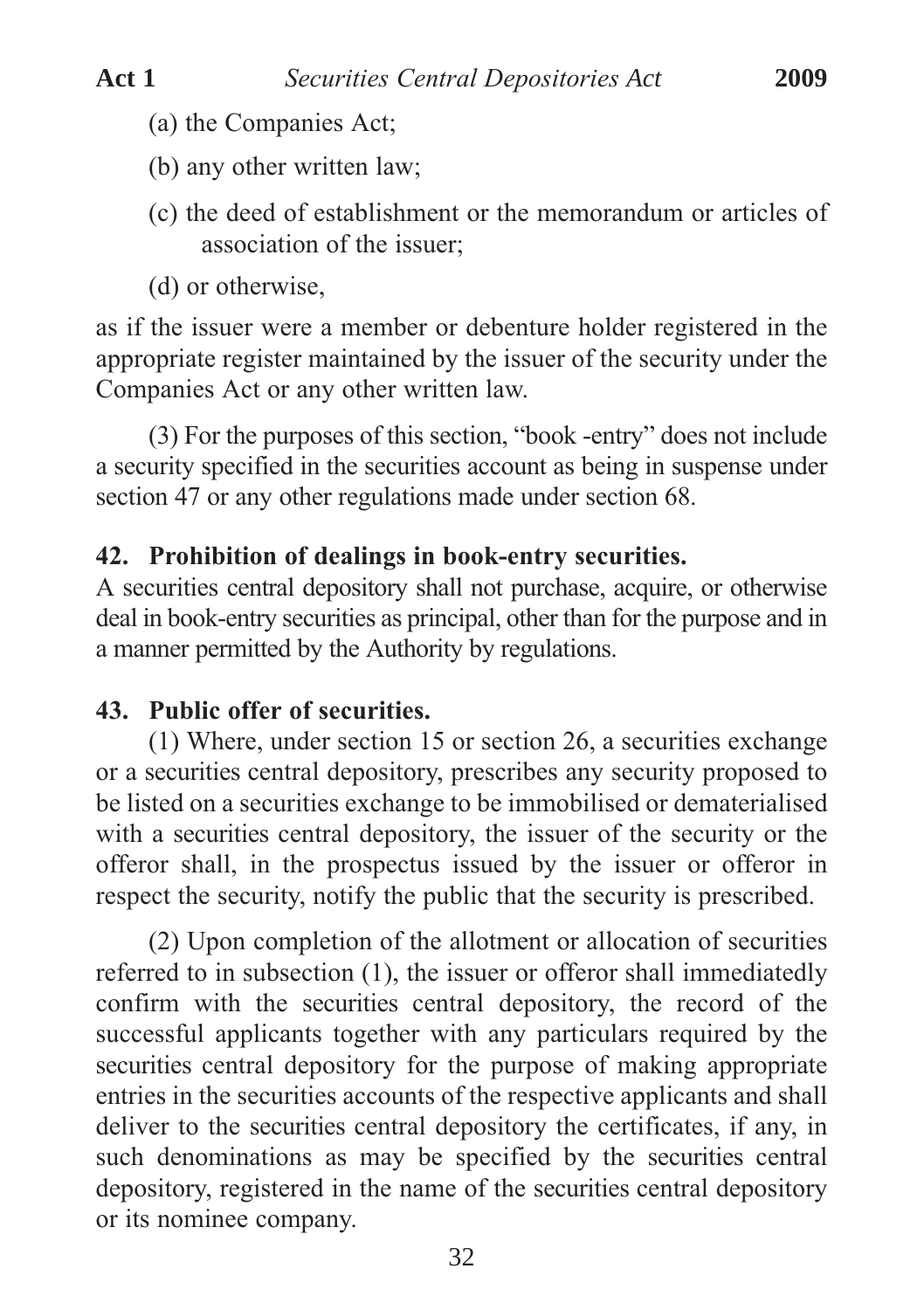(3) For the purposes of this section, "offeror", in relation to any security, means the person offering the security for sale.

(4) A reference to a security proposed to be listed on a securities exchange in this section shall be construed as a reference to a security, whose prospectus has been approved by the Authority to be listed on the securities exchange.

(5) A securities central depository shall open a securities account in the name of every successful applicant who does not hold that account.

## **44. Capitalisation, rights, issues, etc.**

- (1) Where an issuer, in relation to any book- entry—
- (a) makes a bonus issue by way of an increase in the total issued capital, or issues securities following a rights issue or the conversion of any debt securities; or
- (b) issues securities in exercise of any right or option to acquire securities in the share capital of the issuer,

the issuer shall notify the securities central depository accordingly, and deliver to the securities central depository—

- (i) a confirmed list of the names of the allottees for the purposes of amendment of the securities accounts held by those allottees; and
- (ii) the appropriate certificates, if any, in such denominations specified by the securities central depository registered in the name of the securities central depository or its nominee company.

(2) A prospective allotee shall, before acquiring any of the securities referred to in subsection (1), open a securities account in his or her name.

# **45. Underwriters to open securities accounts.**

A person intending to underwrite any security proposed to be listed on a securities exchange or any rights issue in respect of any bookentry security, shall open a securities account.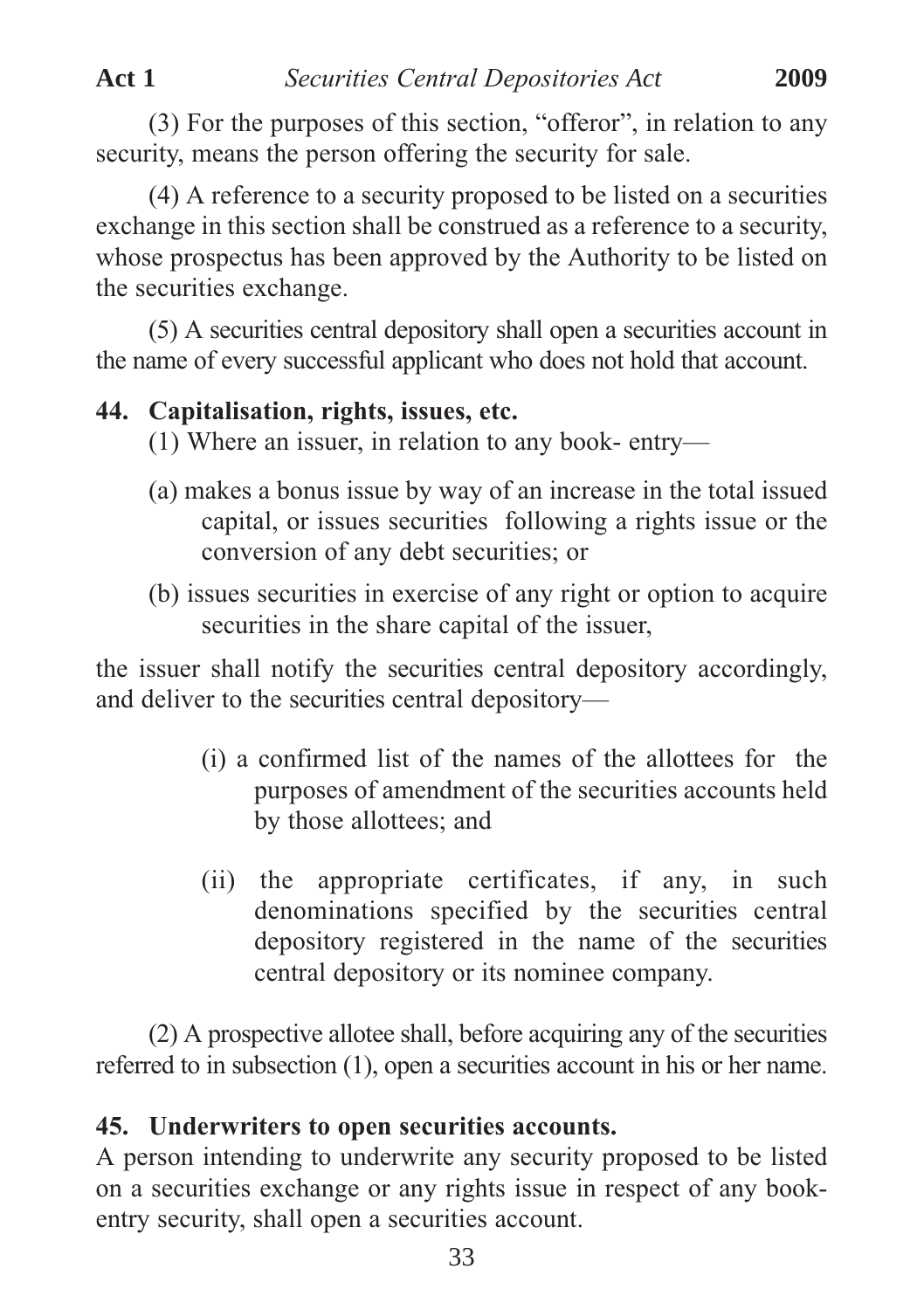## **46. Charging or mortgaging of securities.**

(1) Where a book-entry security is charged by a depositor, in this section referred to as "the chargor", in favour of any person, in this section referred to as "the chargee", the chargee or his or her nominee shall create a security interest or cause to be created a security interest in the security which is the subject of the charge, in accordance with this section.

(2) Except as provided in this Act or in regulations made under this Act, a security interest may not be created in book-entry securities.

(3) A security interest in book-entry securities to secure the payment of a debt or liability may be created in favour of any chargee by an instrument of charge in the form prescribed under the SCDS rules executed by the chargor.

(4) Upon receipt of the instrument of charge, the central depository agent shall register the instrument in a register of charges maintained by the securities central depository.

(5) Where a charge over a deposited security has been discharged or released, the securities central depository or the securities central depository agent, shall, upon receipt of a notice in writing from the chargee confirming the receipt of the notice, transfer the deposited security into the securities account of the chargor.

(6) This section does not apply to floating charges, except that nothing in this section shall affect the validity and operation of floating charges on book-entries created under common law.

(7) Nothing in this section shall be construed in law to require the securities central depository to monitor, protect, enforce or give effect to any agreement or memorandum made between the chargor and the chargee in respect of the charge, but the securities central depository or its securities central depository agent, may require the chargor or chargee to provide supporting documents evidencing the charge upon creation of the security interest by way of the charge.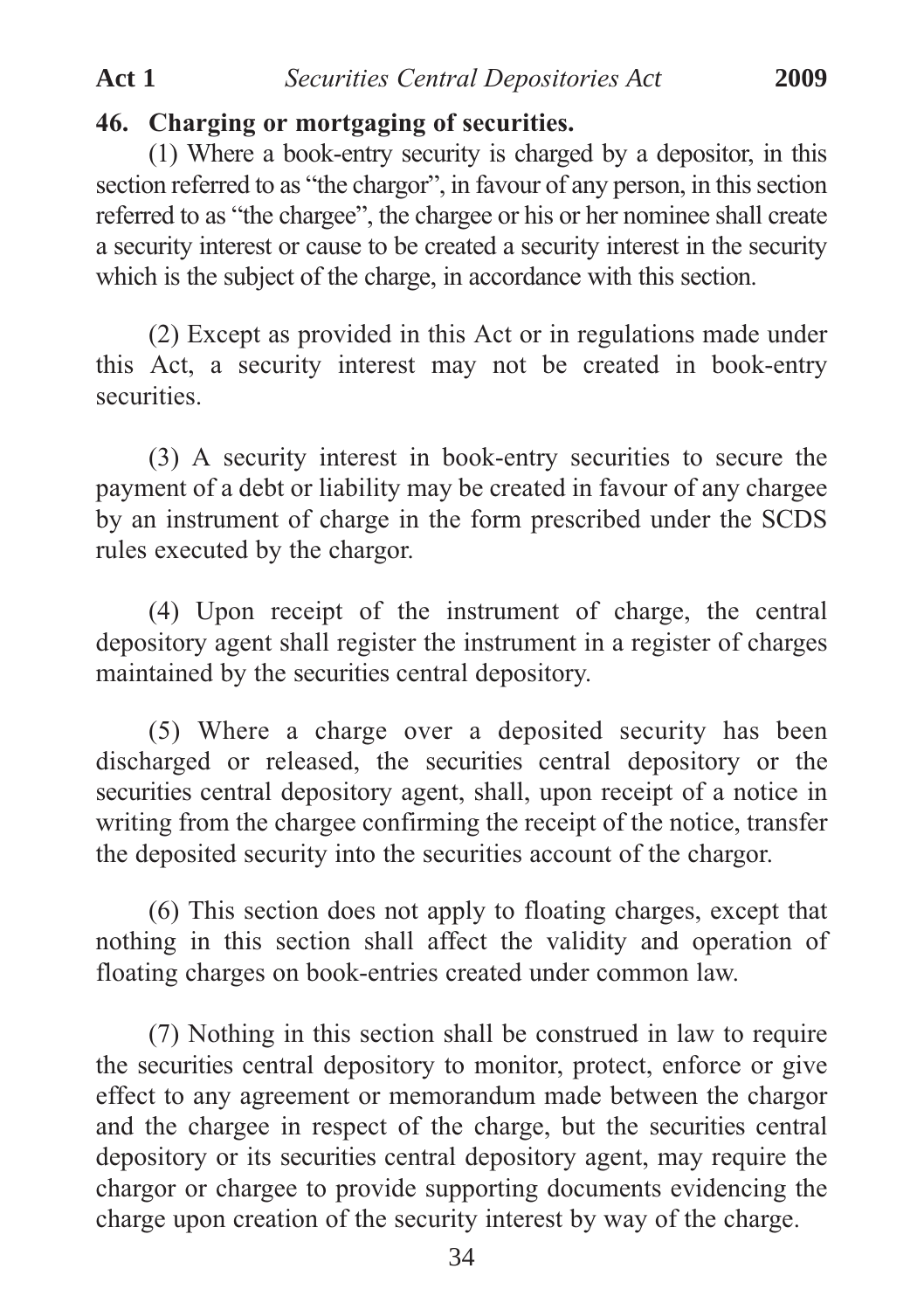#### **47. Securities in or under suspense.**

(1) A securities central depository may specify that any bookentry security in a securities account is in suspense—

- (a) where the transfer of the security in the name of the securities central depository or its nominee company is not registered, or is not registrable by the issuer under section 16;
- (b) where an application under section 23 for withdrawal of the security has been made by a depositor; or
- (c) in any other circumstances prescribed by the securities central depository under the SCDS rules.

(2) A securities central depository may specify that any bookentry security in a securities account is under suspense—

- (a) where, following an objection or investigation made in accordance with the SCDS rules, there is a need for the securities central depository to restrict the transfer, charge or mortgage of the security; and
- (b) where, the securities central depository has been instructed to restrict the movement of any book-entry transfers, whether partially or otherwise, under those circumstances in accordance with the SCDS rules.

### PART VI—SECRECY

### **48. Security measures.**

A securities central depository and a securities central depository agent shall take all reasonable measures to protect information and documents relating to the affairs of the depositors, and in particular, relating to their securities accounts, against any unauthorised access by unauthorised persons.

### **49. Duty to maintain secrecy.**

(1) Except as provided in this Act, no director, officer, employee or agent of a securities central depository or a securities central depository agent, whether during his or her tenure of office or during his or her employment or afterwards, and any other person who has access by any means to any information or document relating to the affairs of any of the depositors, and in particular, relating to their securities accounts, shall not give, divulge, reveal or otherwise disclose that information or document to any person.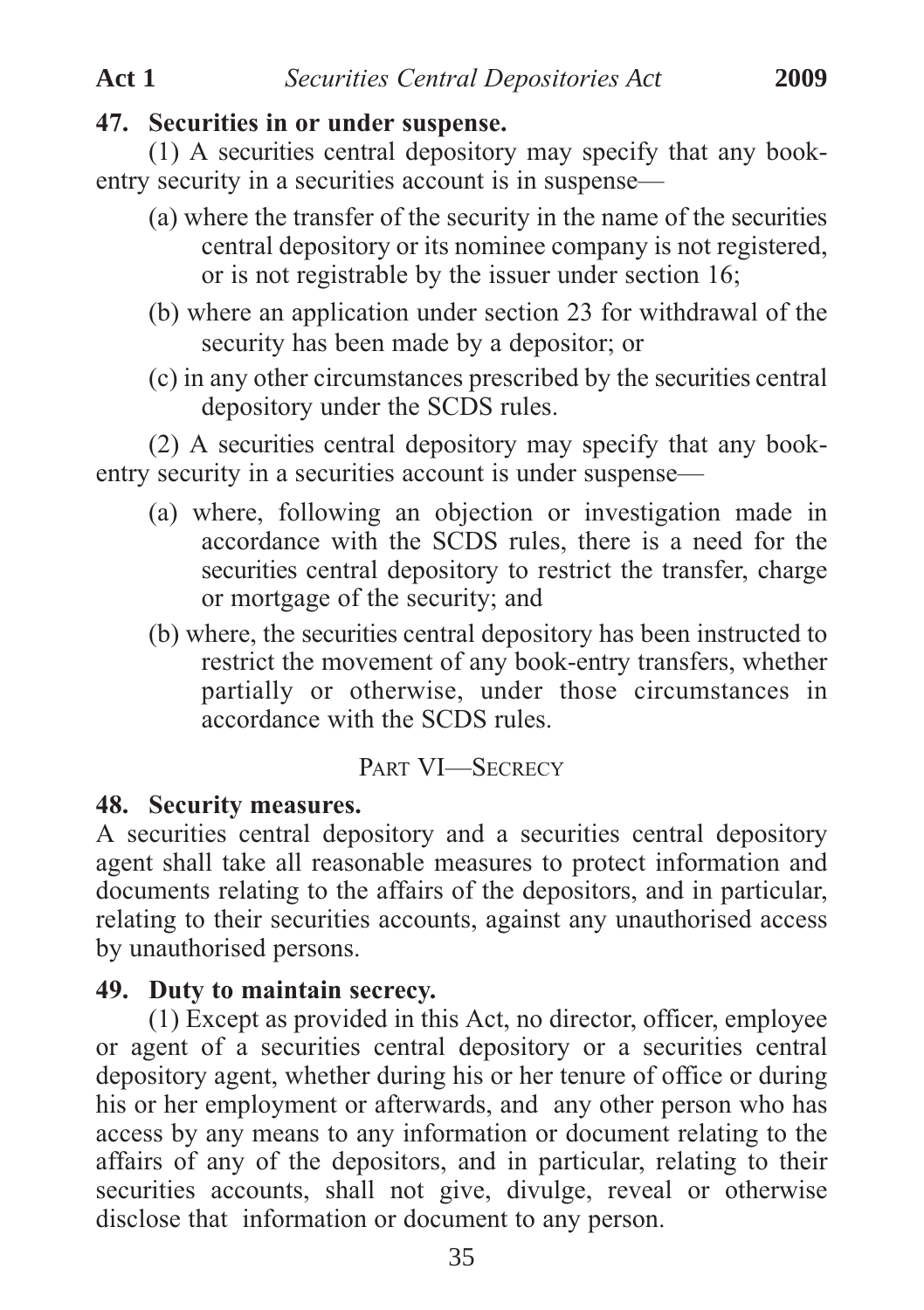(2) A person who has any information or document which to his or her knowledge has been disclosed in contravention of subsection (1) shall not disclose the information or document to any other person.

(3) A person who contravenes this section commits an offence and is liable on conviction, to a fine not exceeding two hundred and forty currency points, or imprisonment not exceeding ten years, or both.

# **50. Restriction on disclosure of information by securities central depository agents.**

Except as provided in section 11(4), nothing shall authorise a securities central depository agent which is a bank or a financial institution within the meaning of the Financial Institutions Act, 2004 to reveal or disclose any information or document to any person in contravention of that Act.

# **51. Permitted disclosures.**

Subject to this Act, nothing in any other written law shall entitle a person to refuse to disclose any information or document—

- (a) which the depositor, his or her authorised agent or his or her personal representative, has given permission in writing to disclose;
- (b) where the depositor is declared bankrupt, or, if the depositor is a corporation, the corporation is being or has been wound up in Uganda or in any country, territory or place outside Uganda;
- (c) for the purpose of instituting or, in the course of, any civil proceedings—
	- (i) between a securities central depository or a securities central depository agent and a depositor relating to the securities account of the depositor; or
	- (ii) between a securities central depository or a securities central depository agent and two or more parties making adverse claims to securities or monies in the securities account of the depositor, where the securities central depository or securities central depository agent seeks relief by way of interpleader;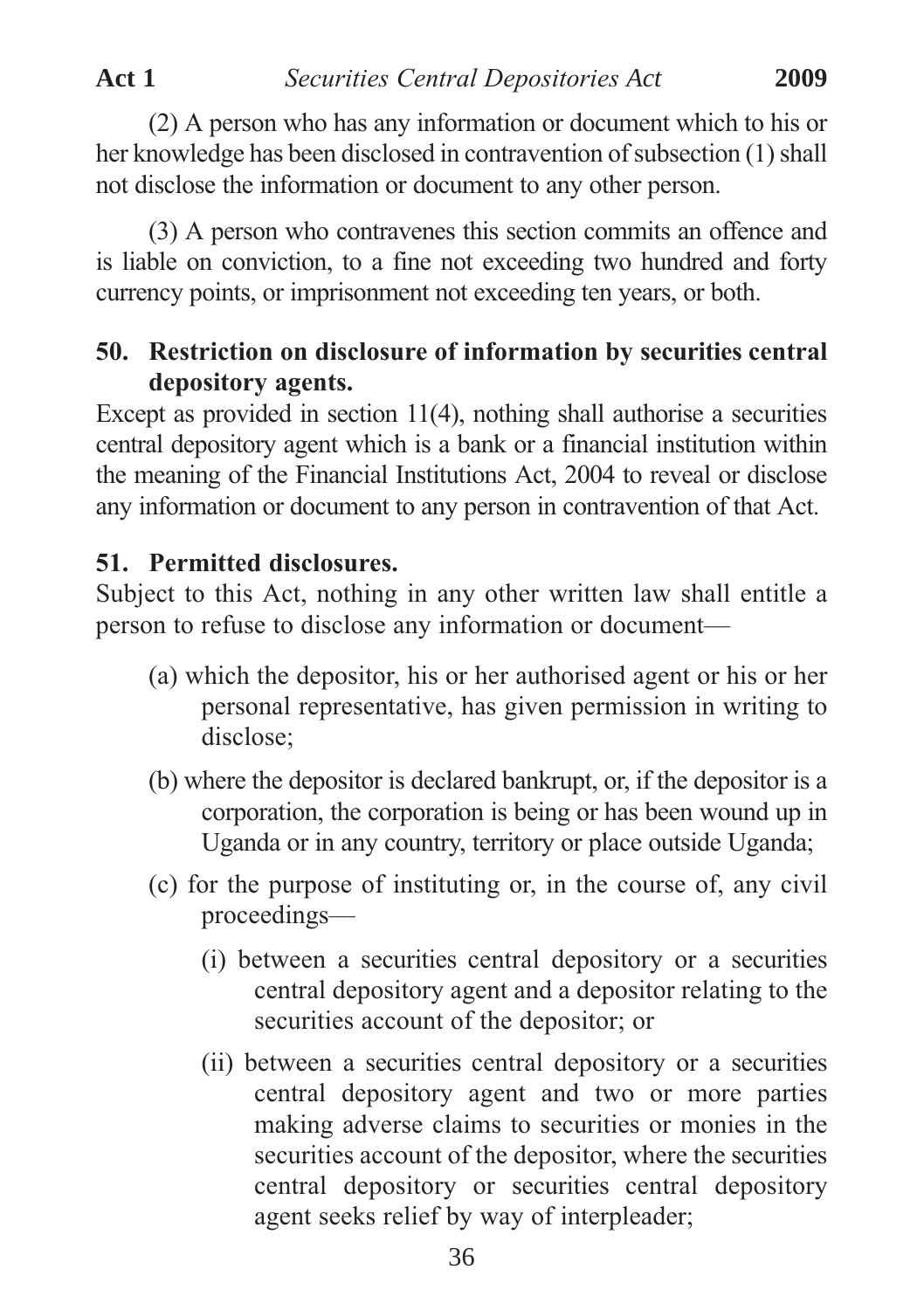- (d) to any person duly authorised to investigate into any offence under any law, that disclosure being, in any case, limited to the securities account and affairs of the depositor suspected of the offence;
- (e) to a securities central depository for the purposes of the compilation of the record of depositors, or any part of the record, under section 40;
- (f) to an issuer in respect of a record of depositors issued under section 40:
- (g) to a member of an issuer or a person in respect of a record of depositors issued under section 40;
- (h) for the purpose of enabling or assisting the Authority to exercise any power conferred on it by this Act or by any other written law;
- (i) for the purpose of enabling or assisting the Authority and the Registrar to discharge their functions under this Act;
- (j) for the purpose of enabling or assisting a securities exchange or clearing house of a securities exchange to discharge their functions;
- (k) for the purpose of enabling or assisting auditors of a securities central depository and securities central depository agents to discharge their functions; or
- (l) in a summary or collection of information or statistics, framed in a way so as not to enable the identity of any depositor, to whom the information or statistics relates, to be ascertained.

# **52. Regulation of access to the computer system.**

(1) A securities central depository may give access to its computer system to its securities central depository agents, a securities exchange on which the book- entry securities are listed, a clearing house of the securities exchange, issuers and any other person as may be prescribed by the Authority by regulations.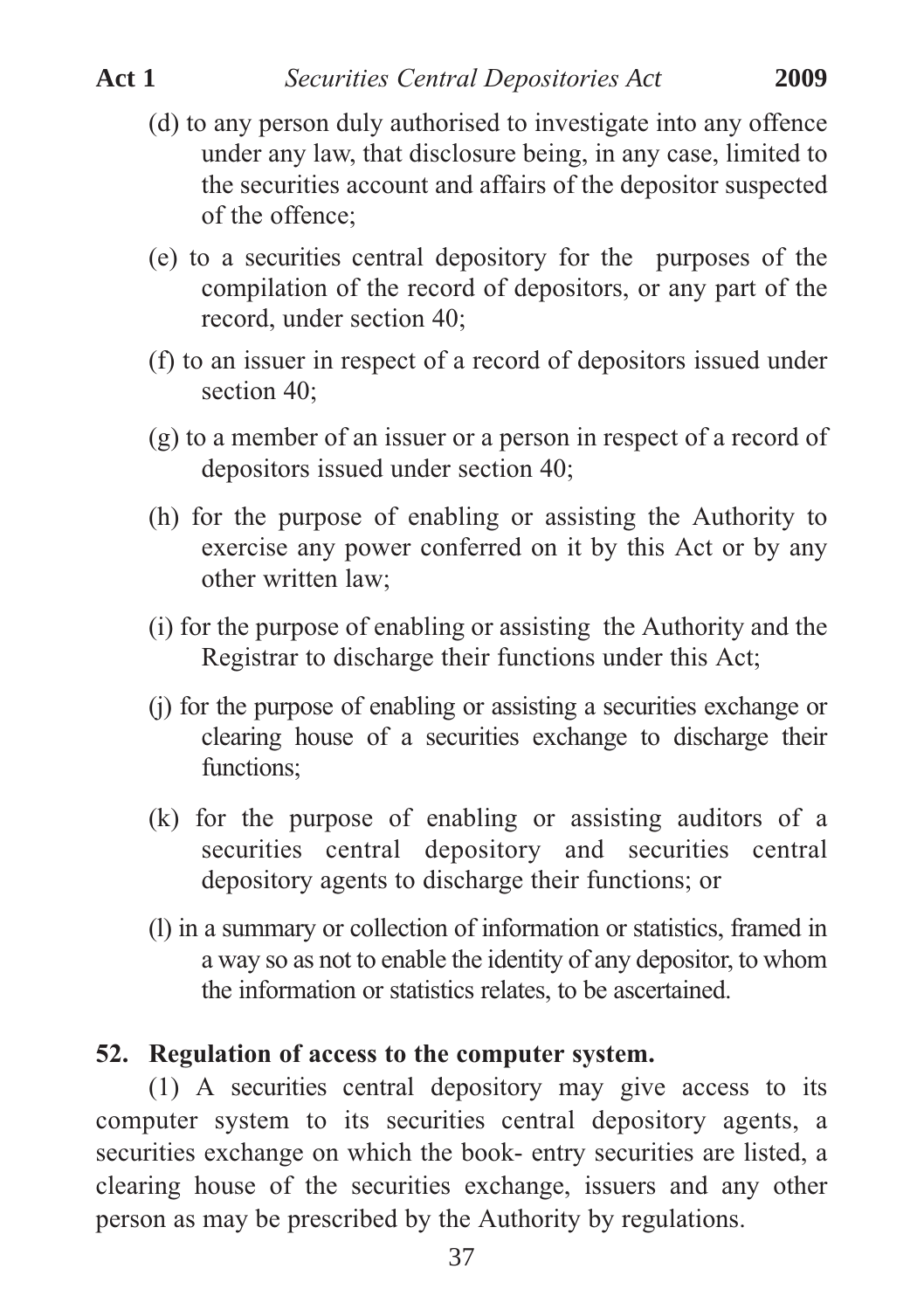(2) The Authority may, for the purpose of regulating access to the computer system, prescribe by regulations, the extent to which any user or class of users may have, or should be prohibited from having, access to that system.

- (3) A person commits an offence who—
- (a) being a user, unlawfully gains access, or attempts to gain access, to a computer system of a securities central depository, whether by means of any device or apparatus forming part of the computer system or by any other means, beyond the extent to which he or her is authorised to have access by the securities central depository under subsection (1);
- (b) unlawfully gains access, or attempts to gain access, to a computer system of a securities central depository, whether by means of any device or apparatus forming part of the computer system or by any other means; or
- (c) unlawfully interferes with, or impedes, or attempts to interfere with or impede, the operation of a computer system of a securities central depository.

(4) A person who commits an offence under this section is liable on conviction to a fine not exceeding two hundred and forty currency points or imprisonment not exceeding ten years, or both.

# PART VII—OFFENCES

# **53. Falsification of records or accounts.**

Where a securities central depository or securities central depository agent keeps or maintains a record or an account that is required to be kept or maintained under this Act by means of a mechanical device, an electronic device, or any other device, a person who—

- (a) records or stores, by means of that device, information that he or she knows or ought to know to be false or misleading in a material particular;
- (b) falsifies;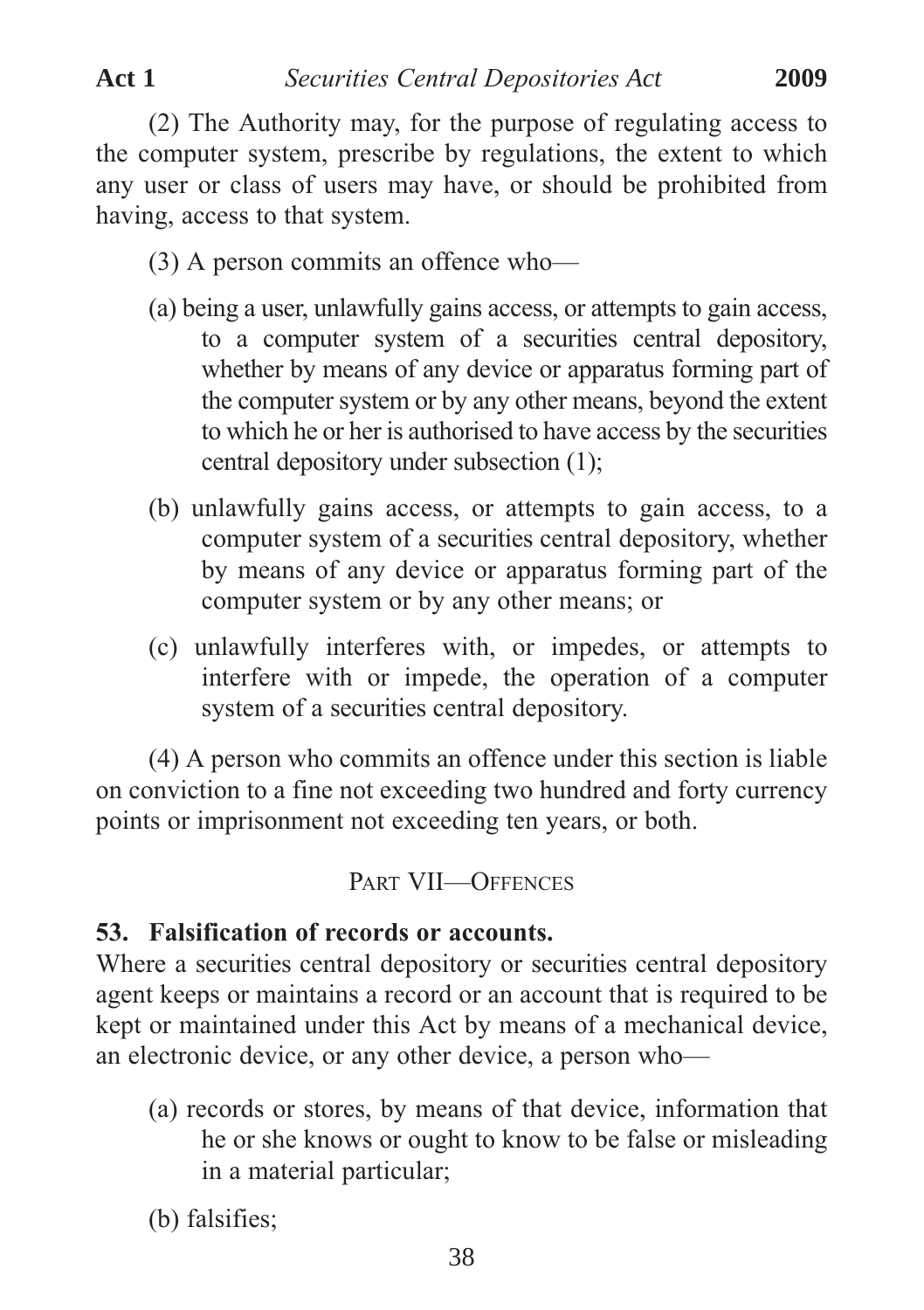- (c) with intent to falsify, destroys or removes—
	- (i) information which is recorded or stored by means of that device;
	- (ii) information which is prepared for the purpose of being recorded or stored by means of that device;
	- (iii) information which is prepared for use in compiling records; or
	- (iv) information which is prepared for use in recovering other information which is recorded or stored by means of that device; or
- (d) having a duty to record or store information by means of that device, fails to record or store that information—
	- (i) with intent to falsify, wholly or in part, any entry made, or record intended to be compiled, from the information that has been recorded or stored; or
	- (ii) knowing that the failure to record or store the information will render false or misleading in a material particular other information recorded or stored,

commits an offence and is liable on conviction to a fine not less than one hundred currency points and not exceeding two hundred and forty currency points, or imprisonment for a term not exceeding ten years, or both**.**

# **54. Destruction, concealment, mutilation and alteration of records.** A person who—

- (a) destroys, conceals, mutilates or alters any record or account required to be kept or maintained under this Act; or
- (b) sends or attempts to send or conspires with any other person to send in any part of or out of Uganda, any such record or account,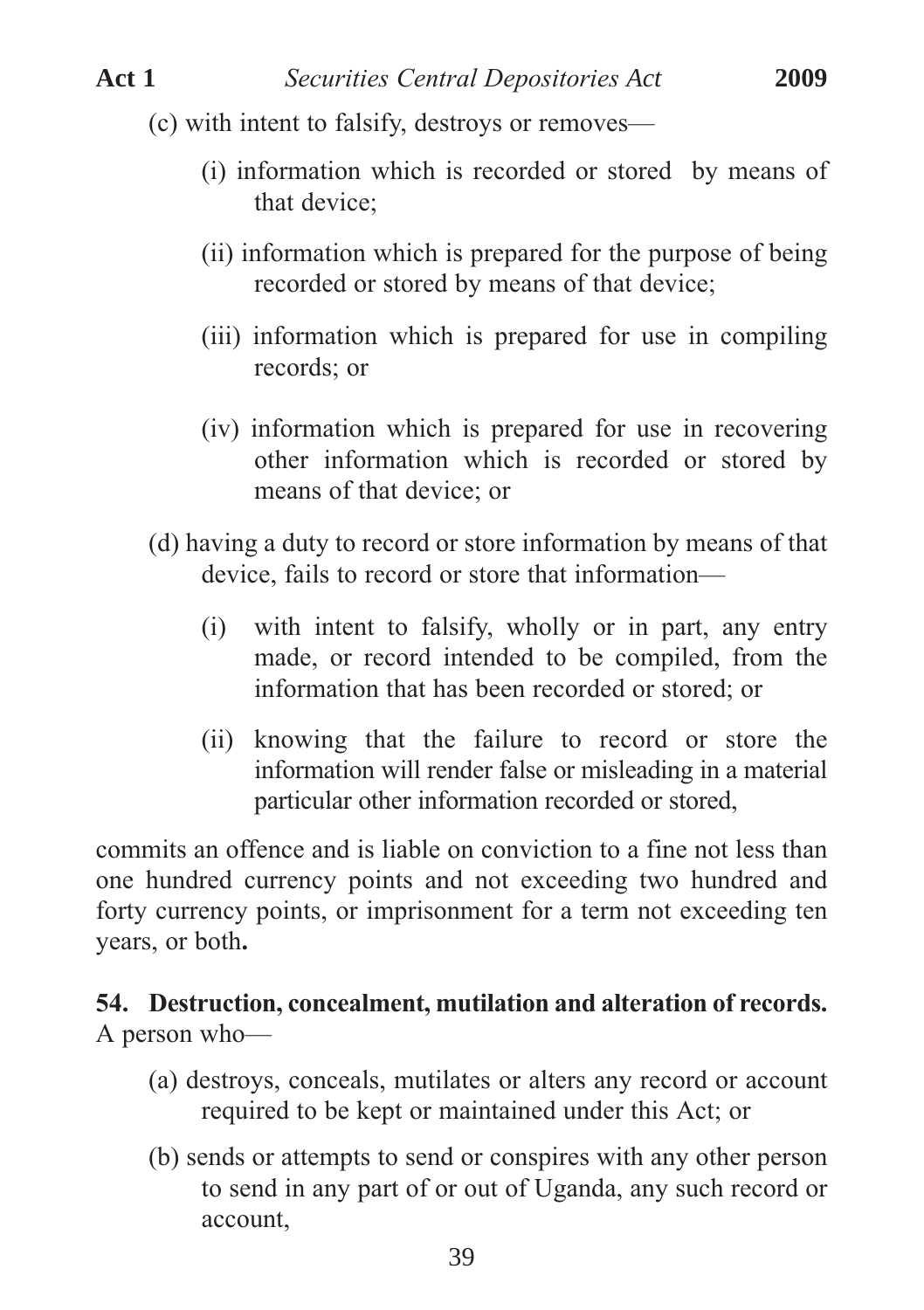with intent to defraud any person, or to prevent, delay or obstruct the carrying out of an examination, investigation or audit, or the exercise of a power under this Act, commits an offence and is liable on conviction to a fine not exceeding two hundred and forty currency points, or imprisonment not exceeding ten years, or both.

### **55. Furnishing false or misleading information.**

(1) A person commits an offence who knowingly furnishes false information or information which is misleading in a material particular—

- (a) for the purpose of, or in connection with, any application under this Act; or
- (b) in purported compliance with any requirement imposed on him or her under this Act.

(2) A person convicted of an offence under this section is liable on conviction to a fine not exceeding one hundred and twenty currency points, or imprisonment not exceeding five years, or both.

(3) A person who recklessly or negligently makes a misrepresentation shall be liable to make good any loss occasioned by reliance on that misrepresentation.

### **56. Offences by bodies corporate.**

Where an offence under this Act is committed by a body corporate, any person who at the time of the commission of the offence is a director, an executive officer or the secretary of the body corporate or was purporting to act in that capacity, shall be taken to have committed that offence unless he or she proves that the offence was committed without his or her consent or connivance and that he or she exercised all due diligence to prevent the commission of the offence as he or she ought to have exercised, having regard to the nature of his or her functions in that capacity and to all the circumstances.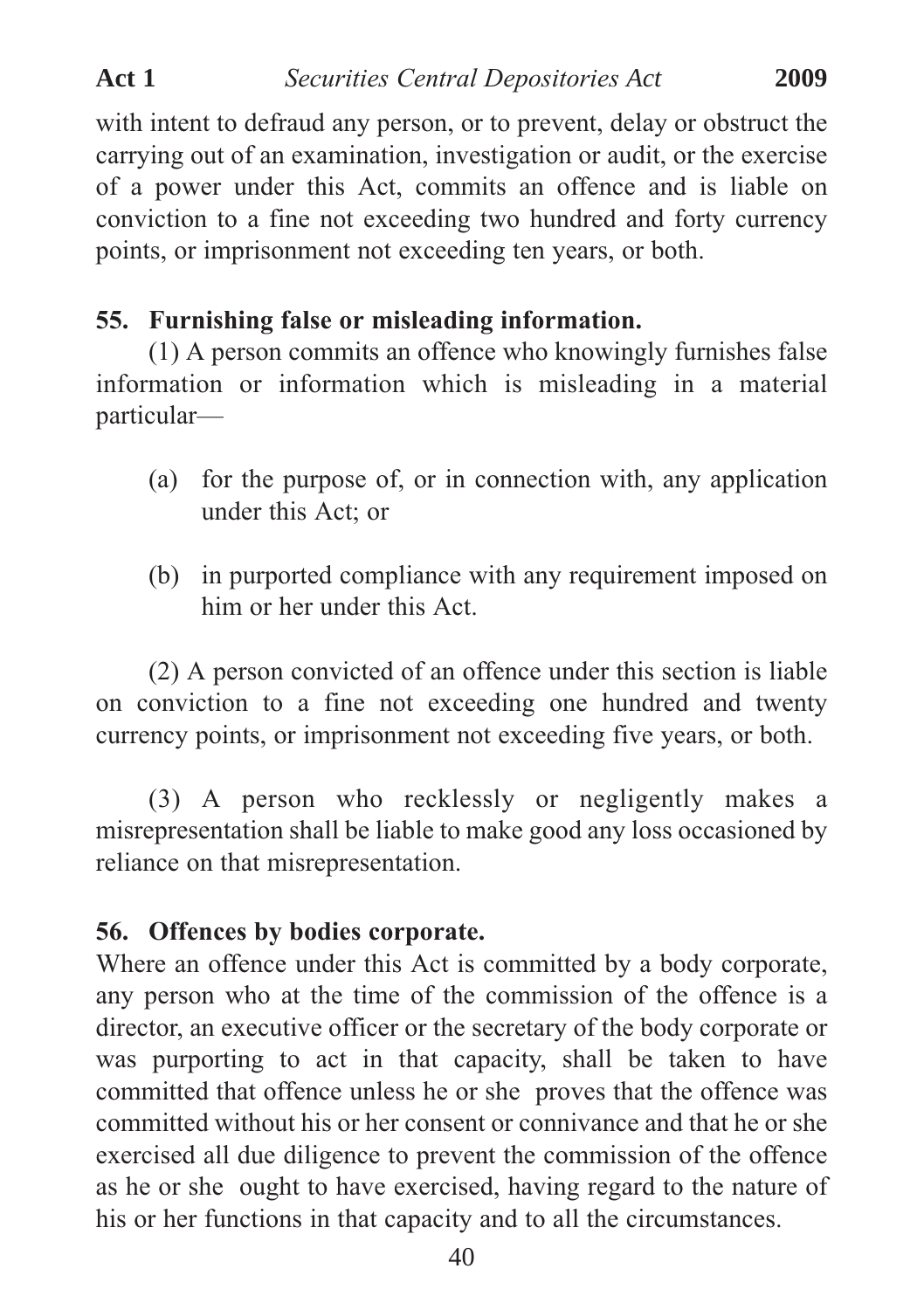# **57. Compensation.**

(1) In addition to any penalty prescribed for an offence under this Act or regulations made under this Act, any person convicted of an offence under this Act, shall be liable to pay compensation to a person who suffers loss as a consequence of the offence.

(2) The amount of compensation for which a person is liable under subsection (1), is—

- (a) the amount of the loss sustained by the person claiming the compensation; or
- (b) where the loss has been occasioned on the market as a whole, an amount equal to the profit made by that person, which shall be paid into the guarantee fund established under section 65

## PART VIII—INVESTIGATION

### **58. Investigation of records, etc.**

The Authority may conduct investigations into the records, accounts or business affairs relating to a securities central depository or its nominee company, or a securities central depository agent or a user.

### **59. Power of Authority to require production of records.**

(1) The Authority may, if it considers that there is sufficient reason to do so, in writing—

(a) give a direction to—

(i) a securities central depository;

(ii) a nominee company of a securities central depository;

(iii) a securities central depository agent;

(iv) a user; or

(v) a person who is or has been an officer or employee of, or an agent, or advocate and solicitor, auditor, or other person acting in any capacity for or on behalf of, a securities central depository or its nominee company or a securities central depository agent or a user,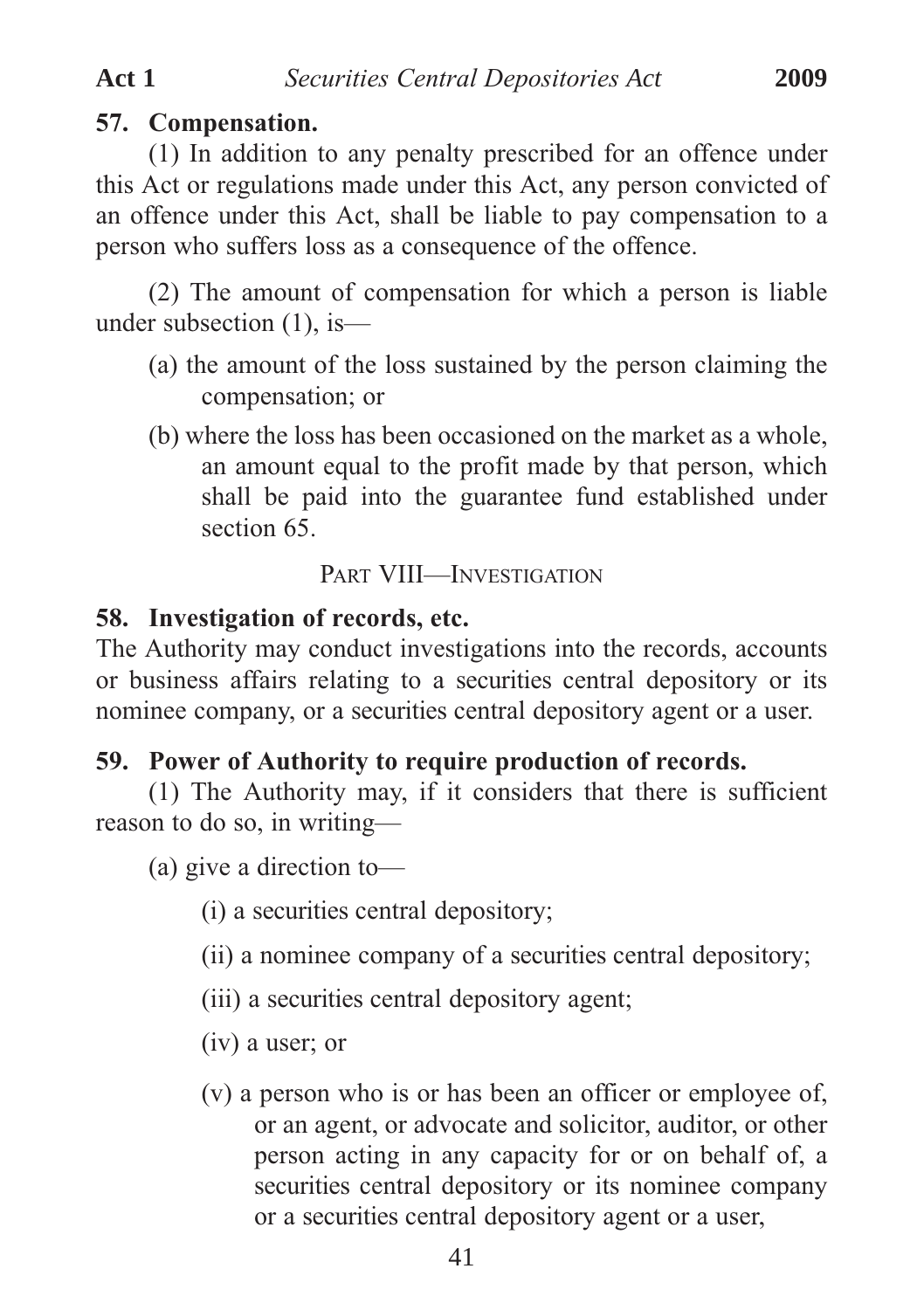requiring the production, to the Authority, of records or accounts specified in the request, being records and accounts relating to the business or affairs of a securities central depository or its nominee company, or a securities central depository agent, or a user or any record or account required to be kept under section 35; or

(b) give a direction to any person requiring the production, to the Authority, of any record or account relating to the persons mentioned in paragraph  $(a)(iv)$  or  $(v)$  that are in the custody or under the control of that person.

(2) A reference in subsection (1) to a business carried on by a person shall be taken to include a reference to a business carried on by a person as trustee.

(3) Where the Authority requires the production of any record or account under this section and a person has a lien on the record or account, the production of that record or account shall not prejudice the lien.

(4) Where the Authority exercises a power under this section to require another person to produce records or accounts—

(a) where the records or accounts are produced, the Authority—

- (i) may take possession of the records or accounts and make copies of, or take extracts from, the records or accounts;
- (ii) may require the other person or any other person who was party to the compilation of the records or accounts to make a statement providing an explanation of any of the records or accounts;
- (iii) may retain possession of the records or accounts for as long as the Authority may consider necessary; and
- (iv) shall permit the other person, upon giving a reasonable notice and description of the records or accounts, to have access to the records or accounts which are in the possession of the Authority; or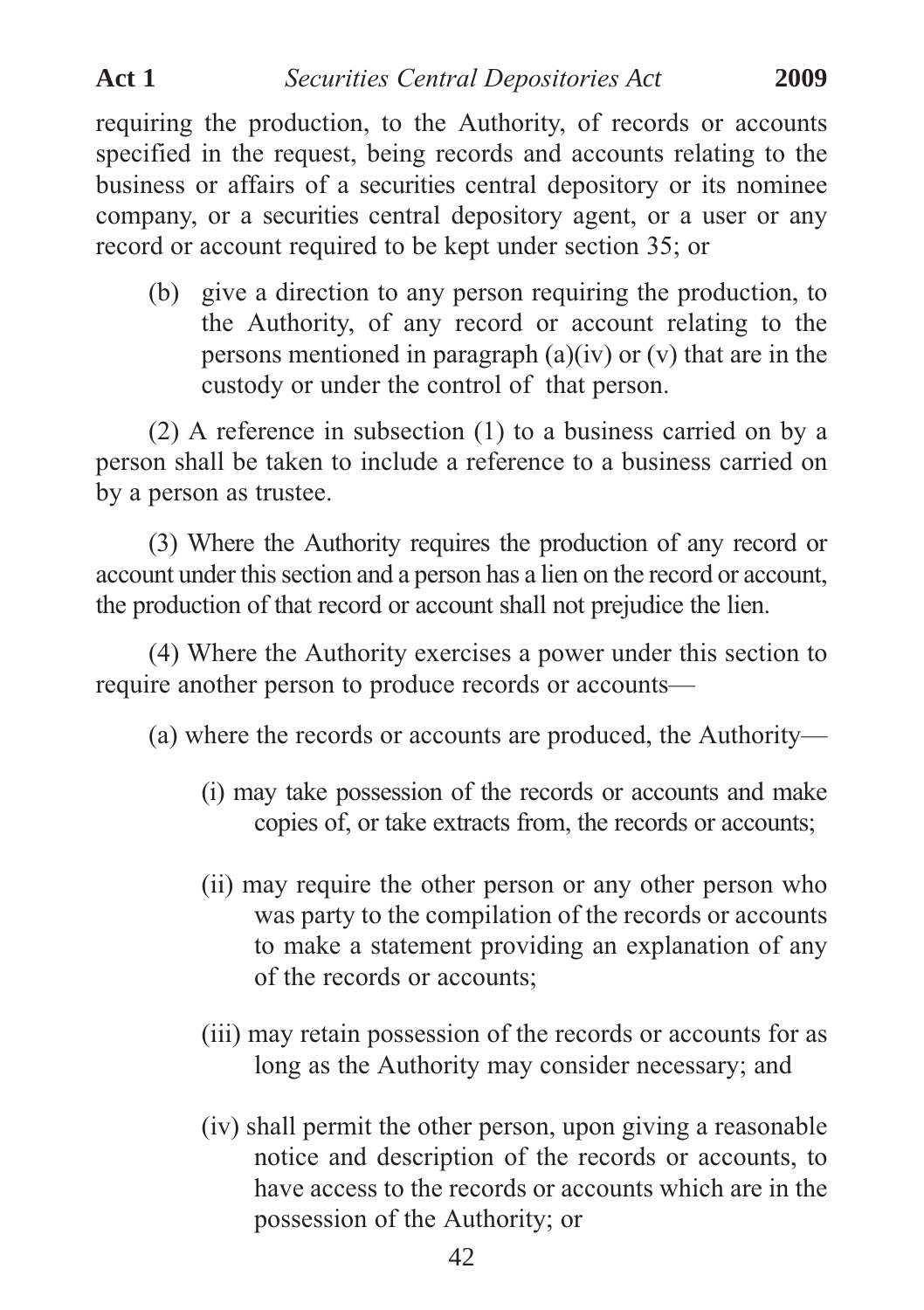- (i) to state, to the best of his or her knowledge and belief, where the records or accounts may be found; and
- (ii) to identify the person who, to the best of his or her knowledge and belief, last had custody of the records or accounts and to state, to the best of his or her knowledge and belief, where that last-mentioned person may be found.

(5) A power conferred by this section to make a requirement of a person extends, if the person is a body corporate, to making the requirement of any person who is or has been an officer of the body corporate.

(6) A person who, without lawful excuse, refuses or fails to comply with a requirement made under this section within the time stated by the Authority in writing, is liable to a penalty of fifty currency points in the first instance and in the case of a continuing offence, is, in addition, liable to a daily fine of five currency points for every day during which the offence continues.

# **60. Power of Authority to enter and search premises.**

(1) Where the Authority has reasonable grounds for suspecting that an offence under this Act has been or is being committed or is about to be committed that there are on any particular premises any records or accounts the production of which has been required by virtue of section 59 and which have not been produced in compliance with that requirement, it may—

(a) enter and search the premises and—

(i) in the case of premises occupied by a securities central depository or a user, inspect, examine and operate the whole or any part of the computer system; and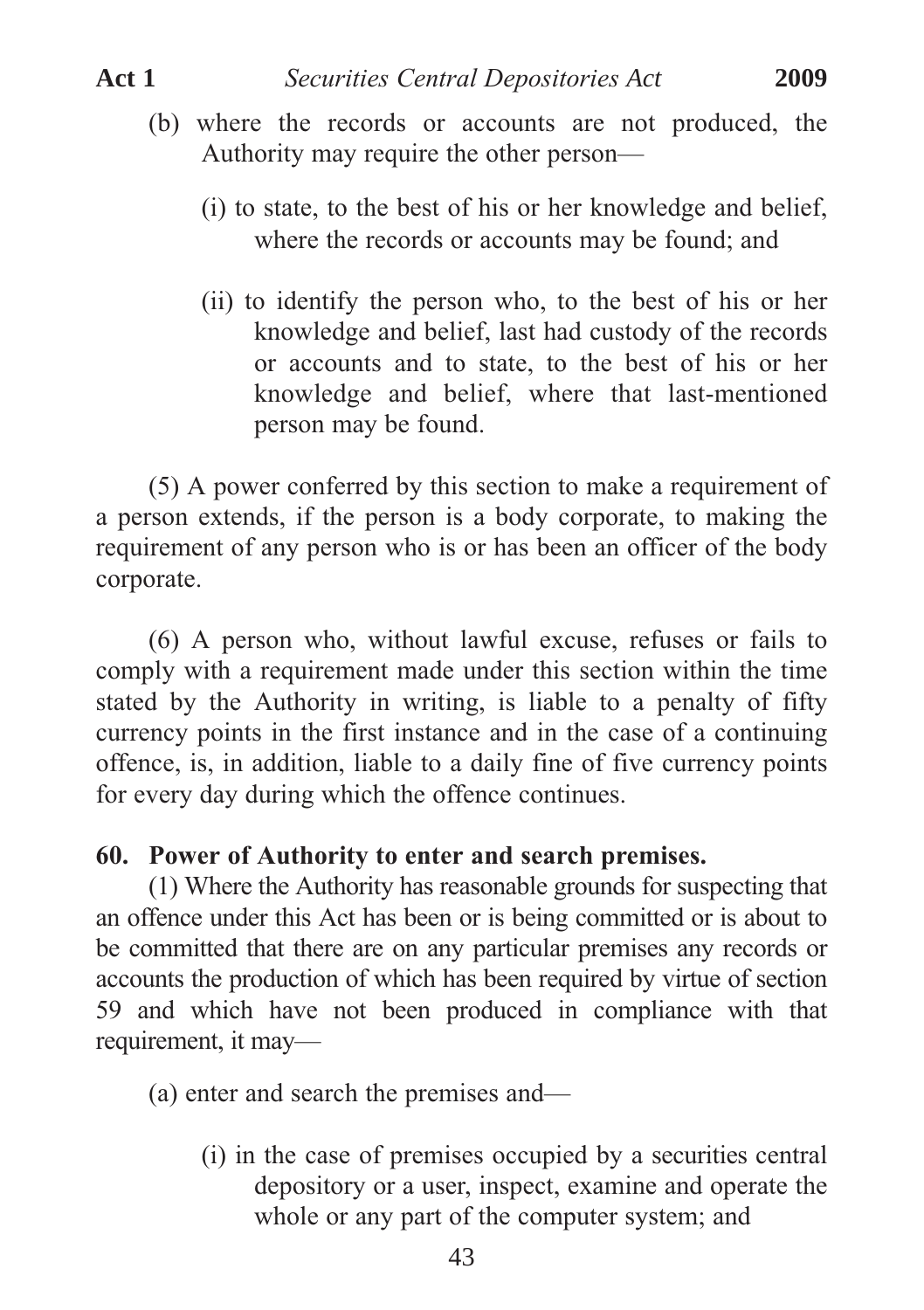- (ii) in the case of premises occupied by any other person, break open and search any cupboard, drawer, safe, box or other receptacle, and where a computer system, not being a computer system defined in section 2, is installed in the premises, inspect, examine and operate the whole or any part of that system; and
- (b) inspect and take possession of, or secure against interference, any records, documents or other material found in the premises which may be evidence of the offence.

(2) The powers conferred under subsection (1) are in addition to, and not in derogation of, any other powers conferred by this Act or by any other written law.

### **61. Obstruction.**

A person who—

- (a) intentionally obstructs or hinders the Authority in the exercise of its powers under section 58 or section 59; or
- (b) fails without reasonable excuse to give to the Authority such assistance as it may reasonably require,

commits an offence and is liable on conviction to a fine not exceeding one hundred and twenty currency points or imprisonment not exceeding five years or both.

## **62. Disclosure to Authority.**

(1) The Authority may require a securities central depository or its securities central depository agent to disclose to the Authority, in relation to any acquisition or disposal of book-entry securities, any information including the name of the person from or through whom or on whose behalf the securities were disposed of, his or her securities account numbers and the entries made in those securities accounts and the nature of the instructions given to the securities central depository or its securities central depository agent in respect of the acquisition or disposal.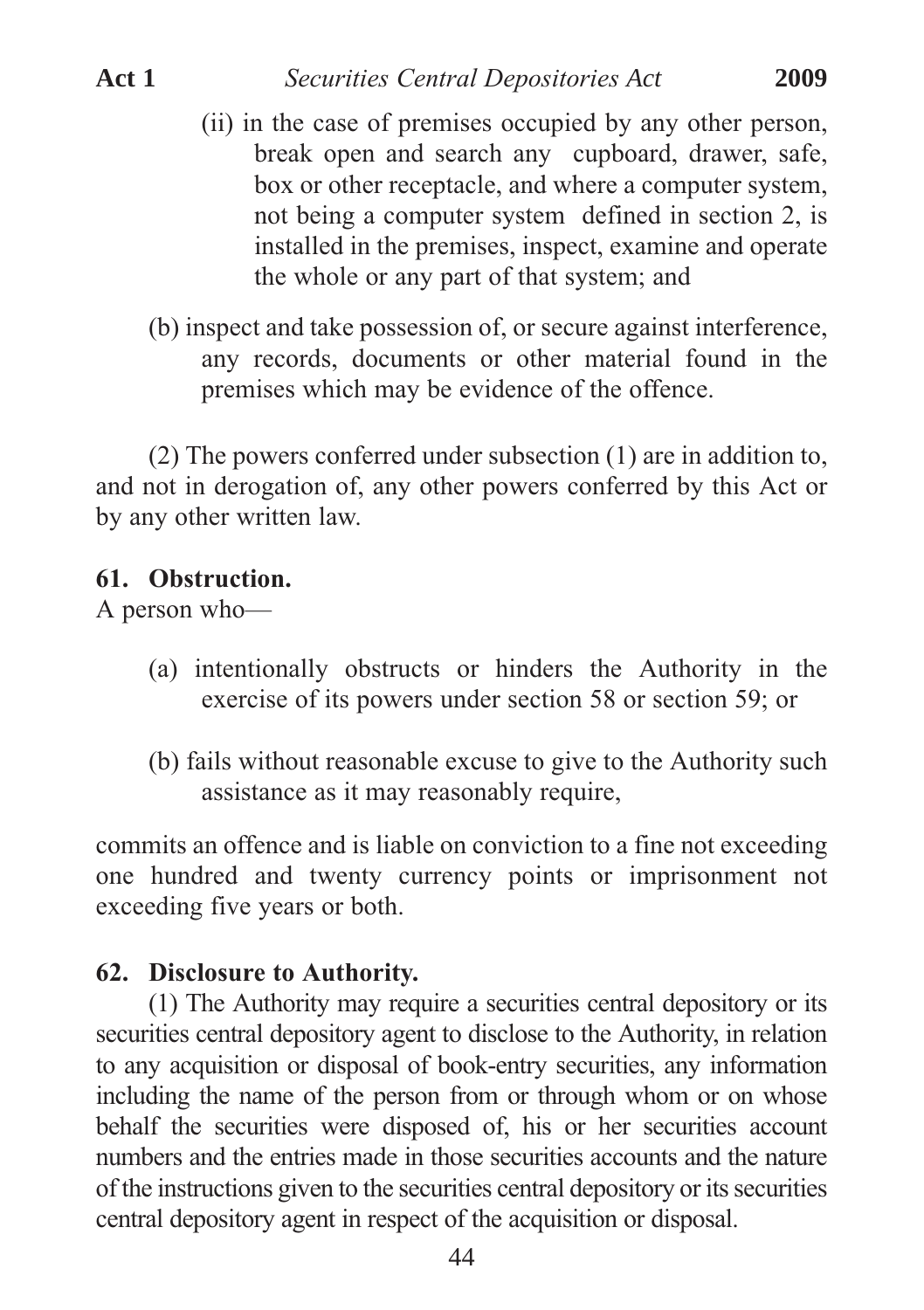(2) The Authority may require a depositor to disclose to it whether the depositor acquired or disposed of the book-entry securities, as trustee for, or on behalf of, another person and, if he or she acquired or disposed of those securities as trustee for, or on behalf of, another person, to disclose the name of that other person and the nature of any instructions given to the depositor in respect of the acquisition or disposal.

(3) A person who, without reasonable excuse, fails to comply with the requirement of the Authority under this section commits an offence and is liable on conviction, to a fine not exceeding two hundred and forty currency points or imprisonment not exceeding ten years or both.

# **63. Investigation of offences by Authority.**

Where the Authority has reason to suspect that a person has committed an offence under this Act or is about to do an act that, if done, would be an offence under this Act, the Authority may make such investigation as it thinks expedient for the due administration of this Act.

# **64. Power of court to make certain orders.**

(1) Where, on the application of an aggrieved party or a securities central depository it appears to the court that a person—

- (a) has committed an offence under this Act relating to any dealing in book-entry securities;
- (b) has contravened the SCDS rules; or
- (c) is about to do an act with respect to any dealing in book-entry securities that, if done, would be an offence under this Act or would be a contravention of the SCDS rules,

the court may, without prejudice to any orders it would be entitled to make otherwise than under this section, make one or more of the following orders—

> (i) in the case of persistent or continuing breaches of this Act, or of the SCDS rules, an order restraining a person from acting as a securities central depository agent or from holding himself or herself out a securities central depository agent;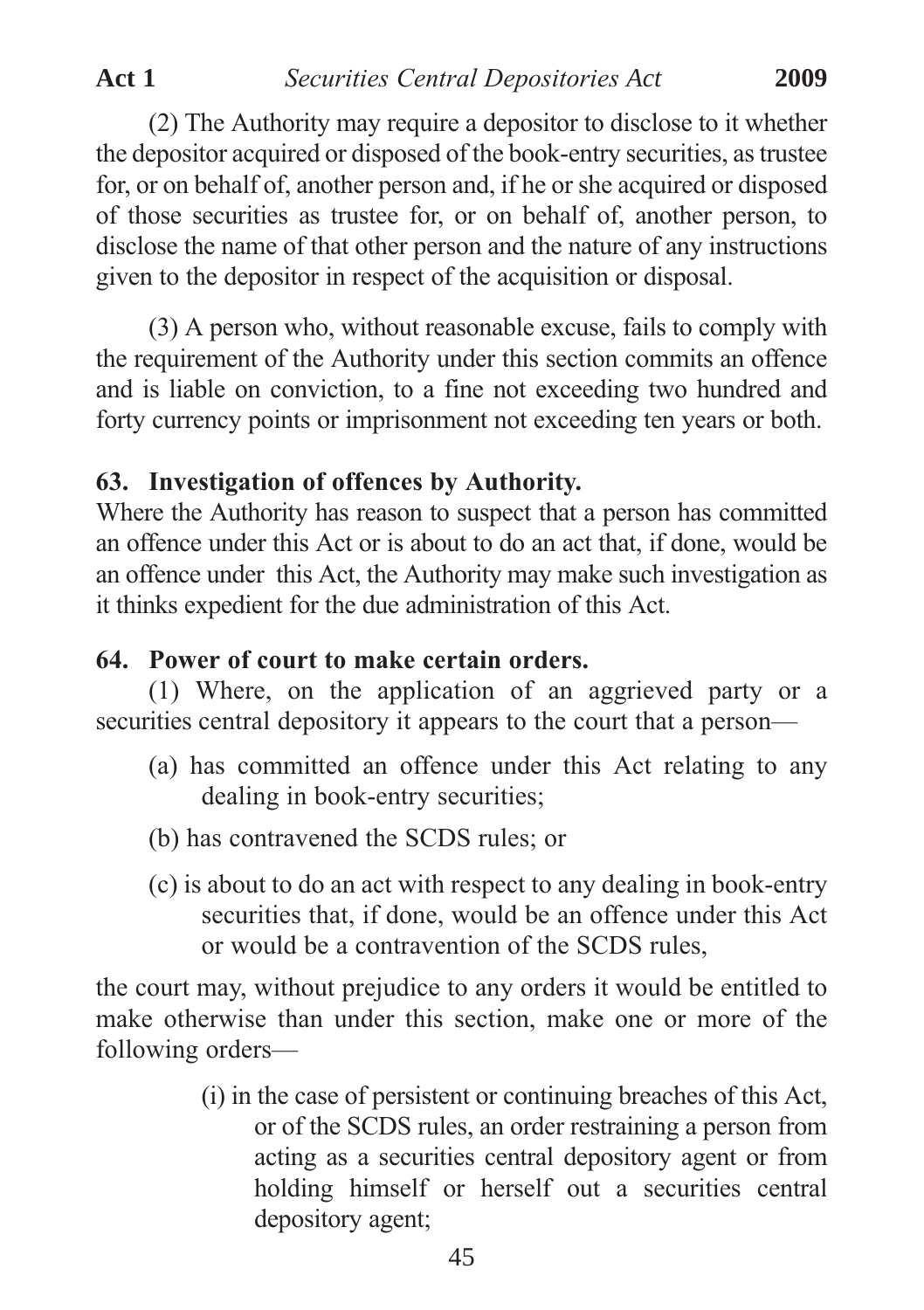- (ii) an order restraining a person from withdrawing or otherwise dealing with any book-entry securities that are specified in the order;
- (iii) for the purpose of securing compliance with any other order made under this section, an order directing a person to do or refrain from doing a specified act; and
- (iv) any ancillary order taken to be desirable in consequence of the making of an order under any of the preceding provisions of this subsection.

(2) The court may, before making an order under subsection (1), direct that notice of the application be given to such persons as it thinks fit or direct that notice of the application be published in such manner as it thinks fit, or both.

(3) A person who fails to comply with an order made under subsection (1) commits an offence is liable on conviction, to a fine of not exceeding one hundred and twenty currency points, or imprisonment not exceeding five years or both.

(4) Subsection (3) shall not affect the powers of the court in relation to punishment for contempt of court.

(5) The court may rescind, vary or discharge an order made by it under this section or suspend the operation of such an order, upon application made to that effect.

PART IX—GENERAL

#### **65. Guarantee fund.**

(1) A securities central depository shall establish and maintain a guarantee fund for the purpose of providing an indemnity against any default in respect of payments for or delivery of securities by any participant and of obligations of participants towards the securities central depository.

(2) The assets of the guarantee fund shall consist of all the money accruing lawfully to that fund and contributions specified in the SCDS rules.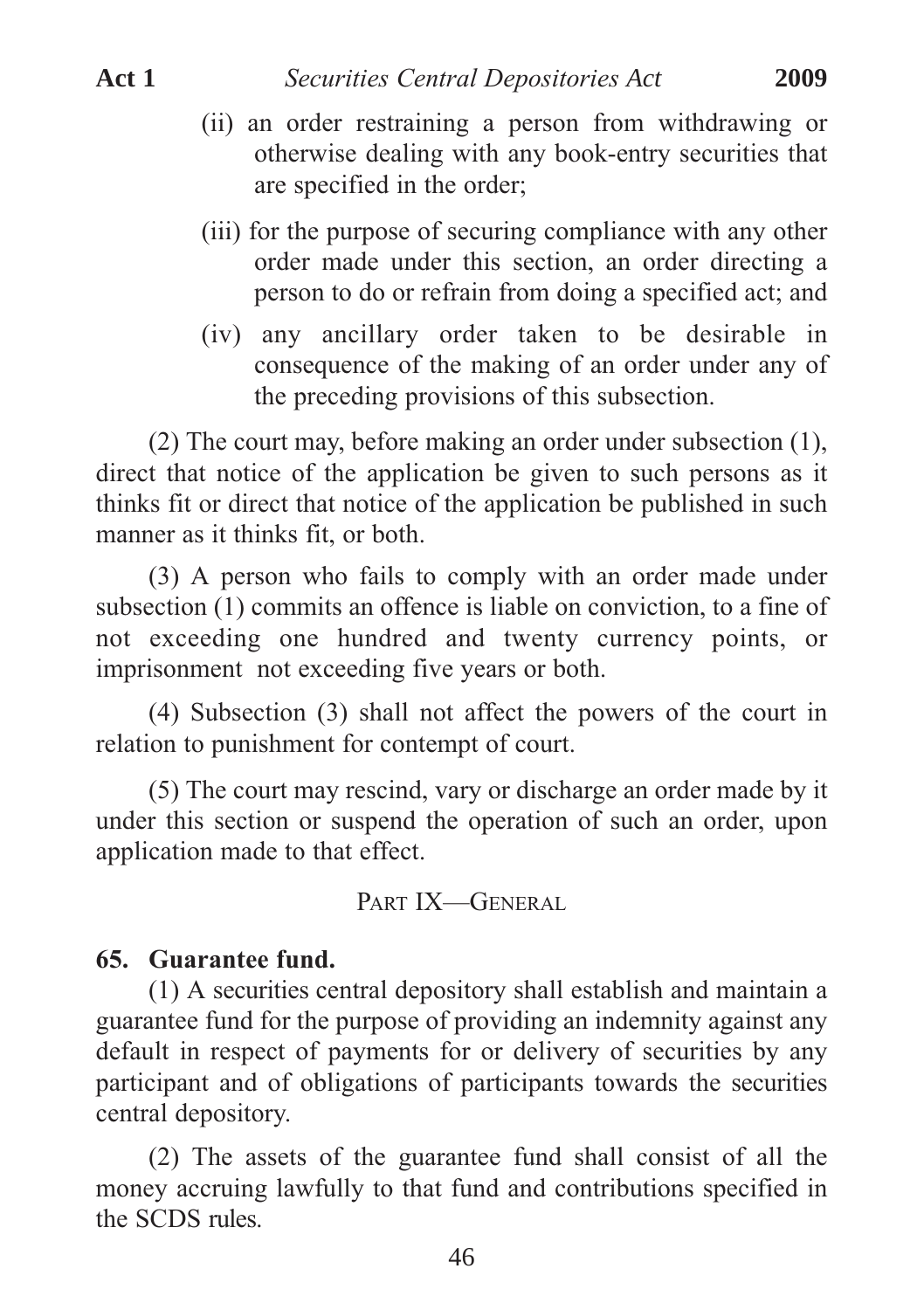#### **66. Preservation of records and accounts.**

(1) A securities central depository and its securities central depository agents shall preserve all records and accounts for seven years, whether or not they cease to carry on their business before the end of the seventh year.

(2) A securities central depository and its securities central depository agents shall maintain proper back up of all its records and accounts for the period prescribed in subsection (1).

## **67. Liability of officers employees and agents of SCDS.**

(1) An officer, employee or agent of a securities central depository or a person acting on the directions of such a person shall be personally liable for any acts or omissions done or omitted to be done in the exercise of powers conferred or performance of duties imposed on him or her by or under this Act.

(2) Subsection(1) shall not apply where such acts or ommissions are done in good faith and not contrary to the provisions of this Act.

# **68. Regulations.**

(1) The Authority may make regulations as may be necessary or expedient for carrying out or achieving the objects and purposes of this Act.

(2) Without prejudice to the general effect of sub-section (1), regulations may be made for all or any of the following purposes—

- (a) prescribing the circumstances when a book-entry security in a securities account may be specified by a securities central depository as being in suspense under section 47;
- (b) regulating the appointment of securities central depository agents and nominee companies and the imposition of duties, obligations and sanctions on such agents and companies;
- (c) regulating the manner in which immobilised book-entry securities shall be kept for safe custody by a securities central depository;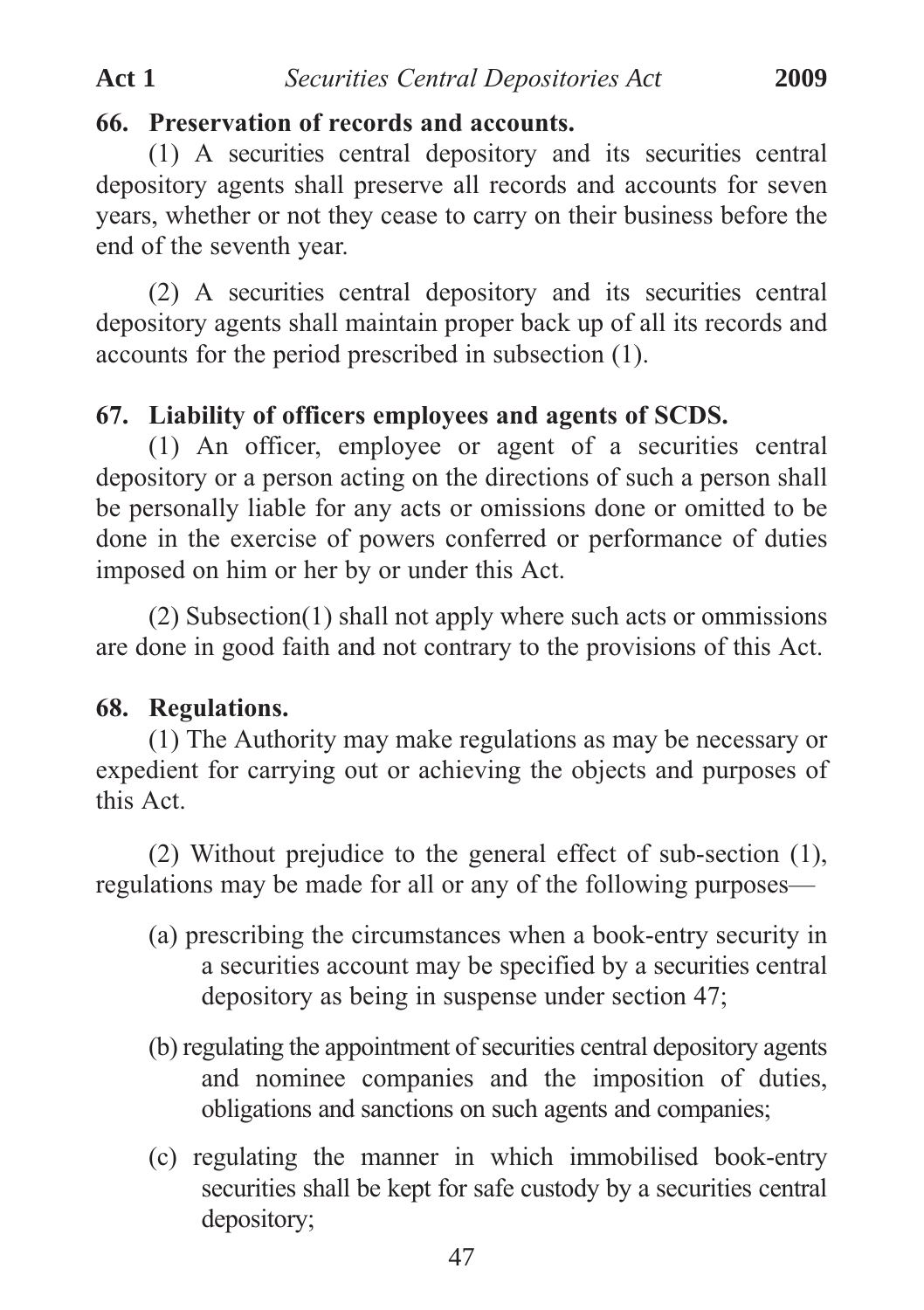- (d) regulating the manner in which book-entry securities shall be immobilised or dematerialised by a securities central depository;
- (e) regulating the replacement of physical registers with book-entry records where the dematerialised security to be prescribed is a security other than a share or debenture under the Companies Act or an interest in a collective investment scheme;
- (f) prescribing other purposes for which a securities central depository may appoint securities central depository agents under section 11(2);
- (g) prescribing the types of bodies corporate which may be appointed to act as securities central depository and securities central depository agents;
- (h) regulating the activities of, and the standards to be maintained by, a securities central depository and its securities central depository agents;
- (i) prescribing the manner in which records shall be kept and maintained by a securities central depository, its securities central depository agents and its nominee companies under this Act;
- (j) prescribing all matters relating to the maintenance of insurance, and the establishment and maintenance of compensation funds, by a securities central depository, its nominee companies and securities central depository agents for the purpose of settling claims by depositors against them;
- (k) prescribing the manner in which statements are to be issued by the securities central depository;
- (l) precribing the obligations of a securities central depository to make available to the public information on its activities under this Act;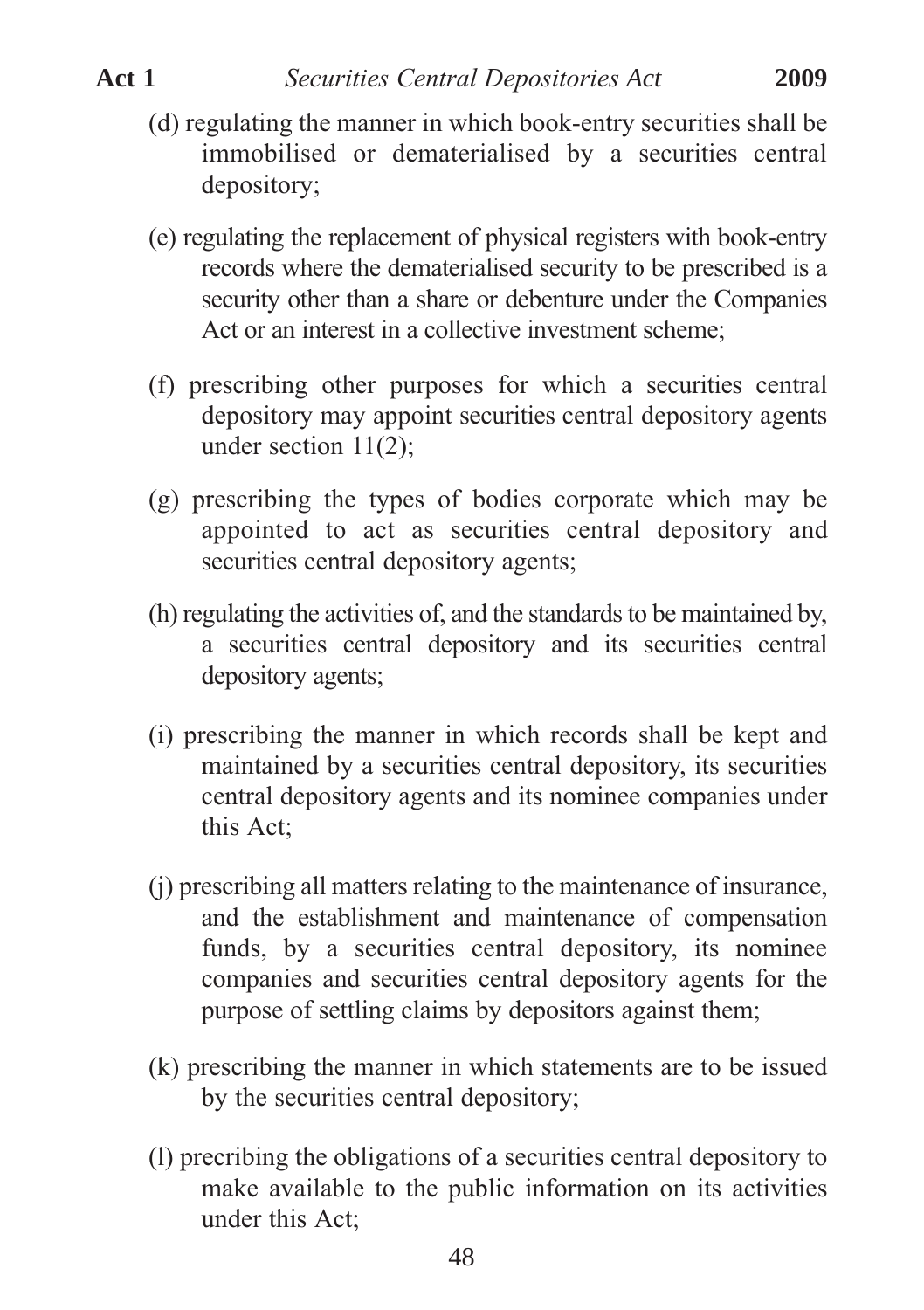- (m) prescribing the terms and conditions of a licence granted under this Act or regulations made under this Act;
- (n) prescribing the procedure for preparation and audit of financial statements of a securities central depository;
- (o) all matters or things which by this Act are required or permitted to be prescribed or which are necessary or expedient to give effect to this Act.

# **69. Reference to allottee in the Companies Act**.

For the purposes of the application of the Companies Act in relation to any book-entry security, a reference to an allottee in that Act shall be construed as a reference to a depositor who, by virtue of section 41, is considered to be a member or debenture holder of the company which makes the allotment.

# **70. Publication of notice.**

Where notice is required under Part III of this Act, it shall be given, in English in at least two daily newspapers of national circulation.

# **71. Supremacy of the Securities Central Depositories Act.**

Subject to the Constitution and the Capital Markets Authority Act, where a provision of any law relating to securities central depositories is inconsistent with this Act, the provisions of that law shall be invalid to the extent of the inconsistencies.

# **72. Amendment of Schedule.**

The Minister may, with the approval of Cabinet, by statutory instrument, amend the Schedule to this Act.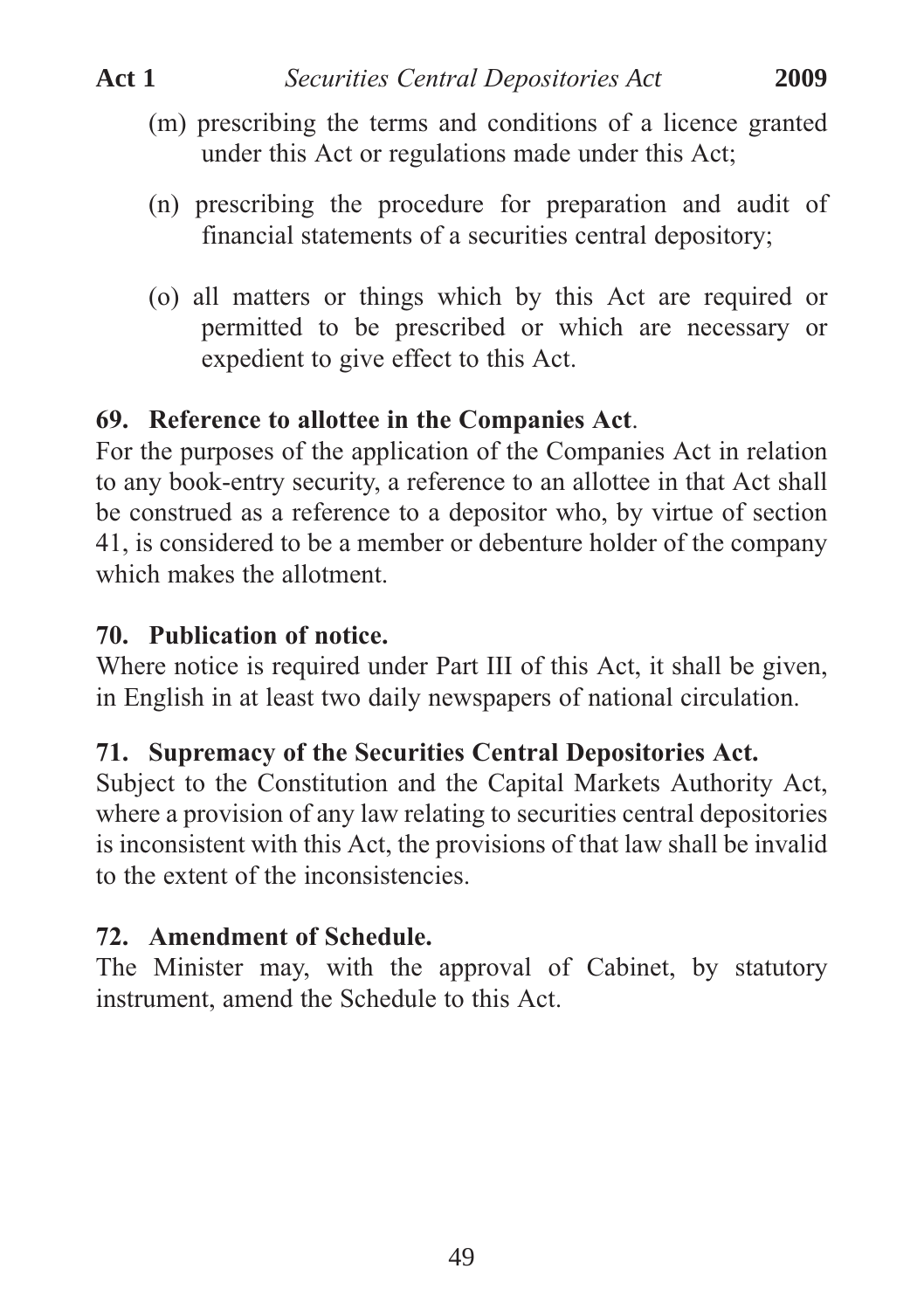*Section 2, 72*

# CURRENCY POINT

One currency point is equivalent to twenty thousand Shillings.